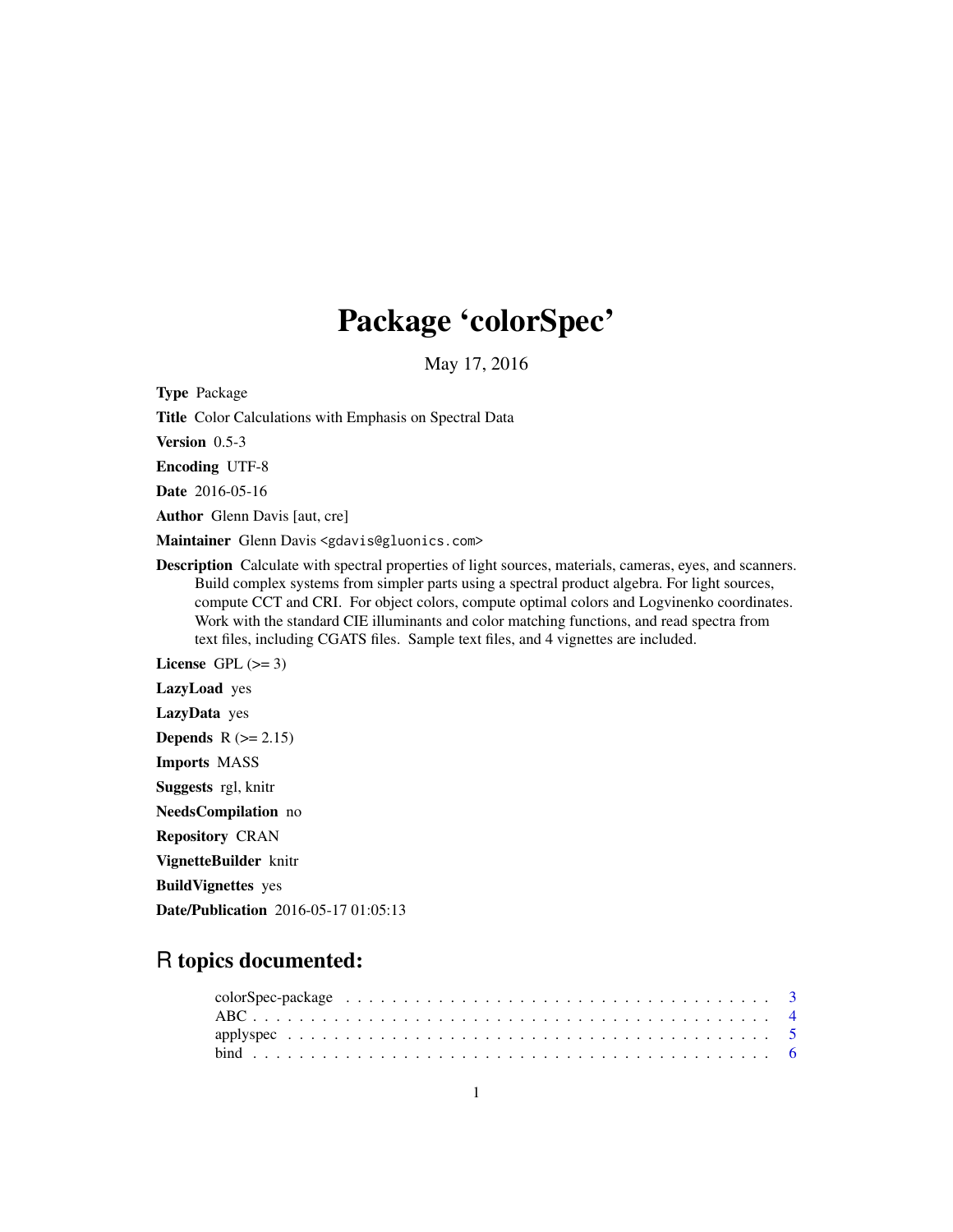|                                                                                                      | 6  |
|------------------------------------------------------------------------------------------------------|----|
|                                                                                                      | 8  |
|                                                                                                      | 9  |
|                                                                                                      | 11 |
|                                                                                                      | 13 |
|                                                                                                      | 14 |
|                                                                                                      | 15 |
|                                                                                                      | 16 |
|                                                                                                      | 17 |
|                                                                                                      | 19 |
| D <sub>65</sub>                                                                                      | 20 |
|                                                                                                      | 21 |
| $Display RGB$                                                                                        | 22 |
|                                                                                                      | 23 |
|                                                                                                      | 24 |
| Flea2.RGB                                                                                            | 24 |
|                                                                                                      | 25 |
|                                                                                                      |    |
|                                                                                                      | 26 |
|                                                                                                      | 27 |
|                                                                                                      | 27 |
|                                                                                                      | 28 |
|                                                                                                      | 30 |
|                                                                                                      | 31 |
|                                                                                                      | 31 |
|                                                                                                      | 32 |
|                                                                                                      | 33 |
|                                                                                                      | 34 |
|                                                                                                      | 35 |
|                                                                                                      | 36 |
|                                                                                                      | 37 |
|                                                                                                      | 38 |
|                                                                                                      | 39 |
|                                                                                                      | 40 |
|                                                                                                      | 42 |
| $plotPatchesRGB \ldots \ldots \ldots \ldots \ldots \ldots \ldots \ldots \ldots \ldots \ldots \ldots$ | 44 |
|                                                                                                      | 45 |
|                                                                                                      | 46 |
| product                                                                                              | 48 |
|                                                                                                      | 52 |
| radiometric                                                                                          | 53 |
|                                                                                                      | 54 |
|                                                                                                      | 57 |
|                                                                                                      | 58 |
| scanner                                                                                              |    |
| solar.irradiance                                                                                     | 59 |
|                                                                                                      | 60 |
| standardRGB                                                                                          | 61 |
|                                                                                                      | 62 |
|                                                                                                      | 63 |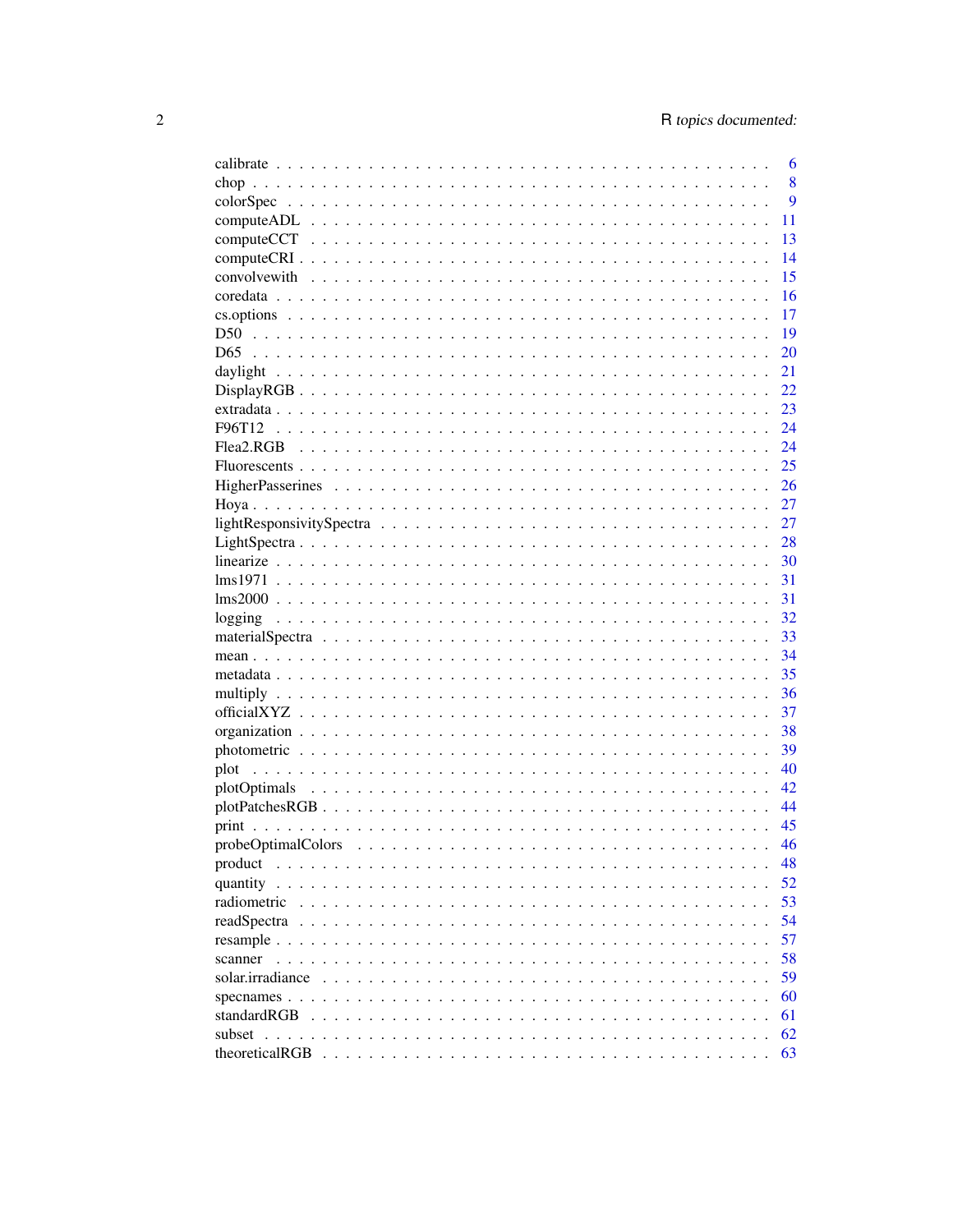# <span id="page-2-0"></span>colorSpec-package 3

| Index |  |  |  |  |  |  |  |  |  |  |  |  |  |  |  |  |  |  |  |  |  |
|-------|--|--|--|--|--|--|--|--|--|--|--|--|--|--|--|--|--|--|--|--|--|
|       |  |  |  |  |  |  |  |  |  |  |  |  |  |  |  |  |  |  |  |  |  |
|       |  |  |  |  |  |  |  |  |  |  |  |  |  |  |  |  |  |  |  |  |  |
|       |  |  |  |  |  |  |  |  |  |  |  |  |  |  |  |  |  |  |  |  |  |

colorSpec-package *Package colorSpec - Color Calculations with Emphasis on Spectral Data*

#### **Description**

Package colorSpec is for working with color spectral data in R.

# Details

# Features:

- 1. a clear classification of the commonly seen spectra into 4 types depending on the vector space to which they belong
- 2. flexible organization for the spectra in memory, using an S3 class colorSpec
- 3. a product algebra for the colorSpec objects
- 4. uniform handling of biological eyes, electronic cameras, and general action spectra
- 5. a few advanced calculations, such as computing optimal colors (aka Macadam Limits)
- 6. built-in essential tables, such as the CIE illuminants and color matching functions
- 7. a package logging system with log levels taken from the popular Log4J
- 8. support for reading a few spectrum file types, including CGATS
- 9. bonus files containing some other interesting spectra
- 10. minimal dependencies on other R packages

#### Non-features:

- 1. there is no support for many common 3D color spaces, such as CIELAB, HSL, etc.. For these spaces see packages colorspace and colorscience.
- 2. there are few non-linear operations
- 3. there is little support for scientific units; for these see package colorscience
- 4. photons are parameterized by wavelength in nm; other wavelength units and common alternative metrics such as wavenumber and electronvolt are not available

Regarding the non-linear operations in 2, the only such operations are conversion of linear RGB to display RGB, conversion of absorbance to transmittance, and the reparameterized wavelength in [computeADL](#page-10-1). The electronic camera model is purely linear with no dark current offset or other deviations.

Many ideas are taken from packages hyperSpec, hsdar, pavo, and zoo.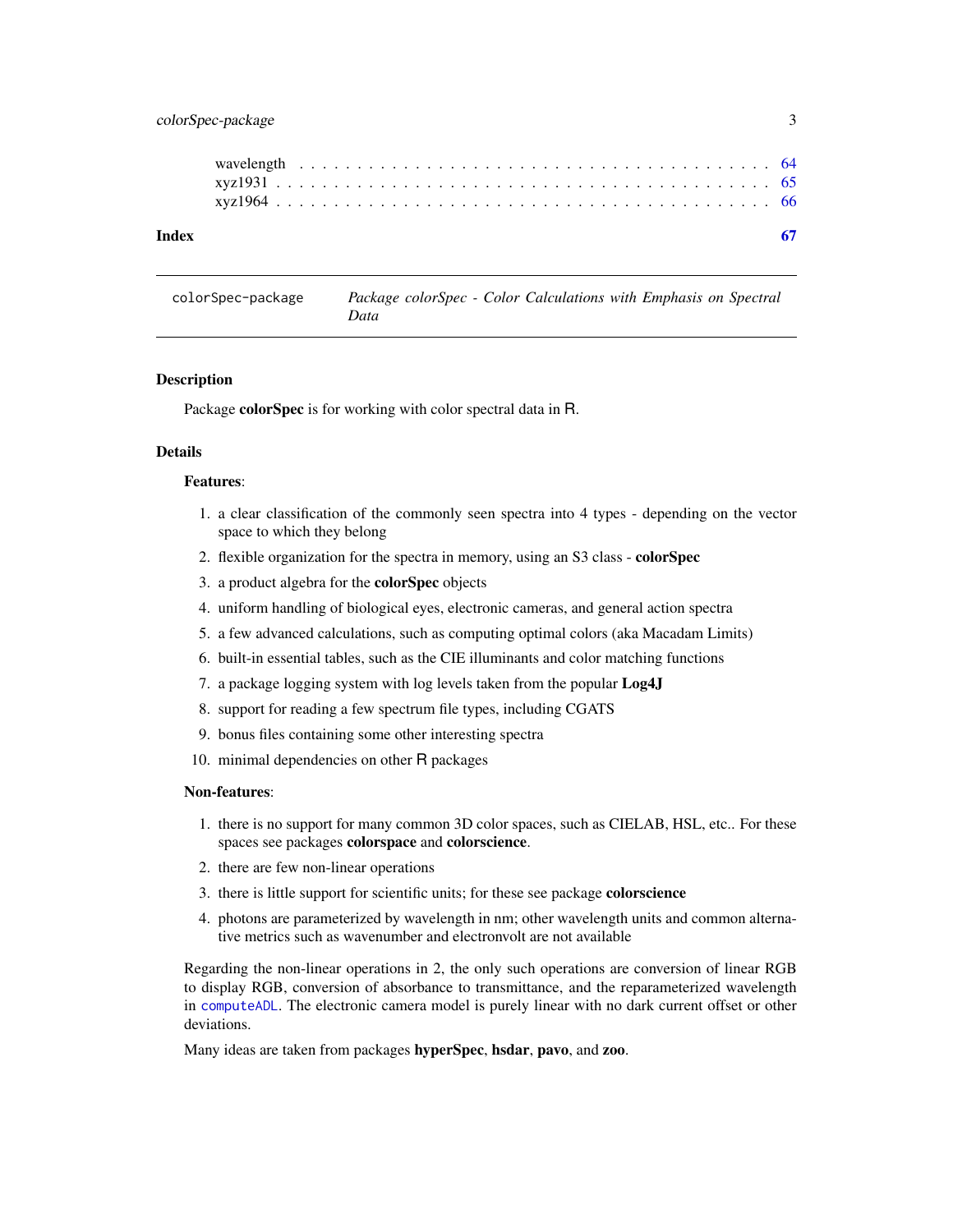<span id="page-3-0"></span>Glenn Davis <gdavis@gluonics.com>

#### See Also

[colorSpec](#page-8-1) for the S3 class provided by this package.

colorSpec-guide.pdf in the doc directory. Go to the main index page and look for User guides, package vignettes and other documentation.

<span id="page-3-1"></span>ABC *Standard Illuminants A, B, and C (1931)*

# Description

- A.1nm standard Illuminant A, 360 to 780 nm at 1 nm intervals
- B.5nm standard Illuminant B, 320 to 780 nm at 5 nm intervals
- C.5nm standard Illuminant C, 320 to 780 nm at 5 nm intervals

# Format

Each is a colorSpec object organized as a vector, with [quantity](#page-51-1) equal to "power".

#### Details

All of these have been divided by 100, to make the values at 560nm near 1 instead of 100.

#### Source

http://www.cvrl.org

# References

Günther Wyszecki and W. S. Stiles. Color Science : Concepts and Methods, Quantitative Data and Formulae. Second Edition. Wiley-Interscience. 1982.

- A Table I(3.3.4) pp. 754-758.
- B Table II(3.3.4) pp. 759.
- C Table II(3.3.4) pp. 759.

# See Also

[D50](#page-18-1) [D65](#page-19-1)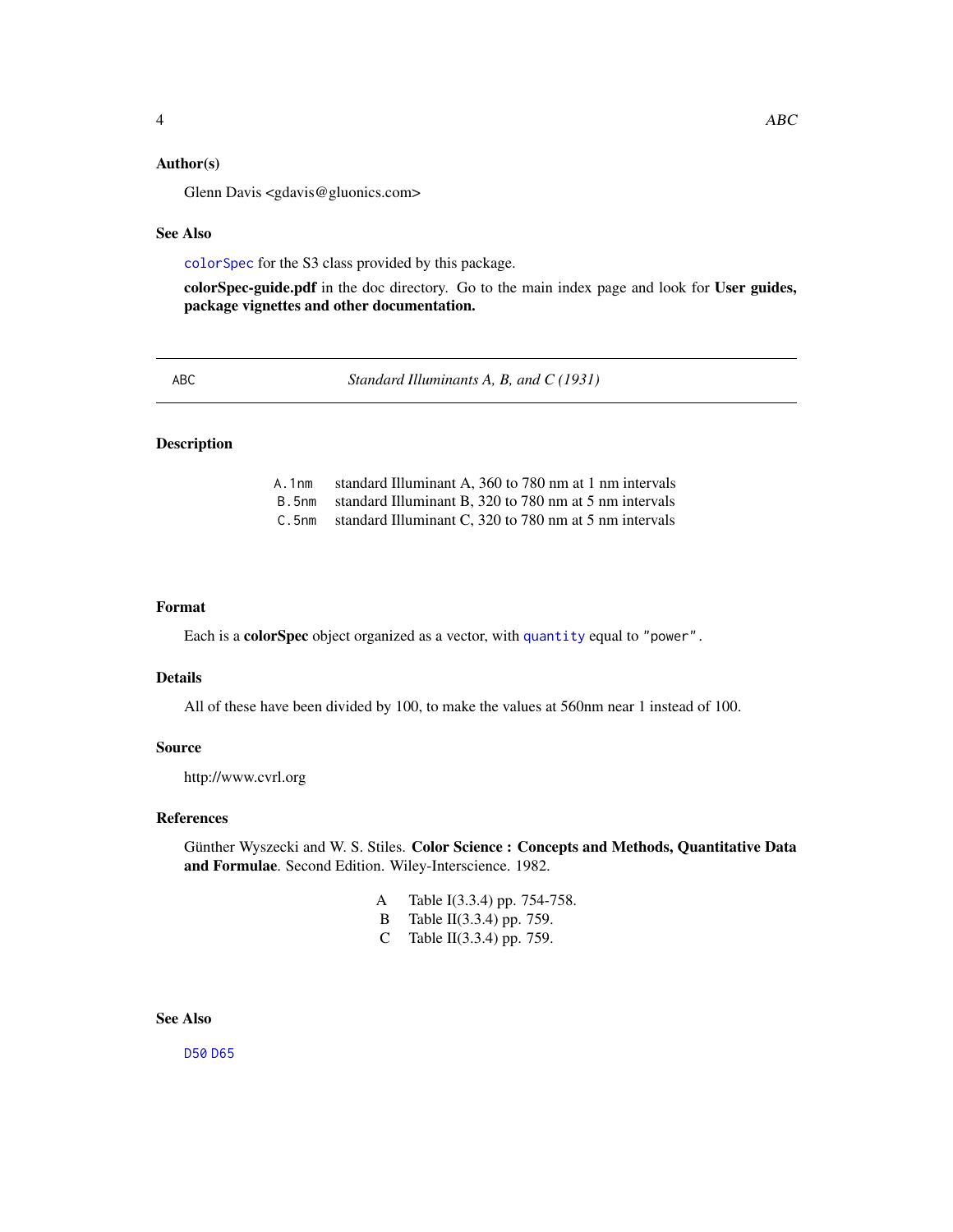#### <span id="page-4-0"></span>applyspec 5

# Examples

```
summary(xyz1931.1nm)
white.point = product( D65.1nm, xyz1931.1nm, wave='auto')
```
<span id="page-4-1"></span>applyspec *apply a function to each spectrum in a colorSpec object*

# Description

apply a function to each spectrum in a colorSpec object

# Usage

```
## S3 method for class 'colorSpec'
applyspec( x, FUN, ... )
```
# **Arguments**

|                         | a colorSpec object with N wavelengths                                 |
|-------------------------|-----------------------------------------------------------------------|
| FUN                     | a function that takes an N-vector as argument and returns an N-vector |
| $\cdot$ $\cdot$ $\cdot$ | additional arguments passed to FUN                                    |

#### Details

applyspec simply calls [apply](#page-0-0) with the right MARGIN.

# Value

a colorSpec object with the same dimensions, [wavelength](#page-63-1), [quantity](#page-51-1), and [organization](#page-37-1). If FUN does not return an N-vector, it is an ERROR and applyspec returns NULL.

# See Also

[quantity](#page-51-1), [wavelength](#page-63-1), [linearize](#page-29-1), [organization](#page-37-1)

# Examples

```
# convert absorbance to transmittance
path = system.file( "extdata/stains/Hematoxylin.txt", package='colorSpec' )
x = readSpectra( path )x = applyspec(x, function(y) {10^x(-y)} ) # this is what linearize(x) does
```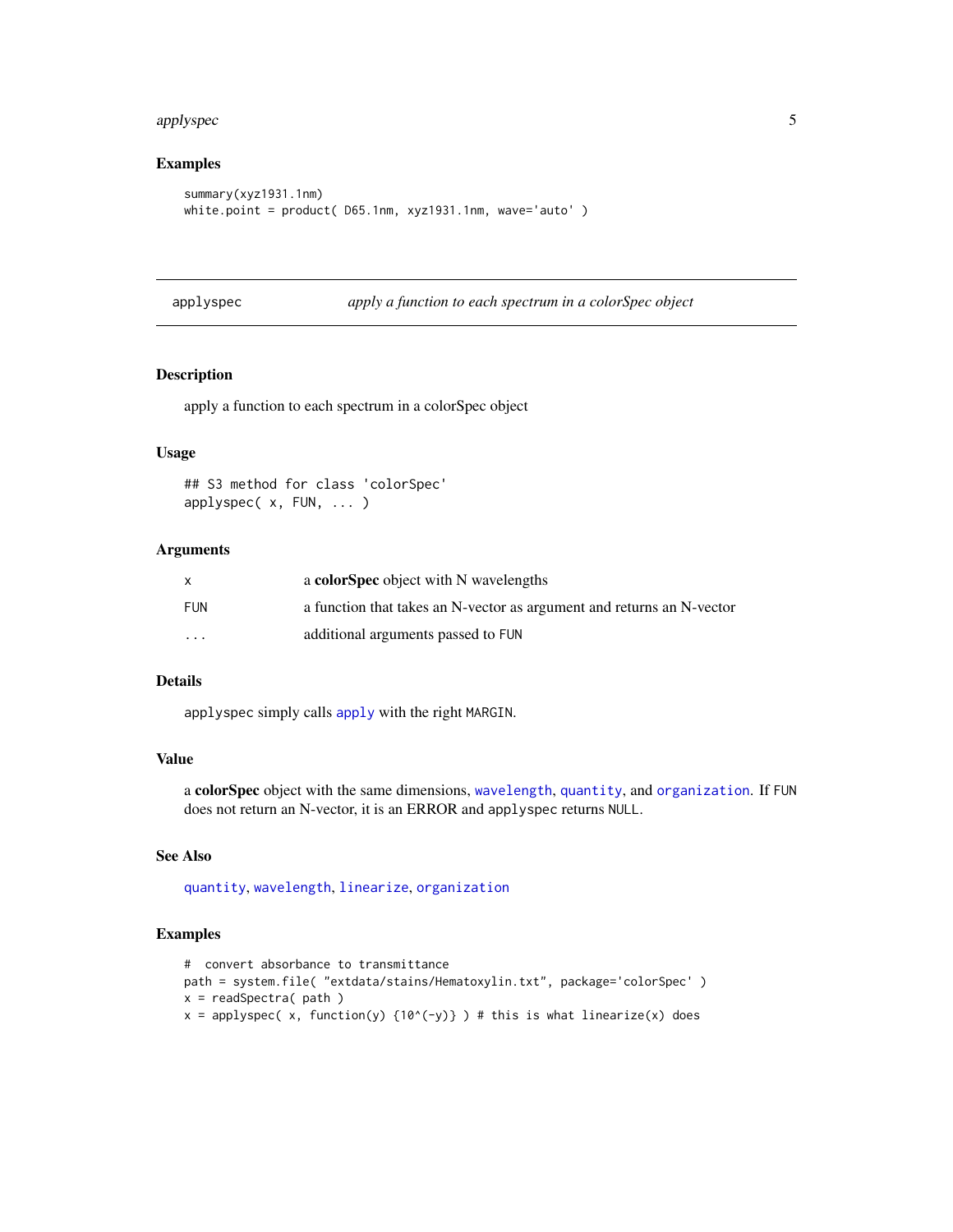<span id="page-5-2"></span><span id="page-5-0"></span>

#### Description

Take a sequence of **colorSpec** objects and combine their spectra - if they all have the same [wavelength](#page-63-1) and [quantity](#page-51-1)

# Usage

```
## S3 method for class 'colorSpec'
bind( ... )
```
#### **Arguments**

... **colorSpec** objects with the same [wavelength](#page-63-1) and [quantity](#page-51-1)

# Details

The [organization](#page-37-1) of the returned object is the most complex of those in the input list, where the order of complexity is:

'matrix' < 'df.col' < 'df.row'

If the selected organization is 'df.row' the extradata is combined using [merge](#page-0-0).

The [metadata](#page-34-1) of the returned object is copied from the first object in the input list.

#### Value

bind returns a colorSpec object, or NULL in case of ERROR. If the bind is successful, the number of spectra in the output object is the sum of the number of spectra in the input objects.

#### See Also

[wavelength](#page-63-1), [quantity](#page-51-1), [organization](#page-37-1), [extradata](#page-22-1), [metadata](#page-34-1)

<span id="page-5-1"></span>calibrate *make a linear modification to a colorSpec responder*

# Description

make a linear modification to a **colorSpec** responder so a specific single spectrum (the stimulus) creates a given specific response.

The options are complicated, but in all cases the returned object is multiply( $x$ , mat) where mat is an internally calculated MxM matrix. Stated another way, the spectra in the output are linear combinations of spectra in the input x.

In case of ERROR, a message is logged and the original x is returned.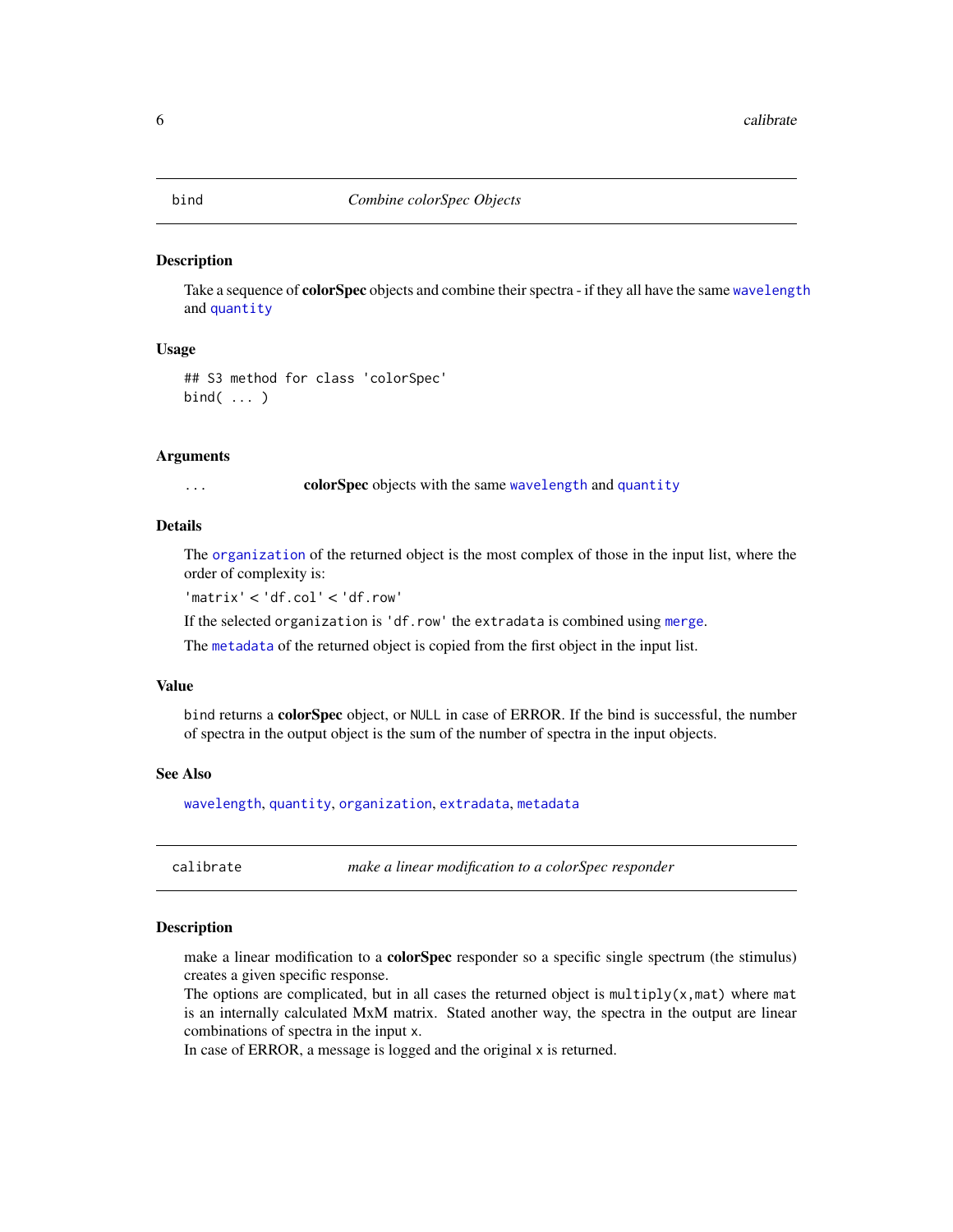#### <span id="page-6-0"></span>calibrate 7 and 200 methods of the contract of the contract of the contract of the contract of the contract of the contract of the contract of the contract of the contract of the contract of the contract of the contract of

# Usage

```
## S3 method for class 'colorSpec'
calibrate( x, stimulus=NULL, response=NULL, method=NULL )
```
#### Arguments

| $\times$ | a colorSpec responder with M spectra. The type must be 'responsivity.light'<br>or 'responsivity.material'. The wavelength sequence of x must be regular.                                                                                                                                                                                                                                                                                                                                                                                  |
|----------|-------------------------------------------------------------------------------------------------------------------------------------------------------------------------------------------------------------------------------------------------------------------------------------------------------------------------------------------------------------------------------------------------------------------------------------------------------------------------------------------------------------------------------------------|
| stimulus | a colorSpec object with a single spectrum, with type 'light' or 'material'<br>to match x. The wavelength sequence of stimulus must be equal to that of x.<br>If stimulus is NULL, then an appropriate default is chosen, see Details.                                                                                                                                                                                                                                                                                                     |
| response | an M-vector, or a scalar which is replicated to length M. All entries in response<br>must be positive.<br>If response is NULL, then an appropriate default $may$ be chosen, see <b>Details</b> .                                                                                                                                                                                                                                                                                                                                          |
| method   | an MxM <i>adaption matrix</i> , method can also be 'scaling' and it is then set to<br>the MxM identity matrix, which scales each responsivity spectrum in x indepen-<br>dently.<br>If M=3, method can also be 'Bradford', 'Von Kries', or 'MCAT02', and it is<br>then set to the popular corresponding <i>chromatic adaption matrix</i> . For these spe-<br>cial matrices, the spectra in x are <b>not</b> scaled independently; there is "cross-talk".<br>If method is NULL, then an appropriate default is chosen, see <b>Details</b> . |

#### Details

If stimulus is NULL, it is set to [illuminantE](#page-27-1) or [neutralMaterial](#page-32-1) to match x.

If response is NULL and the response of x is electrical or action, then response is set to an M-vector of all 1s. If response is NULL and the response of x is neural, then this is an ERROR and the user is prompted to supply a specific response.

If method is NULL and M=3 and the response of x is neural, then method is set to the 3x3 Bradford matrix.

Otherwise method is set to the MxM identity matrix, which scales each responsivity spectrum in x independently.

# Value

a colorSpec object equal to multiply( $x$ , mat) where mat is an internally calculated MxM matrix. The [quantity](#page-51-1) and [wavelength](#page-63-1) are preserved.

Note that mat is not the same as the the MxM *adaption matrix*. To inspect mat execute [summary](#page-0-0) on the returned object. If method is 'scaling' then mat is diagonal and the diagonal entries are the M gain factors needed to achieve the calibration.

# Note

Chromatic adaption transforms, such as 'Bradford', do not belong in the realm of spectra. For more about this subject see the explanation in *Digital Color Management*. This transform option is provided in calibrate because it is possible and convenient.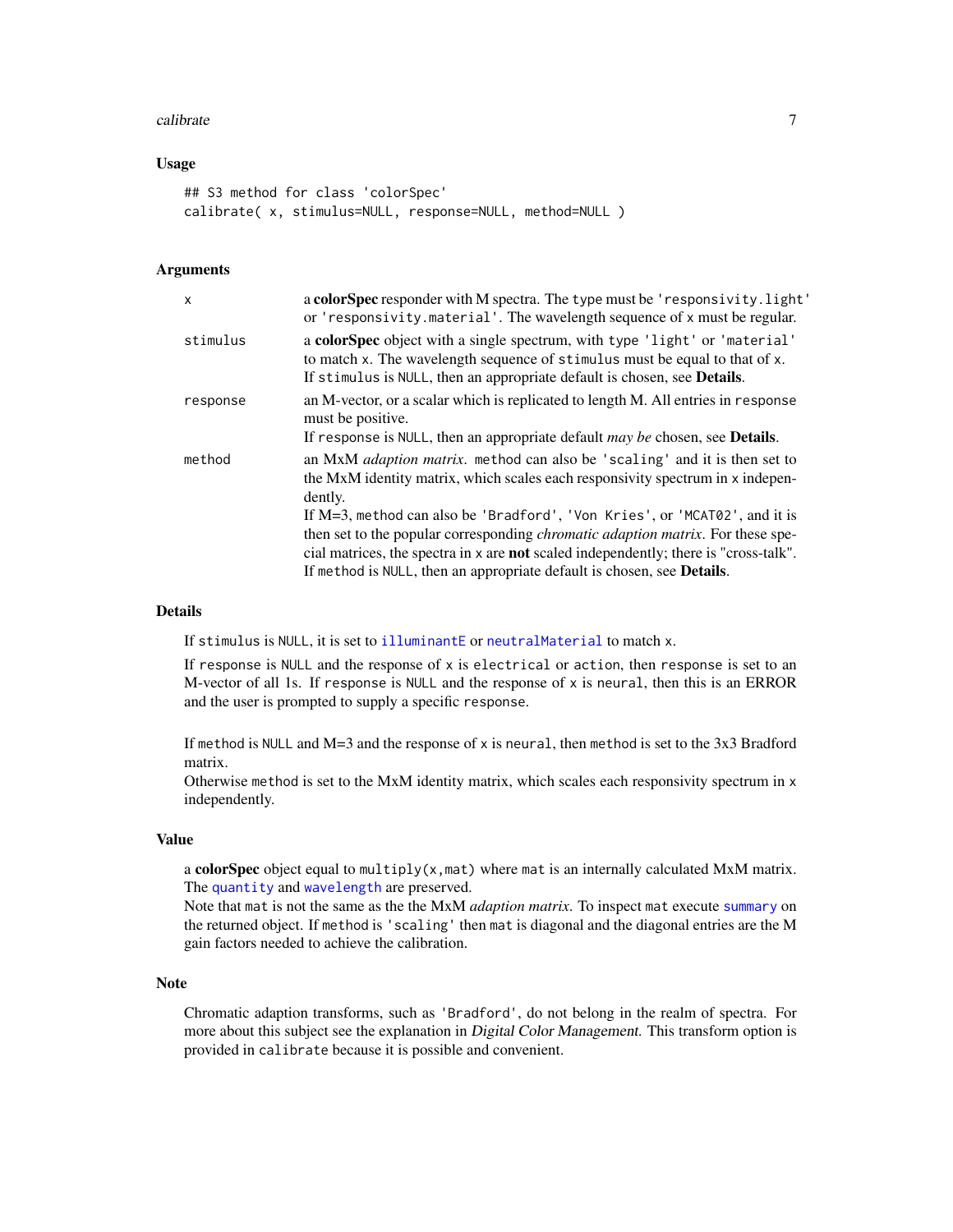# <span id="page-7-0"></span>References

Edward J. Giorgianni and Thomas E. Madden. Digital Color Management: Encoding Solutions. 2nd Edition John Wiley. 2009. Chapter 15 - Myths and Misconceptions.

# See Also

[is.regular](#page-63-2), [quantity](#page-51-1), [wavelength](#page-63-1), [colorSpec](#page-8-1), [summary](#page-0-0), [illuminantE](#page-27-1), [neutralMaterial](#page-32-1), [product](#page-47-1)

# Examples

```
# make an art gallery illuminated by illuminant A
gallery = product( A.1nm, 'artwork', xyz1931.1nm, wave='auto')
# chromatically adapt the output XYZs to D50 white point, using Bradford matrix
gallery.D50 = calibrate( gallery, response=officialXYZ('D50') )
gallery.D50
# make a flatbead scanner from illuminant F11 and a Flea2 camera
scanner = product( subset(Fs.5nm,'F11'), 'paper', Flea2.RGB, wave='auto')
# adjust RGB gain factors so the perfect reflecting diffuser yields RGB=(1,1,1)
scanner = calibrate( scanner )
scanner
# same flatbead scanner, but this time with some "white headroom"
scanner = product( subset(Fs.5nm,'F11'), 'paper', Flea2.RGB, wave='auto' )
scanner = calibrate( scanner, response=0.95 )
scanner
```
chop *chop spectra into low and high parts*

#### Description

chop all spectra in a colorSpec object into low and high parts at a blending interval

#### Usage

```
## S3 method for class 'colorSpec'
chop( x, interval, adj=0.5 )
```
# Arguments

|          | a colorSpec object                                                           |
|----------|------------------------------------------------------------------------------|
| interval | a numeric vector with length 2 giving the endpoints of the interval, in nm   |
| adi      | a number in $[0,1]$ defining weights of low and high parts over the interval |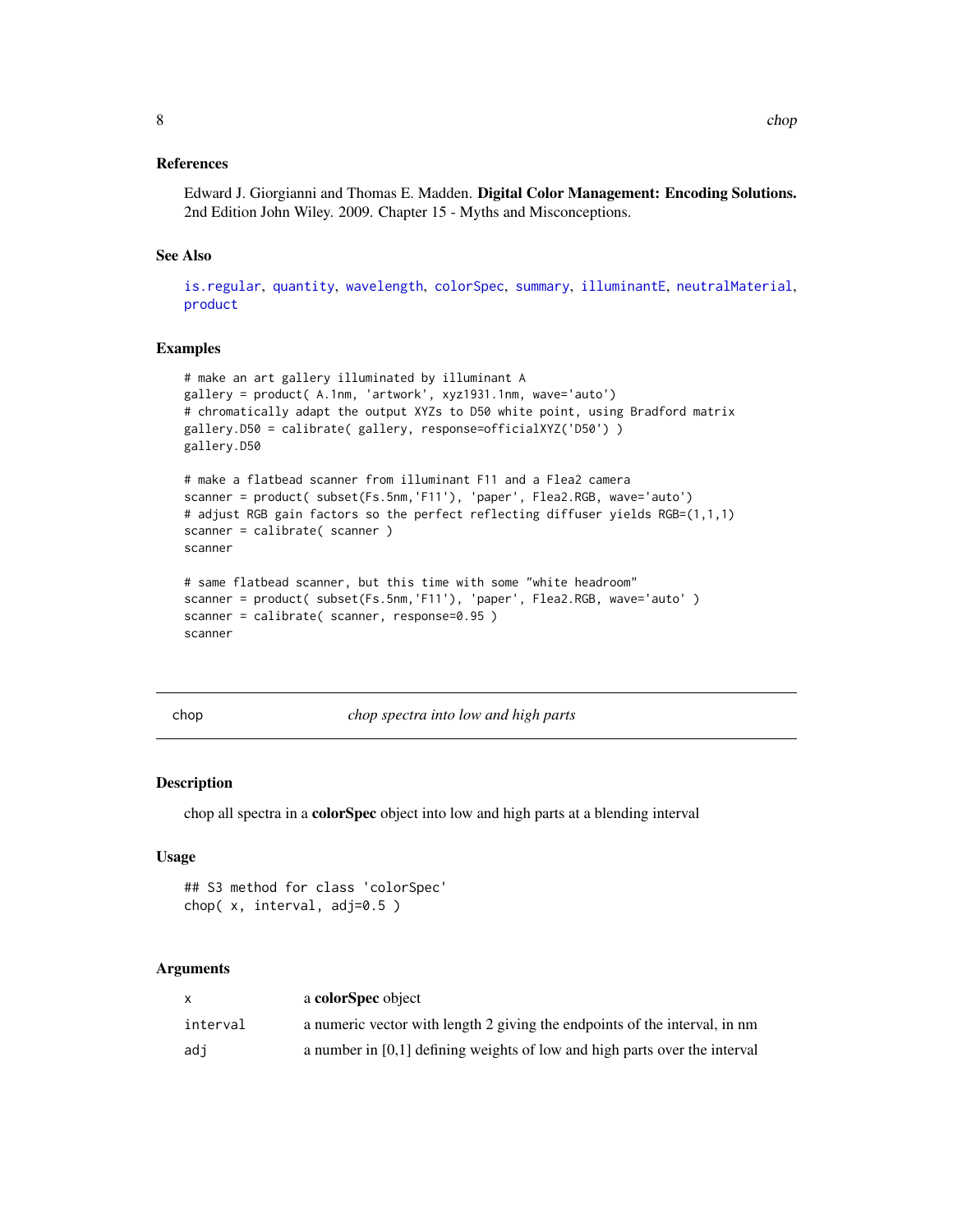#### <span id="page-8-0"></span>colorSpec 99 and 200 million colorSpec 99 and 200 million colorSpec 99 and 200 million colorSpec 99 and 200 million colorSpec 99 and 200 million colorSpec 99 and 200 million colorSpec 99 and 200 million colorSpec 99 and 20

# Details

For each spectrum, the low and high parts sum to the original spectrum. The low part vanishes on the right of the interval, and the high part vanishes on the left.

#### Value

 $chop(x)$  returns a **colorSpec** object with twice the number of spectra in x and with [organization](#page-37-1) equal to 'matrix'. The names of the new spectra are formed by appending ".lo" and ".hi" to the original spectrum names.

# See Also

[organization](#page-37-1),

#### Examples

```
# chop blue butane flame into diatomic carbon and hydrocarbon parts
path = system.file( "extdata/sources/BlueFlame.txt", package="colorSpec" )
blueflame = readSpectra (path, seq(375, 650, 0.5))
plot( chop( blueflame, interval=c(432,435), adj=0.8 ) )
# chop 'white' LED into blue and yellow parts
path = system.file( "extdata/sources/Gepe-G-2001-LED.sp", package="colorSpec" )
LED = readSpectra( path )
```

```
plot( chop( LED, c(470,495) ) )
```
<span id="page-8-1"></span>

colorSpec *constructing and testing colorSpec Objects*

#### **Description**

The function colorSpec is used to construct **colorSpec** objects.

is.colorSpec tests whether an object is a valid **colorSpec** object.

#### Usage

```
colorSpec( data, wavelength, quantity='auto', organization='auto' )
```
is.colorSpec(x)

#### Arguments

data a vector or matrix of the spectrum values. In case data is a vector, there is a single spectrum and the number of points in that spectrum is the length of the vector. In case data is a matrix, the spectra are stored in the columns, so the number of points in each spectrum is the number of rows. It is OK for the matrix to have only 0 or 1 column. The column names (if any) are taken as the spectrum names. If no names are given, or if there are duplicate names, then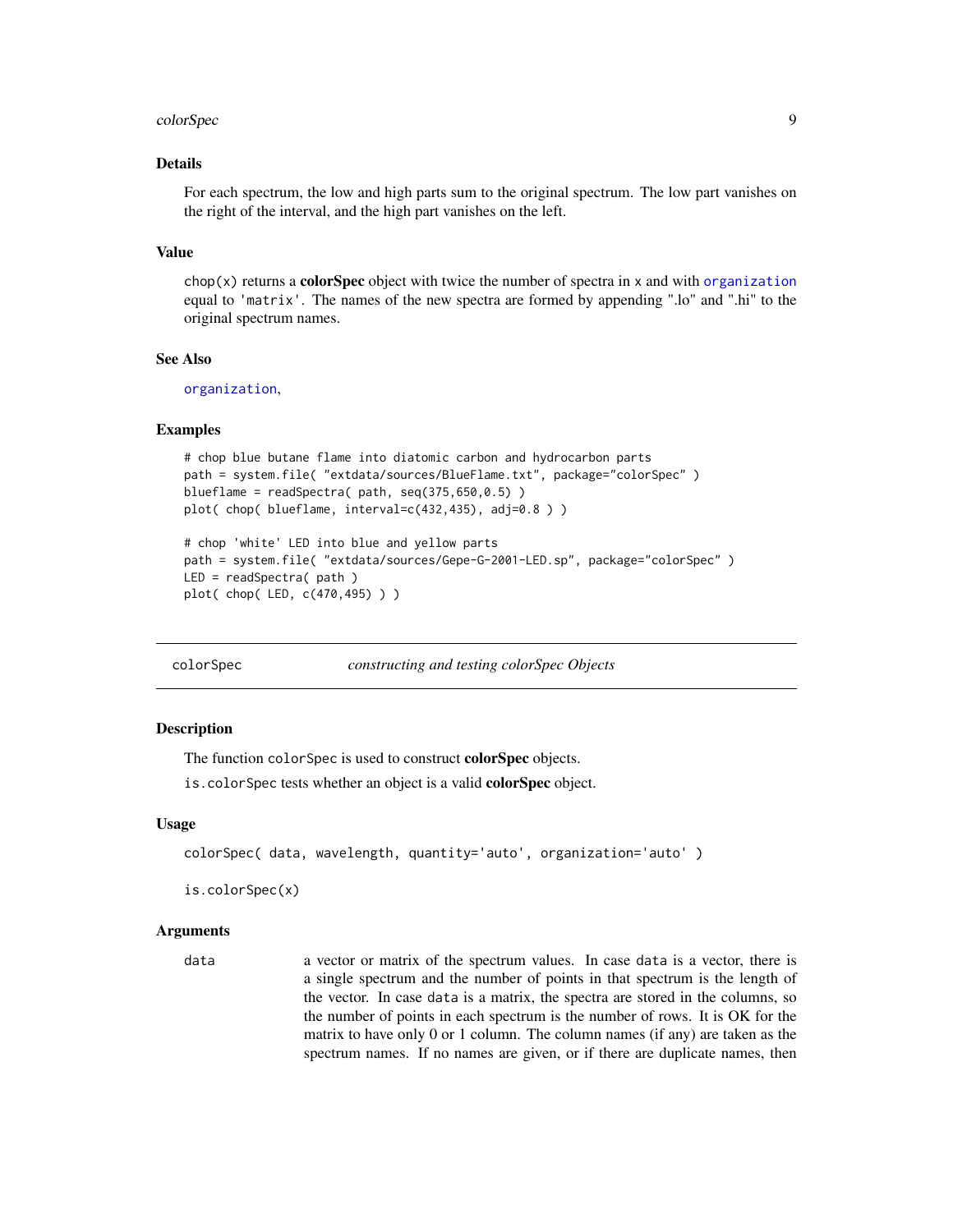<span id="page-9-0"></span>

|              | 'S1', 'S2',  are used. Names can also be assigned after construction too;<br>see specnames. Row names are ignored. Compare this function with ts.                                                                                                                                                                                                         |
|--------------|-----------------------------------------------------------------------------------------------------------------------------------------------------------------------------------------------------------------------------------------------------------------------------------------------------------------------------------------------------------|
| wavelength   | a numeric vector of wavelengths for all the spectra. The length of this vector<br>must be equal to NROW (data). The sequence must be increasing.                                                                                                                                                                                                          |
| quantity     | a character string giving the quantity of all spectra; see quantity for a list of<br>possible values. In case of 'auto', a guess is made from the column names.<br>This guess can be overridden later.                                                                                                                                                    |
| organization | a character string giving the desired organization of the returned <b>colorSpec</b> ob-<br>ject. In case of 'auto', the organization is 'vector' or 'matrix' depending<br>on data. Other possible organizations are 'df.col' or 'df.row'. The organi-<br>zation can be changed later, see organization for discussion of all 4 possible<br>organizations. |
| $\mathsf{x}$ | an R object to test for validity.                                                                                                                                                                                                                                                                                                                         |

# Details

A colorSpec object is either a vector, matrix, or data.frame. It is of S3 class 'colorSpec' with these extra attributes:

- wavelength a numeric vector of wavelengths for all the spectra. If the organization of the object is df.col, then this is absent.
- quantity a character string that gives the physical quantity of all spectra, see [quantity](#page-51-1) for a list of possible values.
- metadata a list for user-defined data. The names 'path', 'header' and 'date' are already reserved; see [metadata](#page-34-1).
- step.wl step between adjacent wavelengths in nm. This is assigned only when the wavelengths are regular; see [is.regular](#page-63-2).
- specname only assigned when the organization is 'vector', in which case it is equal to the single character string name of the single spectrum. See [specnames](#page-59-1).
- sequence only assigned when the object was returned from [product](#page-47-1). It is a list of the **colorSpec** terms in this product.
- calibration only assigned when the object was returned from [calibrate](#page-5-1).

# Value

colorSpec returns a colorSpec object, or NULL in case of ERROR.

is.colorSpec returns TRUE or FALSE. If FALSE it logs helpful reasons that x is invalid.

# See Also

[wavelength](#page-63-1), [quantity](#page-51-1), [metadata](#page-34-1), [step.wl](#page-63-2), [specnames](#page-59-1), [is.regular](#page-63-2), [coredata](#page-15-1)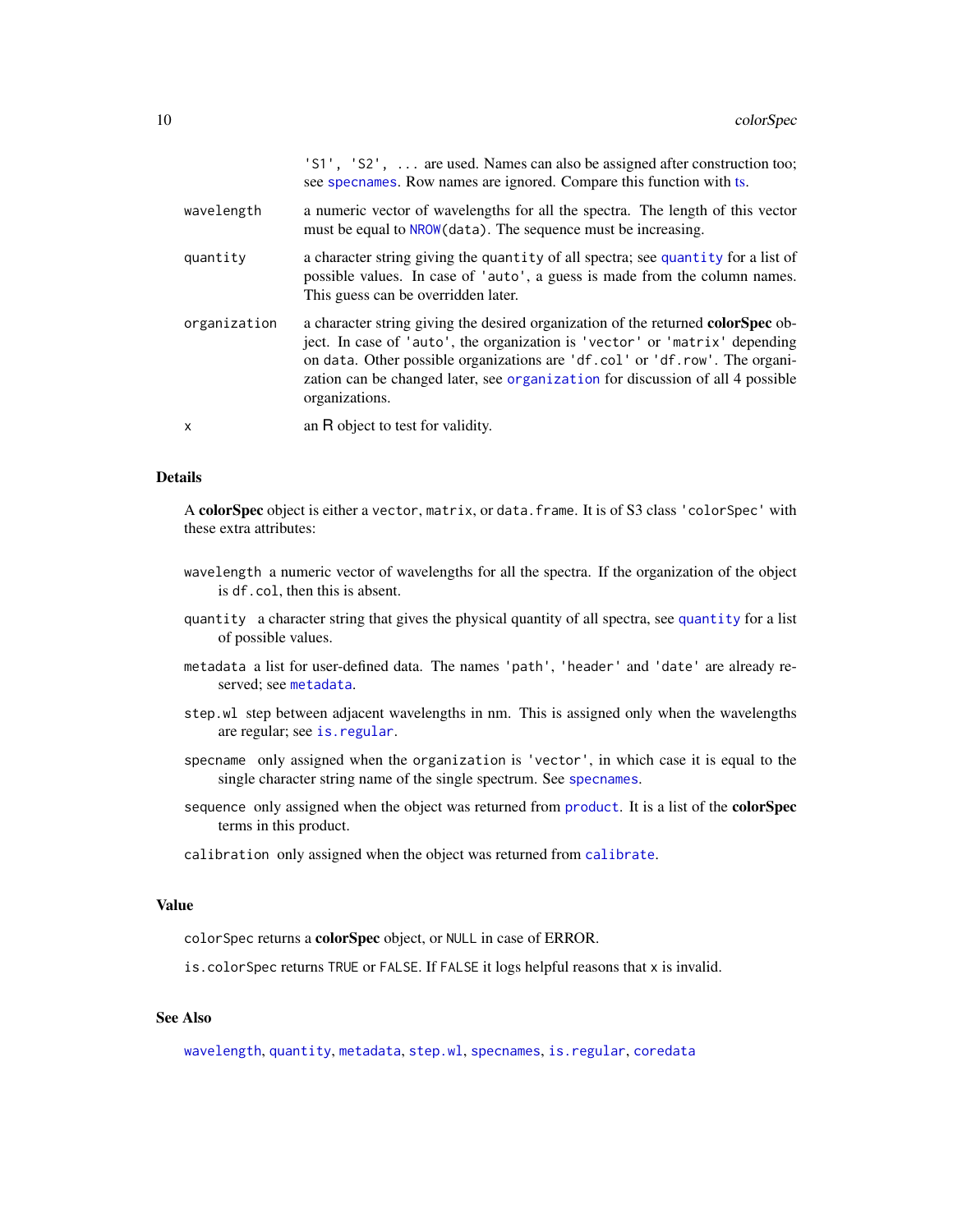#### <span id="page-10-0"></span>computeADL 11

# Examples

```
# make a synthetic Gaussian bandpass filter
center = 600wave = 400:700
trans = exp(-(wave-center)^2 / 2 / 20^2)filter.bp = colorSpec( trans, wave, 'transmittance' )
organization( filter.bp ) # returns: [1] "vector"
specnames( filter.bp ) = "myfilter"
# and now plot it
plot( filter.bp )
```
<span id="page-10-1"></span>computeADL *compute ADL coordinates by ray tracing*

# Description

Consider a colorSpec object x with type equal to responsivity.material. The set of all possible material reflectance functions (or transmittance functions) is convex, closed, and bounded (in any reasonable function space), and this implies that the set of all possible output responses from  $x$  is also convex, closed, and bounded. The latter set is called the *object-color solid* or *Rösch Farbkörper* for x. A color on the boundary of the *object-color solid* is called an *optimal color*. The special points W (the response to the perfect reflecting diffuser) and **0** are on the boundary of this set. The interior of the line segment of neutrals joining 0 to W is in the interior of the *object-color solid*. It is natural to parameterize this segment from 0 to 1 (from 0 to W). The solid is symmetrical about the neutral gray midpoint G=W/2.

Now suppose that x has 3 spectra (3 responses) and consider a color response  $\bf{R}$  not equal to  $\bf{G}$ . There is a ray based at G and passing through R that intersects the boundary of the *object-color solid* at an *optimal color* **B** on the boundary with Logvinenko coordinates  $(\delta, \omega)$ . If these 2 coordinates are combined with  $\alpha$  where  $\mathbf{R} = (1 - \alpha)\mathbf{G} + \alpha\mathbf{B}$ , it yields the Logvinenko coordinates  $(\alpha, \delta, \omega)$  of R. These coordinates are also denoted by ADL; see References. A response is in the *object-color solid* iff  $\alpha \leq 1$ . A response is *optimal* iff  $\alpha = 1$ .

The coordinates of 0 are  $(\alpha, \delta, \omega)$ =(1,0,0). The coordinates of W are  $(\alpha, \delta, \omega)$ =(1,1,0). The coordinates of G are undefined.

# Usage

## S3 method for class 'colorSpec' computeADL( x, response )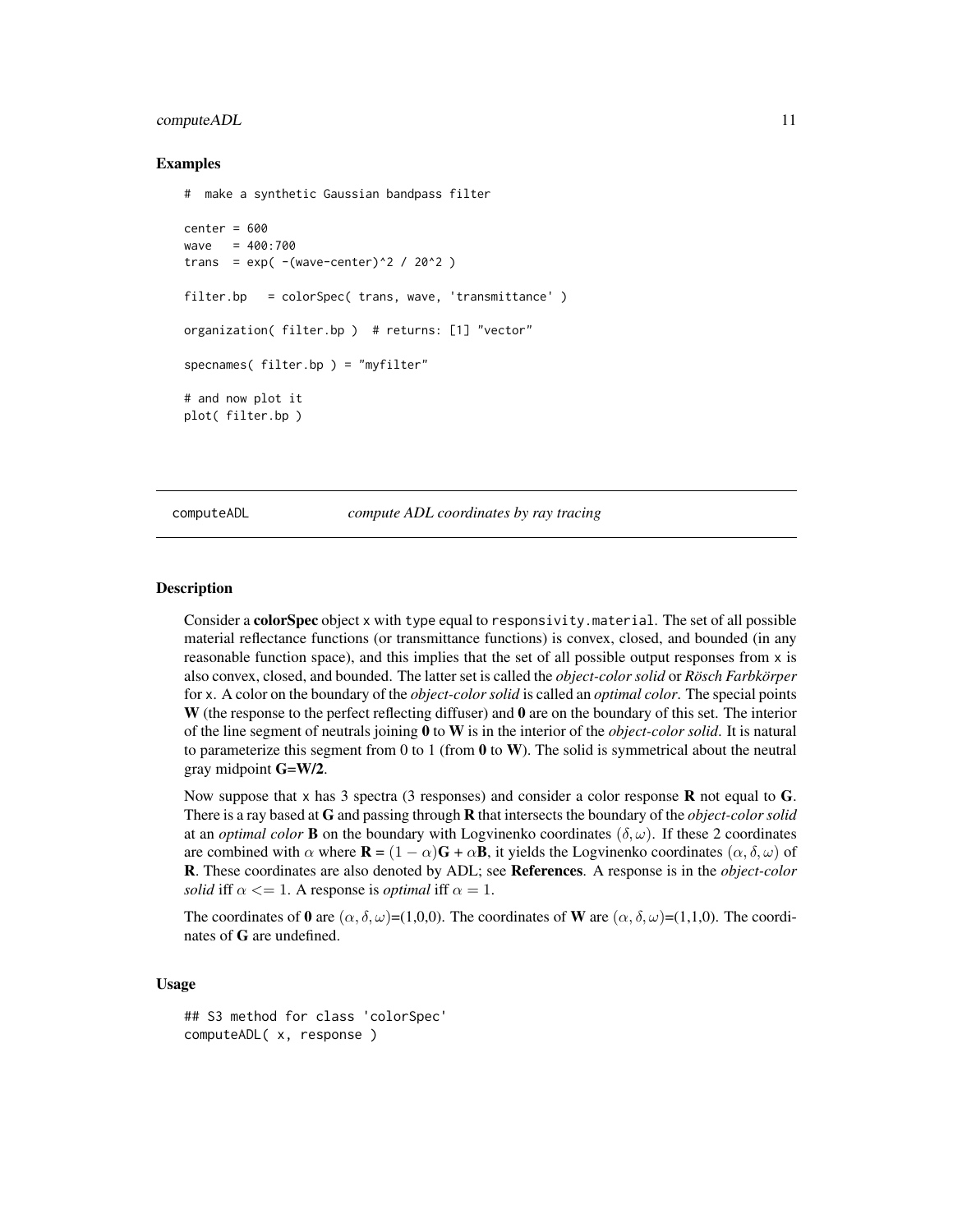<span id="page-11-0"></span>12 computeADL

#### Arguments

| X        | a colorspec object with type equal to responsivity material and 3 spectra    |
|----------|------------------------------------------------------------------------------|
| response | a vector of 3 numbers, or a matrix with 3 columns, that define 1 or more re- |
|          | sponses. A vector of 3 numbers is changed to a matrix with 1 row.            |

# Details

For each response, a ray is computed and the ray tracing is done by [probeOptimalColors](#page-45-1).

#### Value

computeADL returns a data.frame with a row for each response. The columns in the data frame are:

| response | the input response vector                                                                                                                             |
|----------|-------------------------------------------------------------------------------------------------------------------------------------------------------|
| ADL      | the computed ADL coordinates of the response vector                                                                                                   |
| omega    | the reparameterized $\lambda$ in the interval [0,1]; see <b>References</b>                                                                            |
| lambda   | lambda.1 and lambda.2 at the 2 transitions, in nm. lambda.1 < lambda.2 $\Rightarrow$<br>bandpass, and lambda. $1 >$ lambda. $2 \Rightarrow$ bandstop. |

If an individual ray could not be traced, the row contains NA in appropriate columns. In case of global error, the function returns NULL.

# Known Issues

The optimal color boundary is not differentiable at  $0$  and  $W$ . There may be numerical iteration failures if the response is near the neutral axis.

# References

Logvinenko, A. D. An object-color space. Journal of Vision. 9(11):5, 1-23, (2009). http://journalofvision.org/9/11/5/. doi:10.1167/9.11.5.

Godau, Christoph and Brian Funt. XYZ to ADL: Calculating Logvinenko's Object Color Coordinates. Proceedings Eighteenth IS&T Color Imaging Conference. San Antonio. Nov 2009.

# See Also

[type](#page-51-2), [probeOptimalColors](#page-45-1), vignette optimals

#### Examples

```
D50.eye = product( D50.5nm, 'varmat', xyz1931.1nm, wave='auto' )
computeADL( D50.eye, c(30,50,70) )
# response.x response.y response.z ADL.alpha ADL.delta ADL.lambda omega lambda.1 lambda.2
# 30 50 70 0.7364348 0.5384243 473.3909184 0.3008561 427.1431 555.5176
#since alpha < 1, this response is *inside* the object-color solid
```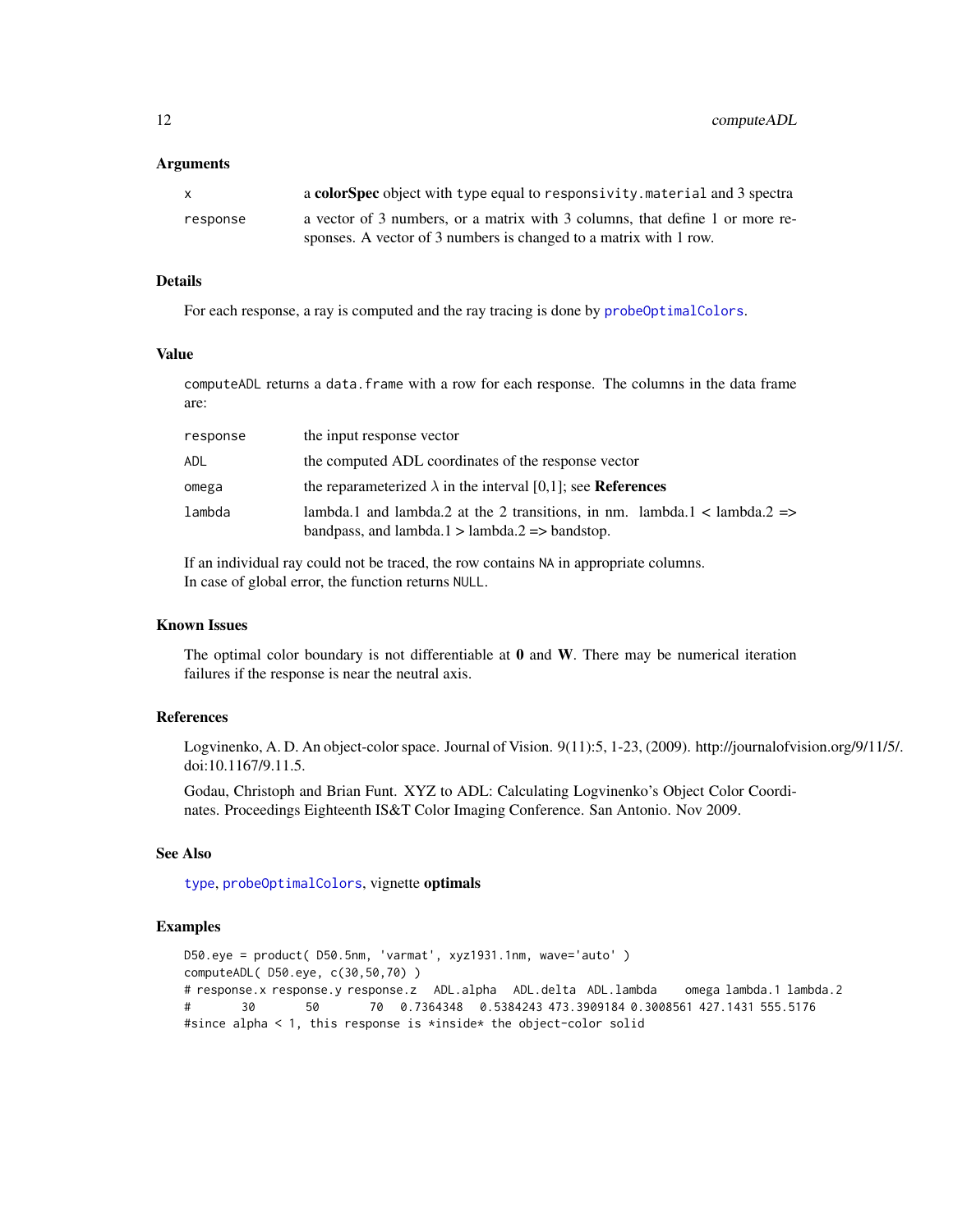<span id="page-12-1"></span><span id="page-12-0"></span>

# Description

Compute the CCT in Kelvin degrees of a colorSpec object with type equal to 'light'

# Usage

```
## S3 method for class 'colorSpec'
computeCCT( x )
```
CCTfromXYZ( XYZ )

# Arguments

| X   | an colorSpec R object with type equal to 'light', and M spectra |
|-----|-----------------------------------------------------------------|
| XYZ | a colorSpec 3-vector with XYZ tristimuls values                 |

# Details

In computeCCT, for each spectrum, XYZ is computed using [xyz1931.1nm](#page-64-1), and the result passed to CCTfromXYZ. If the quantity of x is 'photons' (actinometric) each spectrum is converted to 'power' (radiometric) on the fly.

In CCTfromXYZ, the CCT is computed using Robertson's Method, which can compute CCTs in the interval [1666.7K,Inf], see References.

# Value

computeCCT returns a numeric vector of length M, where M is the number of spectra in x. The vector's names is set to specnames(x).

If the type of x is not 'light', then a warning is issued and all values are NA.

CCTfromXYZ returns a single number, but if the chromaticity of XYZ is too far from the daylight locus, then it returns NA.

#### Note

The table in the References contains an error at 325 mired, which was corrected in Source.

# Source

http://www.brucelindbloom.com/index.html?Eqn\_XYZ\_to\_T.html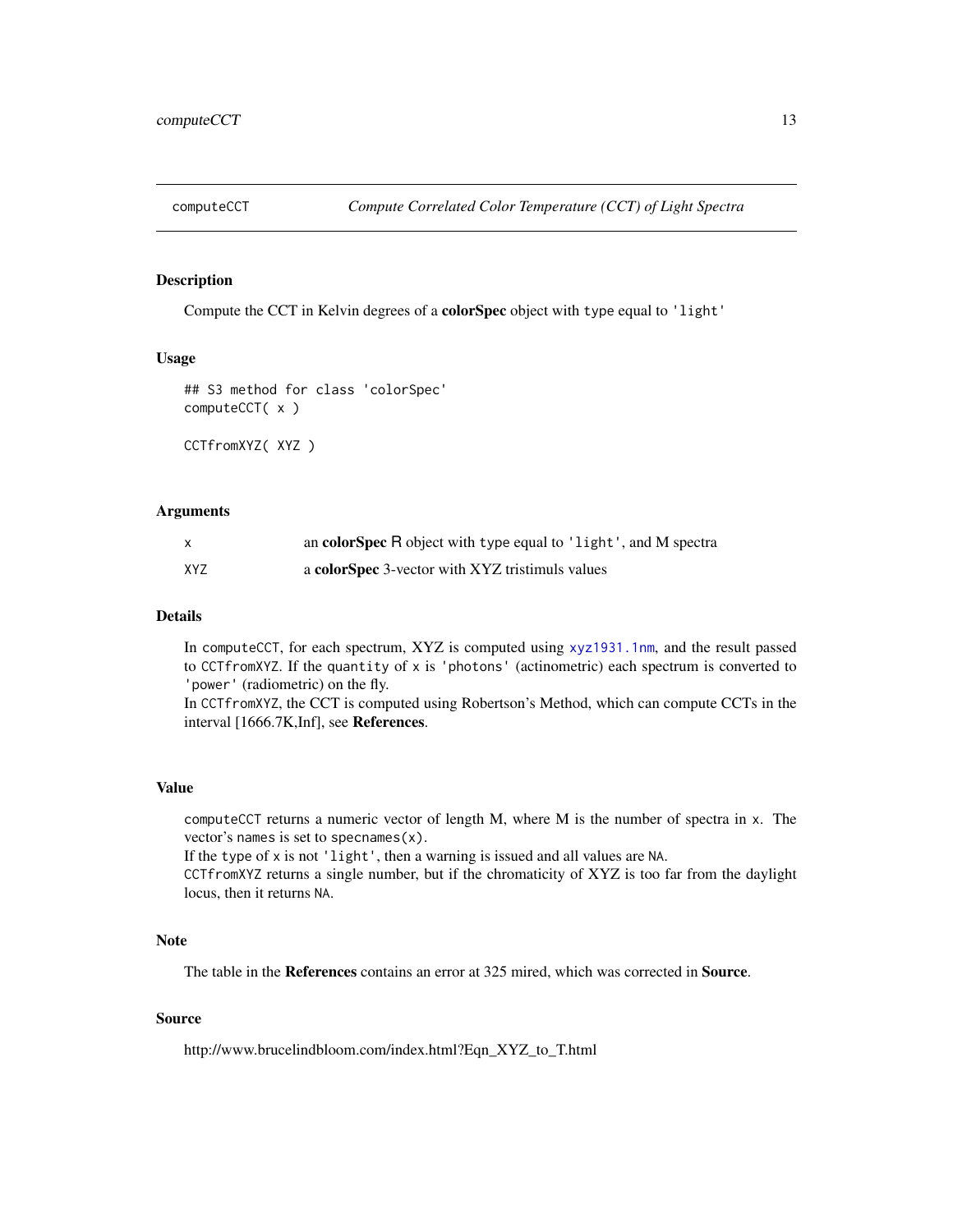#### <span id="page-13-0"></span>References

Günther Wyszecki and W. S. Stiles. Color Science: Concepts and Methods, Quantitative Data and Formulae, Second Edition. John Wiley & Sons, 1982. Table 1(3.11). pp. 227-228.

# See Also

[type](#page-51-2), [quantity](#page-51-1), [xyz1931](#page-64-2), [specnames](#page-59-1)

# Examples

```
computeCCT( D65.1nm ) # returns 6502.068
computeCCT( A.1nm ) # returns 2855.656
CCTfromXYZ(C(1,1,1)) # returns 5454.028
```
computeCRI *Compute Color Rendering Index (CRI) of Light Spectra*

# Description

Compute the CIE 1974 color rendering index (CRI) of a light spectrum, called the *the test illuminant*.

From the given spectrum a *reference illuminant* is selected with the same CCT (Correlated Color Temperature). A selected set of 8 color samples is rendered in XYZ (1931) with both illuminants and 8 color differences are computed in a special CIEUVW color space. For each color difference a CRI is computed, where 100 is a perfect color match. The final CRI is the average of these 8 CRI values.

#### Usage

```
## S3 method for class 'colorSpec'
computeCRI( x, adapt=TRUE, attach=FALSE, tol=5.4e-3 )
```
# Arguments

| $\mathsf{x}$ | an <b>colorSpec</b> R object with type equal to 'light', and exactly 1 spectrum                                                                                                                                                                                                                                                   |
|--------------|-----------------------------------------------------------------------------------------------------------------------------------------------------------------------------------------------------------------------------------------------------------------------------------------------------------------------------------|
| adapt        | if TRUE, then a special chromatic adaption is performed, see <b>Details</b>                                                                                                                                                                                                                                                       |
| attach       | if TRUE, then a large list of intermediate calculations is attached to the returned<br>number, as attribute data. This attached list includes data for all special 14 color<br>samples, although the last 6 do not affect the returned CRI.                                                                                       |
| tol          | for the CRI to be meaningful the chromaticities of the test and reference illu-<br>minants must be sufficiently close in the CIE 1960 chromaticity space. If the<br>tolerance is exceeded, the function returns NA. The default tol=5.4e-3 is the<br>one recommended by the CIE, but the argument allows the user to override it. |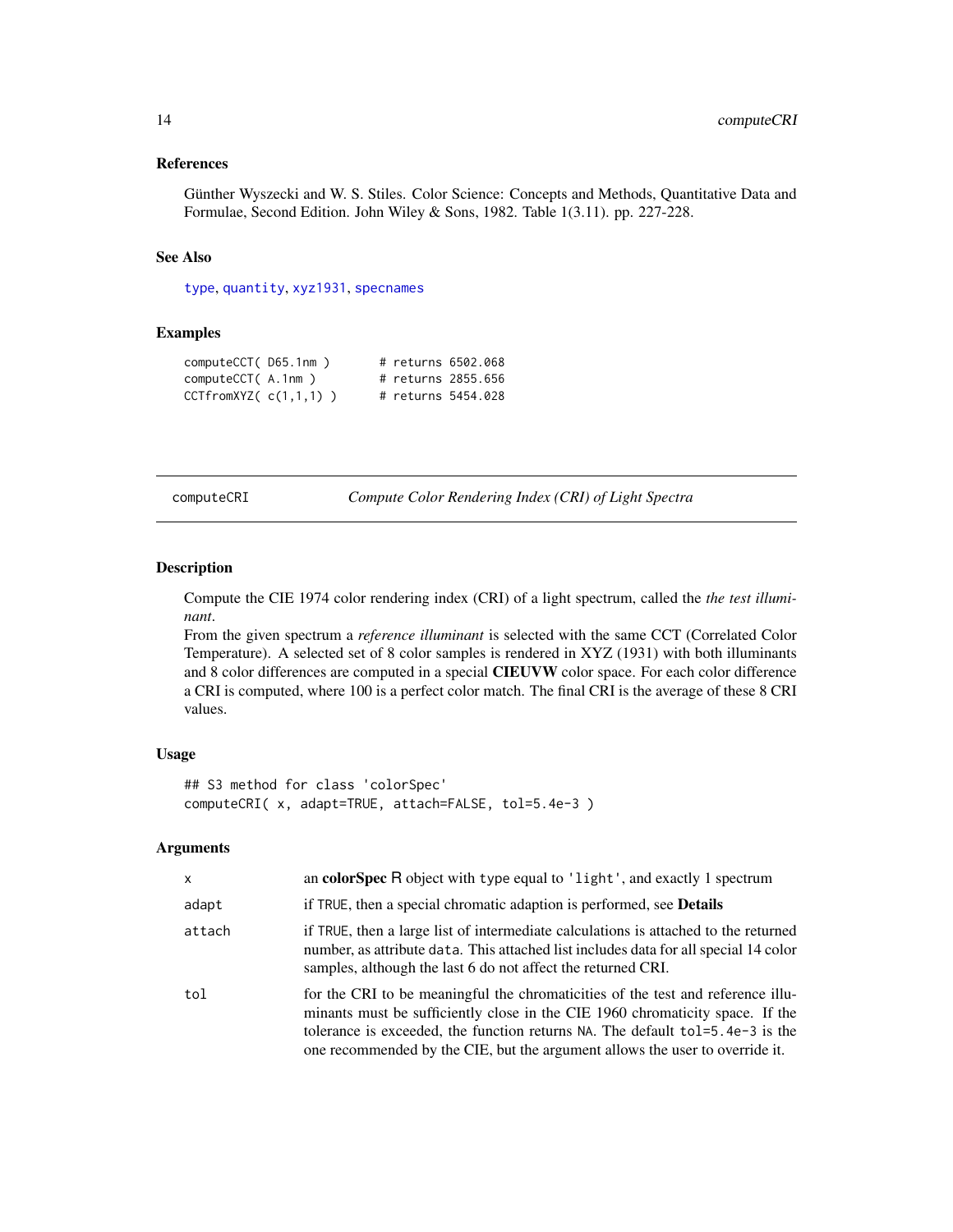#### <span id="page-14-0"></span>convolvewith the convolvement of the convolvement of the convolvement of the convolvement of the convolvement of the convolvement of the convolvement of the convolvement of the convolvement of the convolvement of the convo

# Details

If adapt is TRUE the 8 test uv points are chromatically adapted from the test illuminant to the reference illuminant using a special von Kries type transformation; see Oleari and Wikipedia. The test UVW values are computed relative to the reference illuminant.

If adapt is FALSE the 8 test uv points are *not* chromatically adapted, and the test UVW values are computed relative to the test illuminant.

#### Value

computeCCT returns a single number <= 100. In case of ERROR it returns NA. If attach is TRUE a large list is attached to the returned number.

# Source

The test color reflectance spectra are taken from: http://www.lrc.rpi.edu/programs/nlpip/lightinganswers/lightsources/scripts/NLPIP\_LightSourceColor\_Script.m

# **References**

Oleari, Claudio, Gabriele Simone. Standard Colorimetry: Definitions, Algorithms and Software. John Wiley. 2016. pp. 465-470.

Günther Wyszecki and W. S. Stiles. Color Science: Concepts and Methods, Quantitative Data and Formulae, Second Edition. John Wiley & Sons, 1982. Table 1(3.11). p. 828.

Wikipedia. Color rendering index. http://en.wikipedia.org/wiki/Color\_rendering\_index

Hunt, R. W. G. and M. R. Pointer. Measuring Colour. 4th edition. John Wiley & Sons. 2011. Appendix 7.

# See Also

[type](#page-51-2), [xyz1931](#page-64-2), [computeCCT](#page-12-1)

#### Examples

```
computeCRI( subset(Fs.5nm,'F2') ) # returns 64.152
computeCRI( subset(Fs.5nm,'F4') ) # returns 51.352
```
convolvewith *Convolve each spectrum in a colorSpec object with a kernel*

#### Description

This function convolves each spectrum in a colorSpec object with a kernel of odd length. Its primary purpose is to correct raw spectrometer data (with positive instrumental bandwidth) to have bandwidth=0. Two popular correction kernels for this, with lengths 3 and 5, are built-in options, see Details.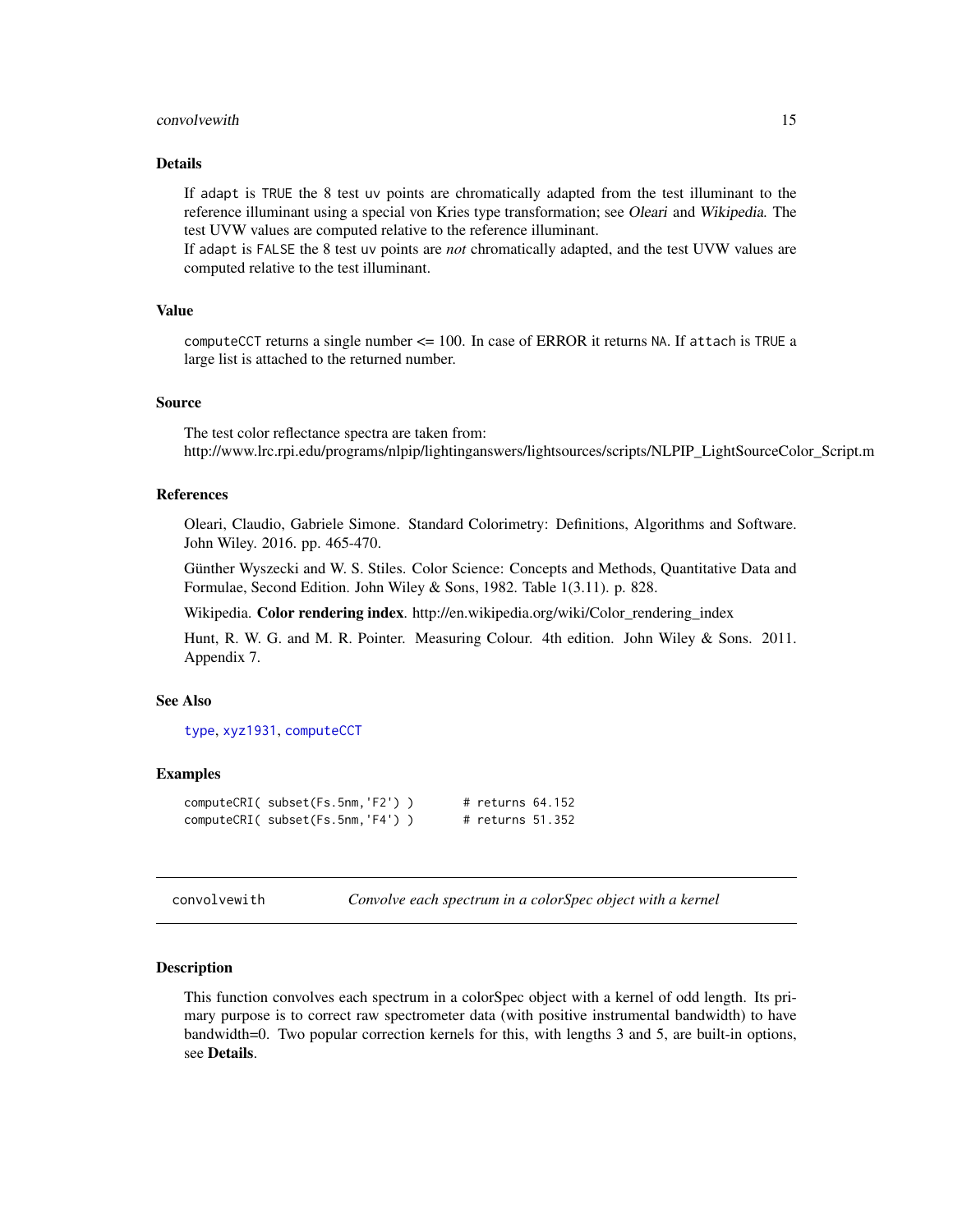# <span id="page-15-0"></span>Usage

```
## S3 method for class 'colorSpec'
convolvewith( x, coeff )
```
# Arguments

| x.    | a colorSpec object with N wavelengths                                                                                                                                                                                                                                                                                                                                                                                                                     |
|-------|-----------------------------------------------------------------------------------------------------------------------------------------------------------------------------------------------------------------------------------------------------------------------------------------------------------------------------------------------------------------------------------------------------------------------------------------------------------|
| coeff | a convolution kernel of odd length. The center entry of this vector is taken as<br>index 0 in the convolution.<br>coeff can also be the string 'SS3' which means to apply the Stearns & Stearns<br>bandwidth correction kernel coeff= $c(-1, 14, -1)/12$ , see <b>Details</b> .<br>coeff can also be the string 'SS5' which means to apply the Stearns & Stearns<br>bandwidth correction kernel coeff= $c(1, -12, 120, -12, 1)/98$ , see <b>Details</b> . |
|       |                                                                                                                                                                                                                                                                                                                                                                                                                                                           |

# Details

The built-in kernels, 'SS3' and 'SS5', were derived by Stearns  $\&$  Stearns under specific hypotheses on the spectrometer profile, bandpass, and pitch; see References. Missing values at both ends are filled by copying from the nearest valid value.

#### Value

a colorSpec object with the same dimensions, [wavelength](#page-63-1), [quantity](#page-51-1), and [organization](#page-37-1). If coeff is invalid it is an ERROR and convolvewith returns NULL.

# References

Stearns, E.I., Stearns R.E. An example of a method for correction radiance data for bandpass error. *Color Research and Application*. 13-4. 257-259. 1988.

Schanda, Janos. CIE Colorimetry, in *Colorimetry: Understanding the CIE System*. Wiley Interscience. 2007. p. 124.

Oleari, Claudio, Gabriele Simone. *Standard Colorimetry: Definitions, Algorithms and Software*. John Wiley. 2016. p. 309.

#### See Also

[quantity](#page-51-1), [wavelength](#page-63-1), [linearize](#page-29-1), [applyspec](#page-4-1), [organization](#page-37-1)

<span id="page-15-1"></span>coredata *Extract the Core Data of a colorSpec Object*

# Description

functions for extracting the core data contained in a colorSpec object.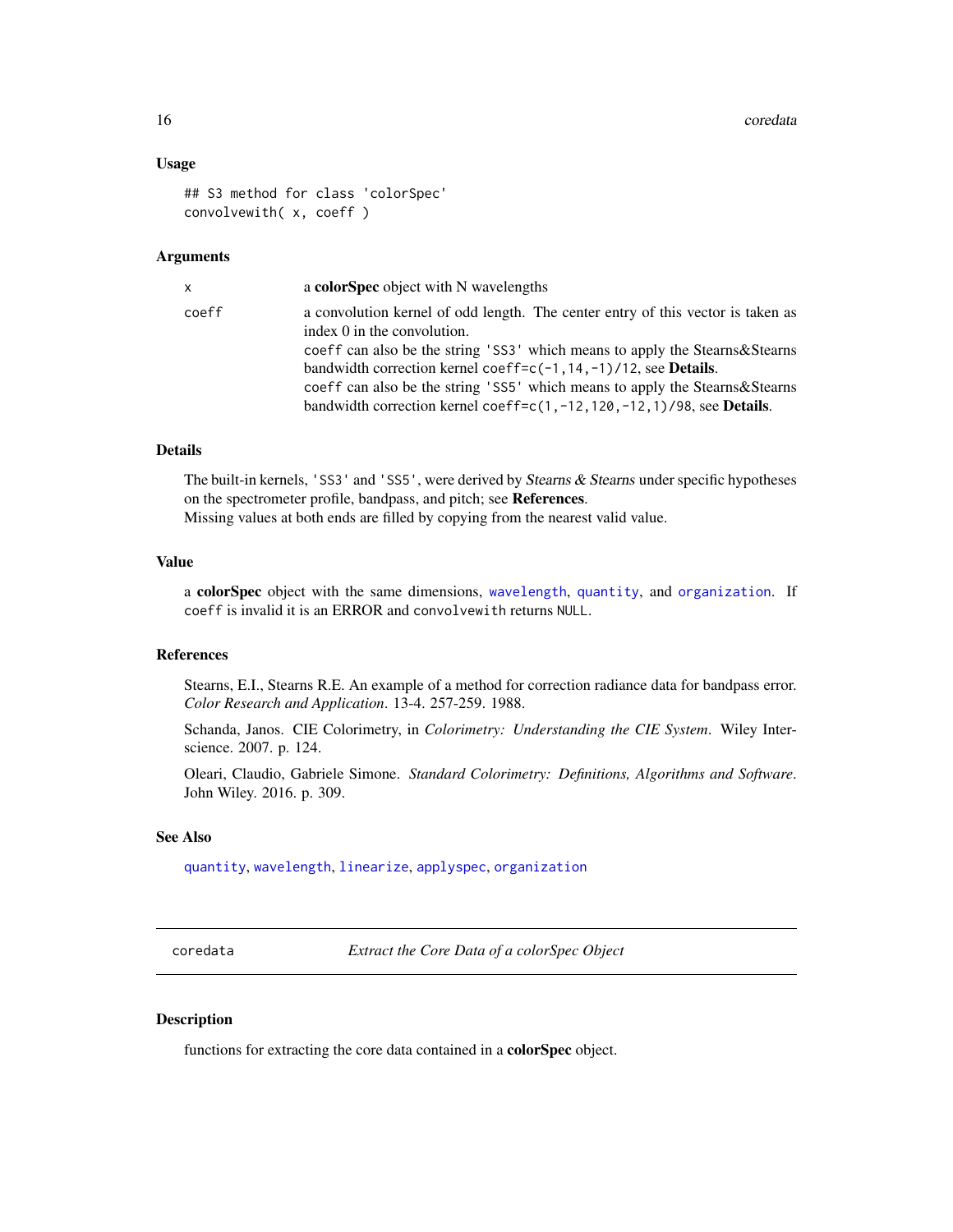#### <span id="page-16-0"></span>cs.options 17

# Usage

```
## S3 method for class 'colorSpec'
coredata( x, forcemat=FALSE )
## S3 method for class 'colorSpec'
as.matrix(x, \ldots)
```
# Arguments

| $\mathsf{X}$            | a <b>colorSpec</b> object                                                   |
|-------------------------|-----------------------------------------------------------------------------|
| forcemat                | if x has only 1 spectrum, return a matrix with 1 column instead of a vector |
| $\cdot$ $\cdot$ $\cdot$ | extra arguments ignored                                                     |

# Value

| coredata  | If x has organization equal to 'vector' then it returns x, unless forcemat is         |
|-----------|---------------------------------------------------------------------------------------|
|           | TRUE when it returns x as a matrix with 1 column.                                     |
|           | If $x$ has any other organization then it returns a matrix with spectra in the        |
|           | columns. All of the <b>colorSpec</b> attributes are stripped except the column names, |
|           | and the row names are set to as. character (wavelength $(x)$ ).                       |
| as.matrix | a wrapper for coredata with forcemat=TRUE                                             |

# See Also

[organization](#page-37-1)

<span id="page-16-1"></span>

|  | cs.options | Functions to set and retrieve colorSpec package options |
|--|------------|---------------------------------------------------------|
|--|------------|---------------------------------------------------------|

# Description

Allow the user to set and examine a variety of options for colorSpec.

# Usage

```
cs.options( ... )
```
# Arguments

... named arguments are set; unnamed arguments are retrieved, and must be single character strings. See example.

# Value

returns a list with all options mentioned. If no arguments are given, then it returns a list of all options.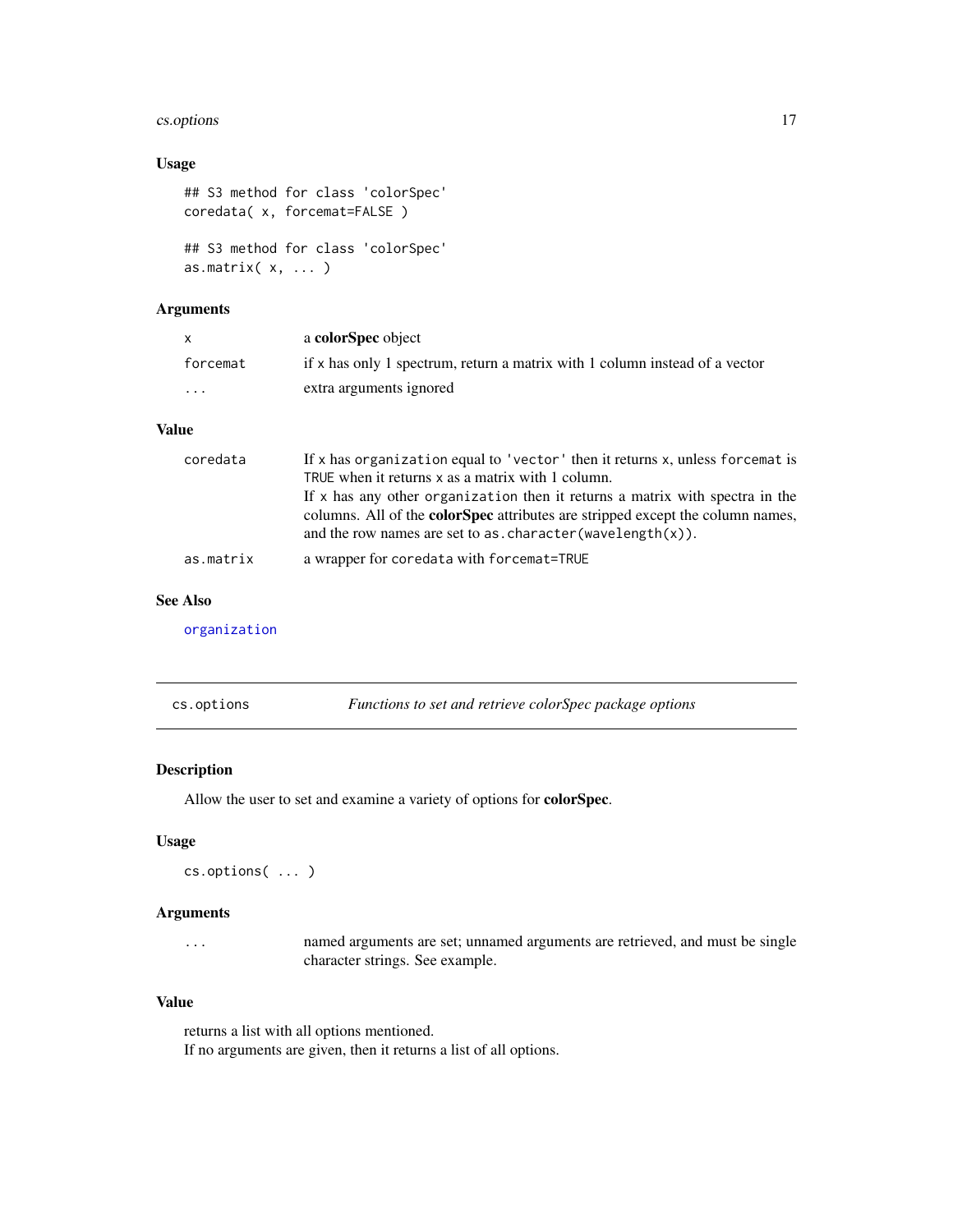18 cs.options

Options used in logging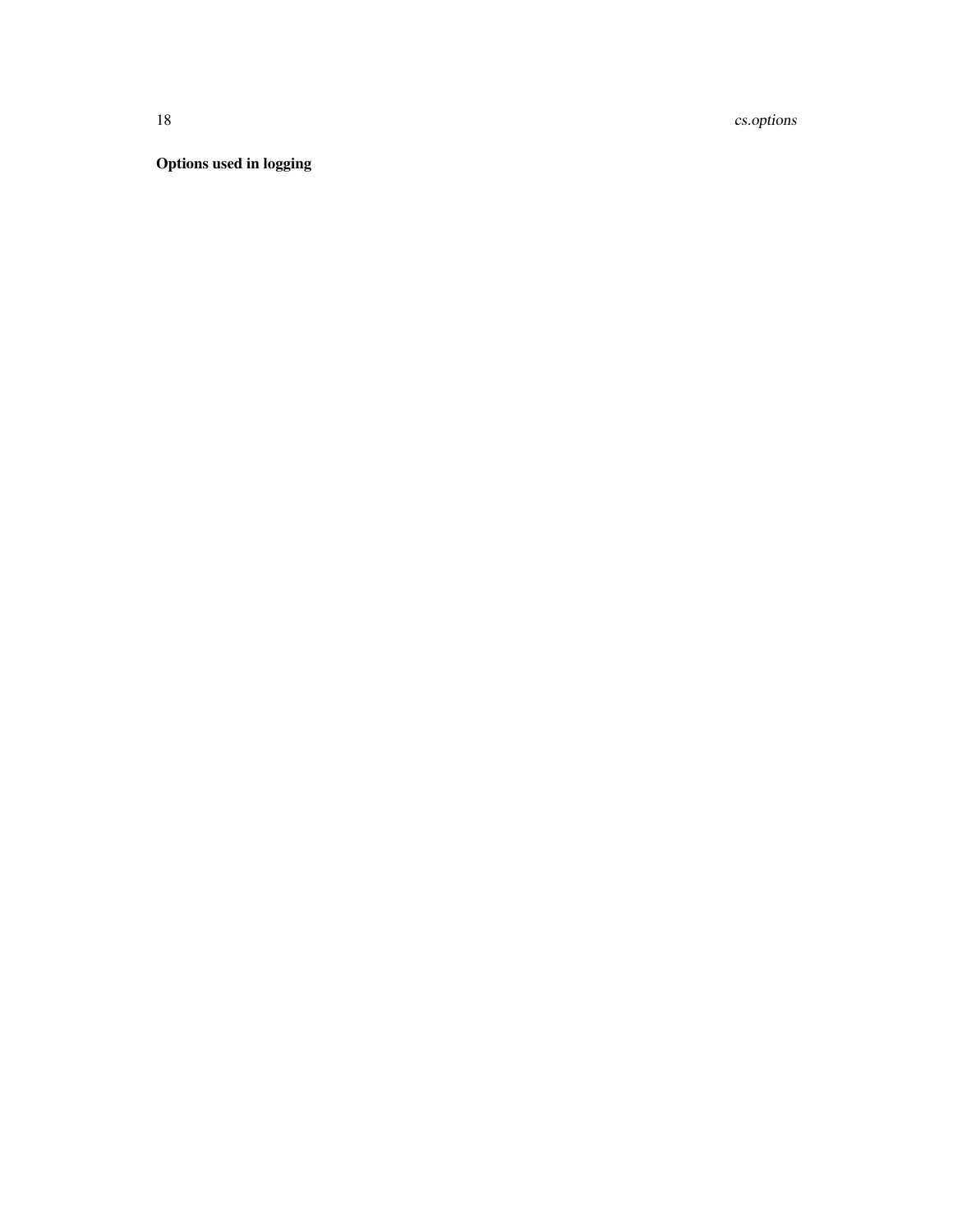<span id="page-18-0"></span>

| <b>Name</b> | <b>Default Value</b> | <b>Description</b>                                    |
|-------------|----------------------|-------------------------------------------------------|
| loglevel    | 'WARN'               | controls the amount of logging information produced.  |
| logformat   | '%t %l %n::%f(). %m' | the format of each log line. See logging page.        |
| stoponerror | TRUE                 | stop when a logging event has level ERROR; a logical. |

When setting loglevel an initial letter is sufficient.

#### See Also

[logging](#page-31-1)

# Examples

```
# set 2 options and retrieve the 3rd
cs.options( loglevel="DEBUG", stoponerror=FALSE, "logformat" )
```
<span id="page-18-1"></span>D50 *Standard Illuminant D50 (1964)*

# Description

D50.5nm standard Illuminant D50, from 300 to 830 nm at 5 nm intervals.

# Format

A colorSpec object organized as a vector, with 107 data points and [specnames](#page-59-1) equal to 'D50'.

# Details

This spectrum is not read from a table from a CIE publication. It is computed using the function [daylightSpectra](#page-27-1) by following the special CIE recipe given in the References. The temperature is set to  $(14388/14380) * 5000 = 5002.781$  Kelvin. The coefficients of the daylight components  $S_0, S_1$ , and  $S_2$  are rounded to 3 decimal places. This linear combination is computed at 10nm intervals and then linearly interpolated to 5nm intervals. The result is normalized to value 1 at 560nm (instead of the usual 100), and finally rounded to 5 decimal places. See Examples.

# References

Günther Wyszecki and W.S. Stiles. Color Science : Concepts and Methods, Quantitative Data and Formulae. Second Edition. Wiley-Interscience. 1982. Table I(3.3.4) pp. 754-758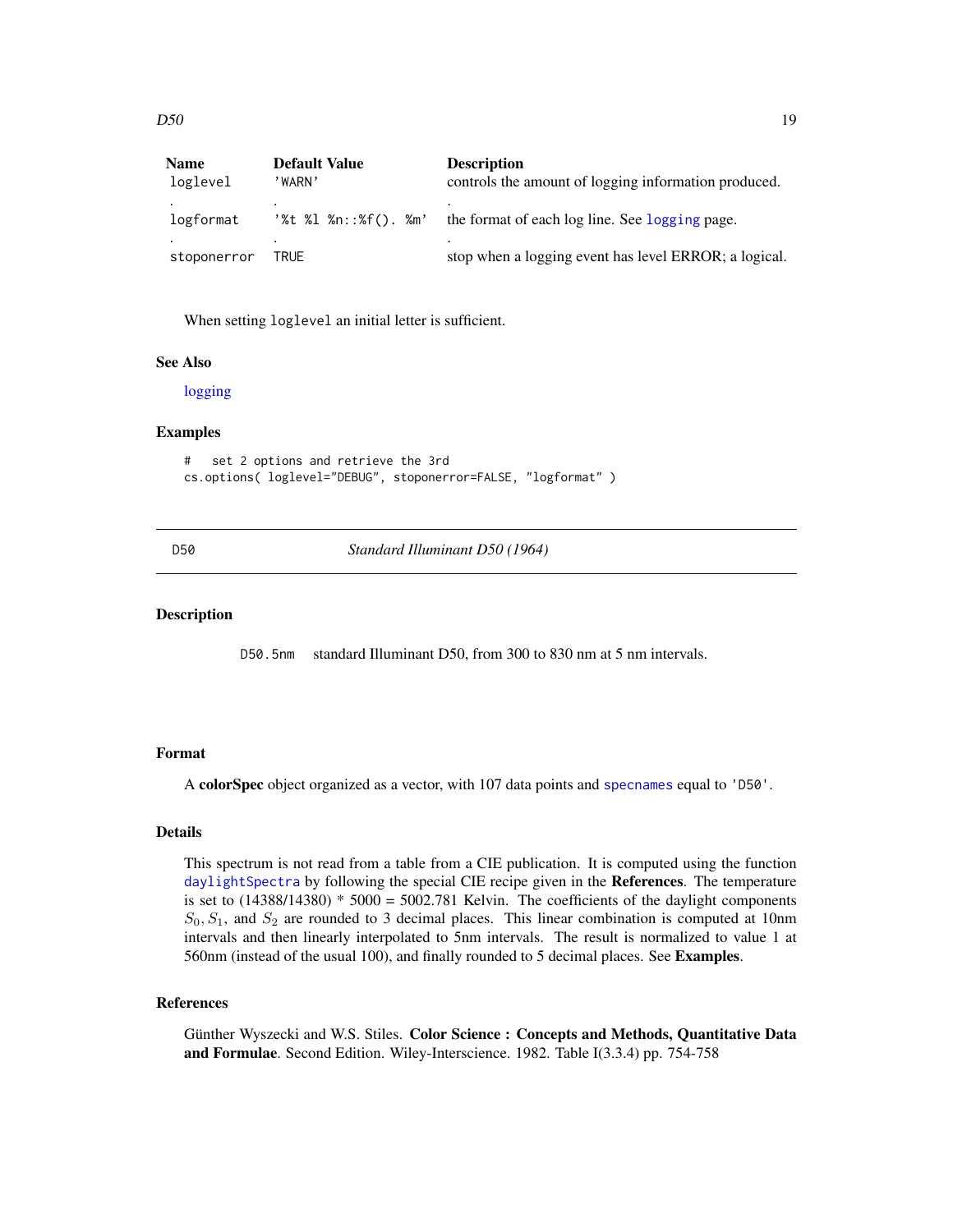<span id="page-19-0"></span>CIE 15: Technical Report: Colorimetry, 3rd edition. CIE 15:2004. Table T.1, pp 30-32, and Note 5 on page 69.

Schanda, Janos. CIE Colorimetry, in *Colorimetry: Understanding the CIE System*. Wiley Interscience. 2007. p. 42.

# See Also

[ABC](#page-3-1) , [D65](#page-19-1) , [daylightSpectra](#page-27-1)

# Examples

```
# the CIE recipe for computing D50.5nm
correction = 14388 / 14380 # note 5, page 69 in CIE 15:2004
D50.10nm = daylightSpectra( correction*5000, wavelength=seq(300,830,by=10), roundMs=TRUE )
D50.5nm = resample( D50.10nm, seq(300,830,by=5), method='linear' )
D50.5nm = round( D50.5nm, 5 )
summary( D50.5nm )
white.point = product( D50.5nm, xyz1931.1nm, wave='auto' )
```
<span id="page-19-1"></span>D65 *Standard Illuminant D65 (1964)*

# <span id="page-19-2"></span>Description

D65.1nm standard Illuminant D65, 300 to 830 nm at 1 nm intervals D65.5nm standard Illuminant D65, 380 to 780 nm at 5 nm intervals

#### Format

Each is a colorSpec object organized as a vector, with [specnames](#page-59-1) equal to 'D65'.

# Details

Both of these have been divided by 100, to make the values at 560nm equal to 1 instead of 100.

# Source

http://www.cvrl.org

#### References

Günther Wyszecki and W.S. Stiles. Color Science : Concepts and Methods, Quantitative Data and Formulae. Second Edition. Wiley-Interscience. 1982. Table I(3.3.4) pp. 754-758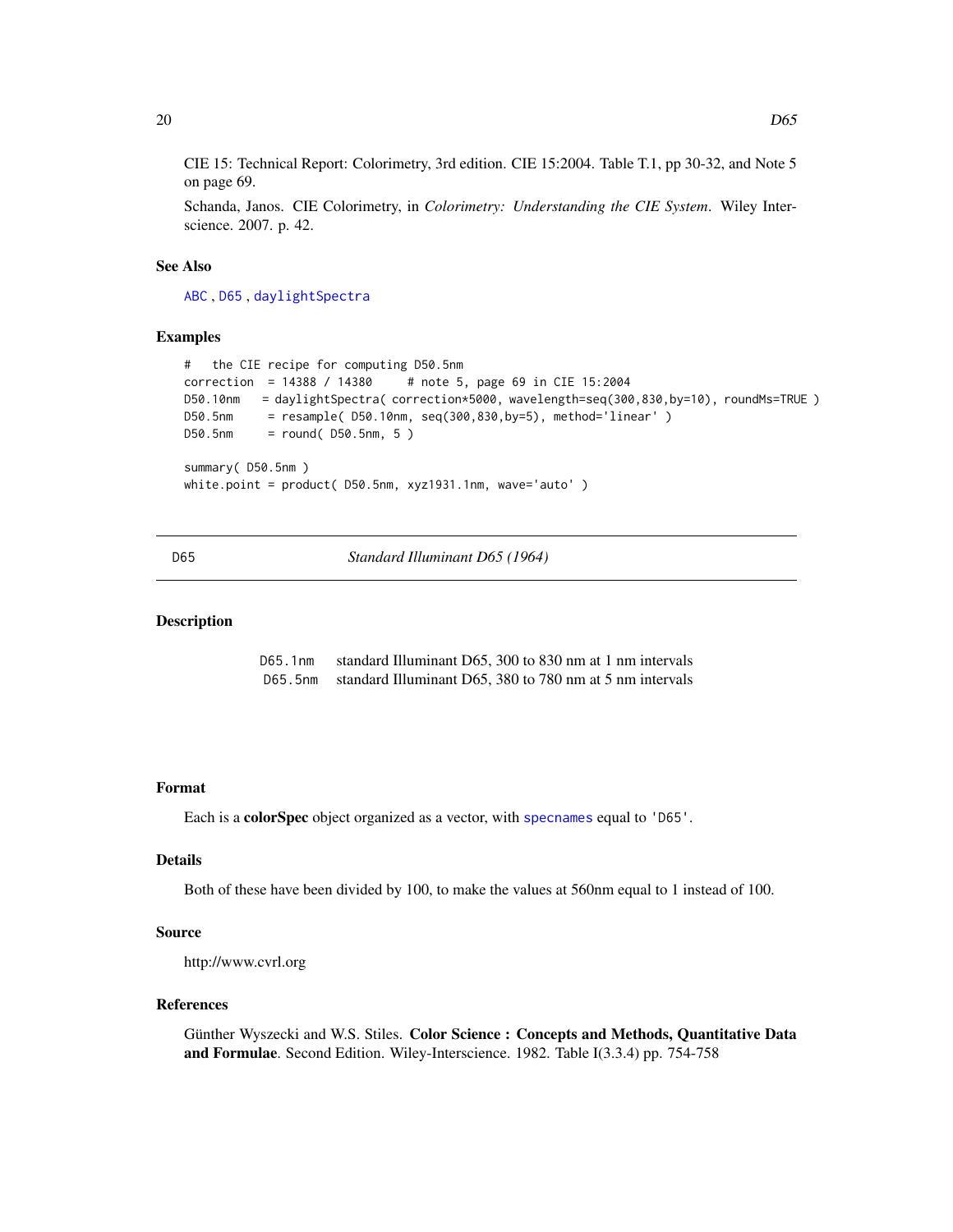#### <span id="page-20-0"></span>daylight 21

ASTM E 308-01. Standard Practice for Computing the Colors of Objects by Using the CIE System. Table 3. pages 3-4.

# See Also

[ABC](#page-3-1), [D50](#page-18-1), [daylightSpectra](#page-27-1) , [daylight](#page-20-1)

#### Examples

```
summary( D65.1nm )
white.point = product( D65.1nm, xyz1931.1nm, wave='auto')
```
<span id="page-20-1"></span>

| daylight | <b>Standard Daylight Components</b> |  |
|----------|-------------------------------------|--|
|----------|-------------------------------------|--|

# <span id="page-20-2"></span>Description

| daylight1964 | spectral components $S_0$ , $S_1$ , $S_2$ ; from 300 to 830 nm at 5 nm intervals                        |
|--------------|---------------------------------------------------------------------------------------------------------|
|              | daylight 2013 smoothed spectral components $S_0$ , $S_1$ , $S_2$ ; from 300 to 830 nm at 1 nm intervals |

#### Format

Each is a colorSpec object organized as a matrix with 3 columns

- S0 component 0, the mean power spectrum
- S1 component 1, the 1st characteristic spectrum
- S2 component 2, the 2nd characteristic spectrum

# Source

http://www.cie.co.at/publ/abst/datatables15\_2004/CIE\_sel\_colorimetric\_tables.xls

http://vision.vein.hu/~schanda/CIE%20TC1-74/

# References

Günther Wyszecki and W.S. Stiles. Color Science : Concepts and Methods, Quantitative Data and Formulae. Second Edition. Wiley-Interscience. 1982. Table V(3.3.4) p. 762.

Smoothing spectral power distribution of daylights. Zsolt Kosztyan and Janos Schanda. Color Research & Application. Volume 38, Issue 5, pages 316-321, October 2013.

CIE 15: Technical Report: Colorimetry, 3rd edition. CIE 15:2004. Table T.2, pp 33-34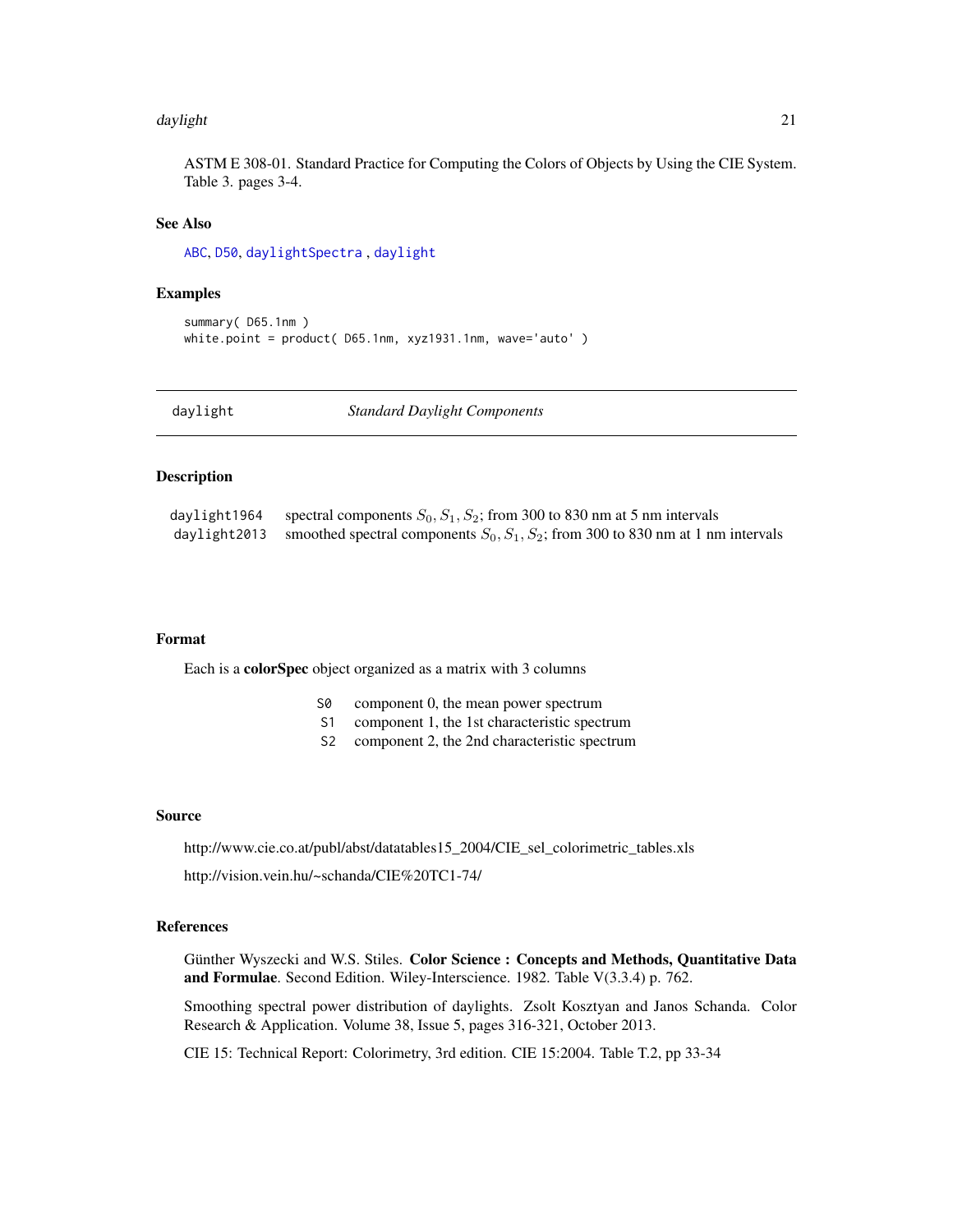<span id="page-21-0"></span>JUDD, D.B., MACADAM, D.L. and WYSZECKI, G., with the collaboration of BUDDE, H.W, CONDIT, H.R, HENDERSON, S.T, and SIMONDS, J.L. Spectral distribution of typical daylight as a function of correlated color temperature. J Opt. Soc. Am. 54, 1031-1040, 1964.

Zsolt Kosztyan and Janos Schanda. Smoothing spectral power distribution of daylights. Color Research & Application. Volume 38, Issue 5, pages 316-321, October 2013.

# See Also

[D65](#page-19-1), [D50](#page-18-1), [daylightSpectra](#page-27-1)

#### Examples

```
summary( daylight1964 )
day1964 = daylightSpectra( c(5000,6500), comp=daylight1964 )
day2013 = daylightSpectra( c(5000,6500), comp=daylight2013 )
plot( day1964, col='black' )
plot( day2013, col='black', add=TRUE )
```
DisplayRGB *Compute Display RGB from Linear RGB*

# <span id="page-21-1"></span>Description

All RGB displays have a non-linear "gamma function" of some sort. This function converts from linear RGB to an RGB appropriate for the gamma function of the display.

# Usage

```
DisplayRGBfromLinearRGB( RGB, gamma='sRGB' )
```
# Arguments

| RGB   | linear RGB values organized as a vector or matrix of any size; all 3 channels are<br>treated the same way so size does not matter |
|-------|-----------------------------------------------------------------------------------------------------------------------------------|
| gamma | either the string 'sRGB' or a positive number giving the gamma of the display.                                                    |

# Value

The function first clamps the input RGB to the interval [0,1]. If gamma='sRGB' (not case-sensitive) it then maps [0,1] to [0,1] using the special piecewise-defined sRGB function, see Wikipedia. In case gamma is a positive number, the function raises all values to the power 1/gamma. The dimensions and names of the input are copied to the output.

In case of error, the function returns the clamped input values.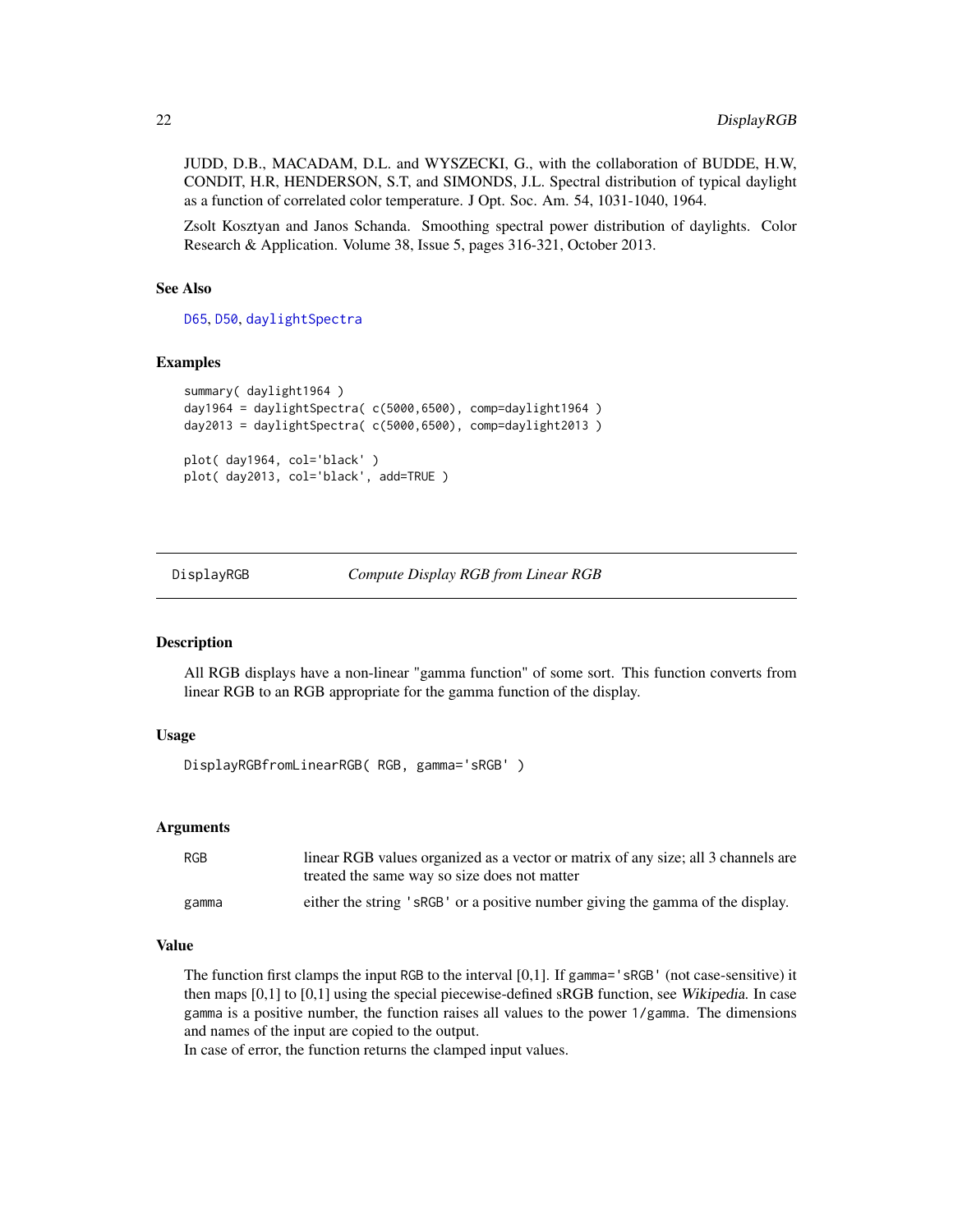#### <span id="page-22-0"></span>extradata 23

# Source

Wikipedia. sRGB. http://en.wikipedia.org/wiki/sRGB

#### See Also

[RGBfromXYZ](#page-60-1)

# Examples

```
DisplayRGBfromLinearRGB( c(0.2, 0.5) )
# [1] 0.4845292 0.7353570 # this is display sRGB, in [0,1]
DisplayRGBfromLinearRGB( c(-0.1, 0.2, 0.5, 1), 2.2 )
# [1] 0.0000000 0.4811565 0.7297401 1.0000000 # gamma=2.2
x = seq( 0, 1, len=101)plot( x, DisplayRGBfromLinearRGB(x), type='l' )
```
<span id="page-22-1"></span>extradata *extradata of a colorSpec object*

# Description

Retrieve or set the extradata of a colorSpec object.

# Usage

```
## S3 method for class 'colorSpec'
extradata(x)
extradata(x) < - value
```
# **Arguments**

|       | a <b>colorSpec</b> R object                                       |
|-------|-------------------------------------------------------------------|
| value | a data. frame with m rows, where m is the number of spectra in x. |

# Details

If the organization of x is not 'df.row', then extradata cannot be stored in x and the assignment is ignored, with a warning. First change the [organization](#page-37-1) to 'df.row', and then assign the extradata.

If the organization of x is "df.row", but value does not have the right number of rows, the assignment is also ignored.

# Value

extradata returns a data. frame with m rows, where m is the number of spectra in x. The rownames are set to the specnames of x. If there is no extra data then the number of columns in this data.frame is 0.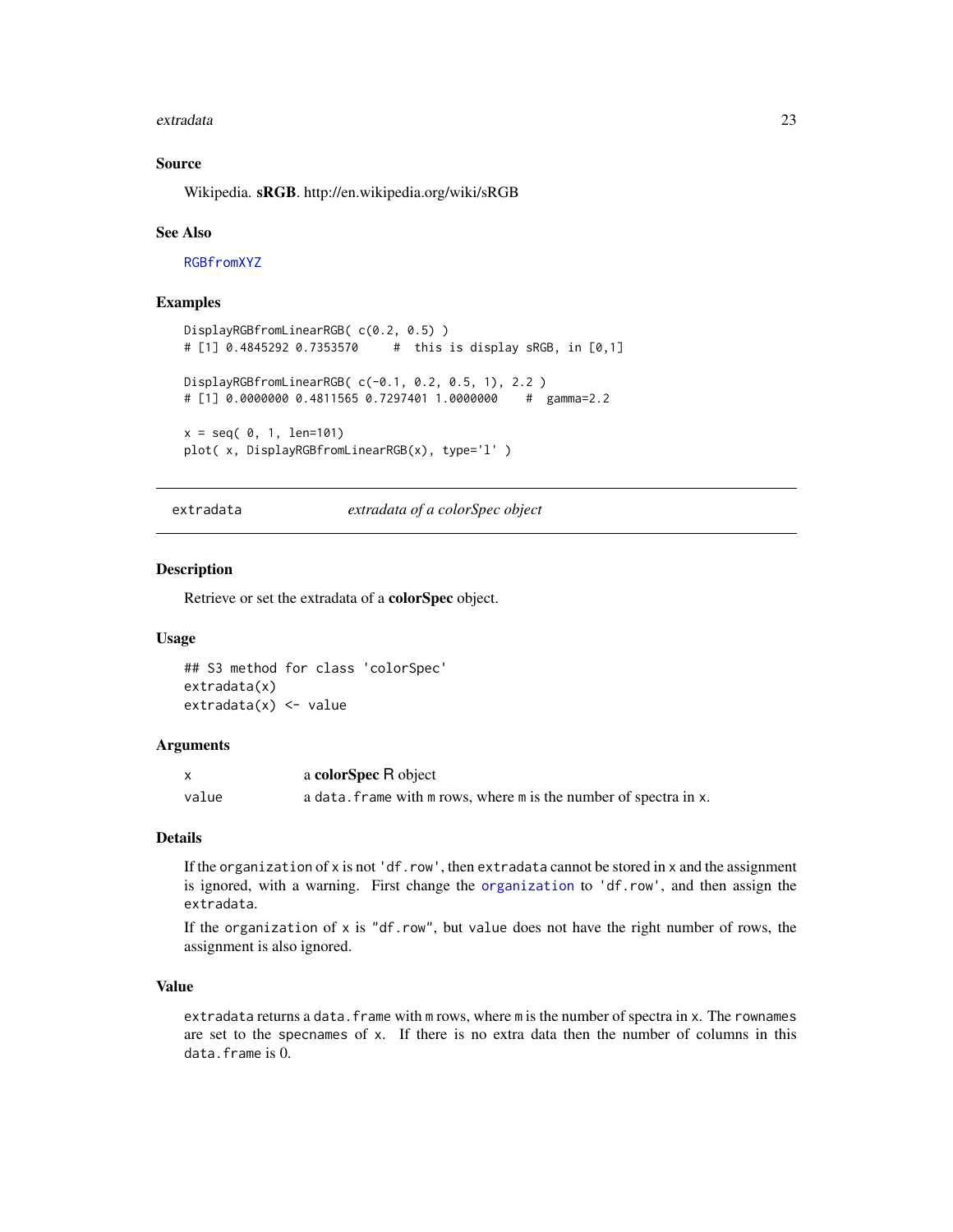# <span id="page-23-0"></span>Note

If the assigment of value is successful, any existing extradata in x is discarded.

### See Also

[colorSpec](#page-8-1), [organization](#page-37-1)

<span id="page-23-1"></span>F96T12 *Photon Irradiance of F96T12 Fluorescent Bulb*

# Description

F96T12

Sylvania F96T12 CW/VHO 215-Watt fluorescent bulb photon irradiance, measured with a LI-COR LI-1800 spectroradiometer, from 300 to 900 nm at 1 nm intervals.

# Format

A colorSpec object organized as a vector, with 601 data points and [specnames](#page-59-1) equal to 'F96T12'.

#### Details

The unit is ( $\mu$ mole of photons) $*sec^{-1} * m^{-2} * nm^{-1}$ .

# Source

Pedro J. Aphalo. http://www.mv.helsinki.fi/aphalo/photobio/lamps.html

# See Also

[ABC](#page-3-1) , [D65](#page-19-1) , [daylightSpectra](#page-27-1)

# Examples

```
sum( F96T12 )
# [1] 320.1132 photon irradiance, (micromoles of photons)*m^{-2}
sum( radiometric(F96T12) )
# [1] 68.91819 irradiance, watts*m^{-2}
```
Flea2.RGB *Flea2 Camera FL2-14S3C from Point Grey*

# Description

Flea2.RGB an RGB responder to light, from 360 to 800 nm at 10 nm intervals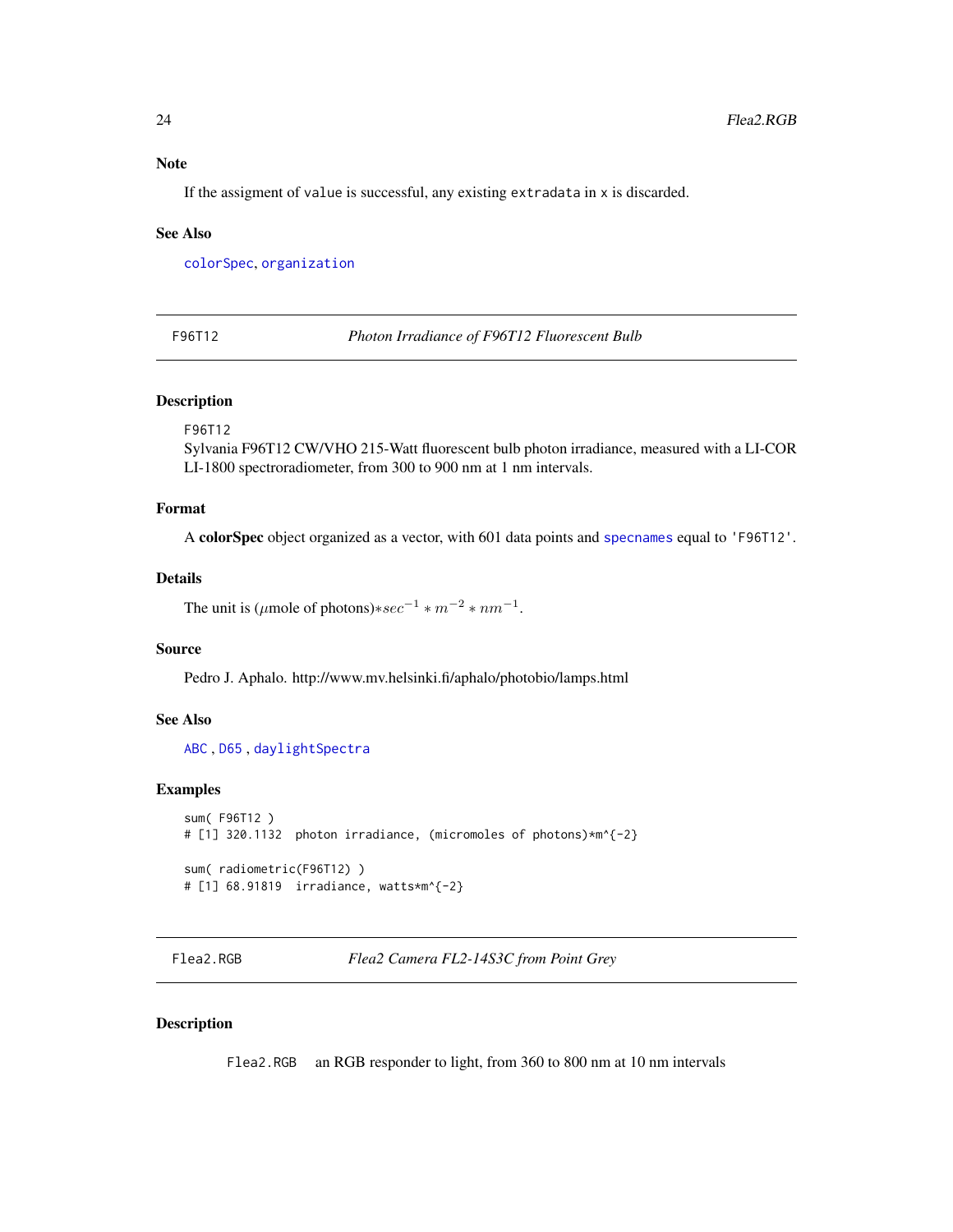# <span id="page-24-0"></span>Format

A colorSpec object with quantity equal to 'power->electrical' and 3 spectra: Red, Green, and Blue.

# Details

This data is read from the file Flea2-spectral.txt which was digitized from the plot in Flea2spectral.png.

# Source

https://www.ptgrey.com/flea2-14-mp-color-firewire-1394b-sony-icx267-camera

# See Also

[quantity](#page-51-1), vignette blueflame

# Examples

```
# Make a scanner from a tungsten source and a Flea2 camera
Flea2.scanner = product( A.1nm, "VARMATERIAL", Flea2.RGB, wavelength=420:680 )
Flea2.scanner = calibrate( Flea2.scanner )
```
<span id="page-24-1"></span>

| Fluorescents | Standard series F Illuminants F1, F2, F3, F4, F5, F6, F7, F8, F9, |  |  |  |  |  |
|--------------|-------------------------------------------------------------------|--|--|--|--|--|
|              | $F10, F11,$ and $F12$                                             |  |  |  |  |  |

# Description

Fs.5nm contains 12 CIE Fluorescent Illuminants, from 380 to 780 nm, at 5nm intervals.

#### Format

Fs.5nm is a colorSpec object with 12 spectra. It is organized as a data frame with [quantity](#page-51-1) equal to "power".

# Details

The series F illuminants do not seem to be normalized in a consistent way.

# Source

http://www.cis.rit.edu/research/mcsl2/online/CIE/Fluorescents.htm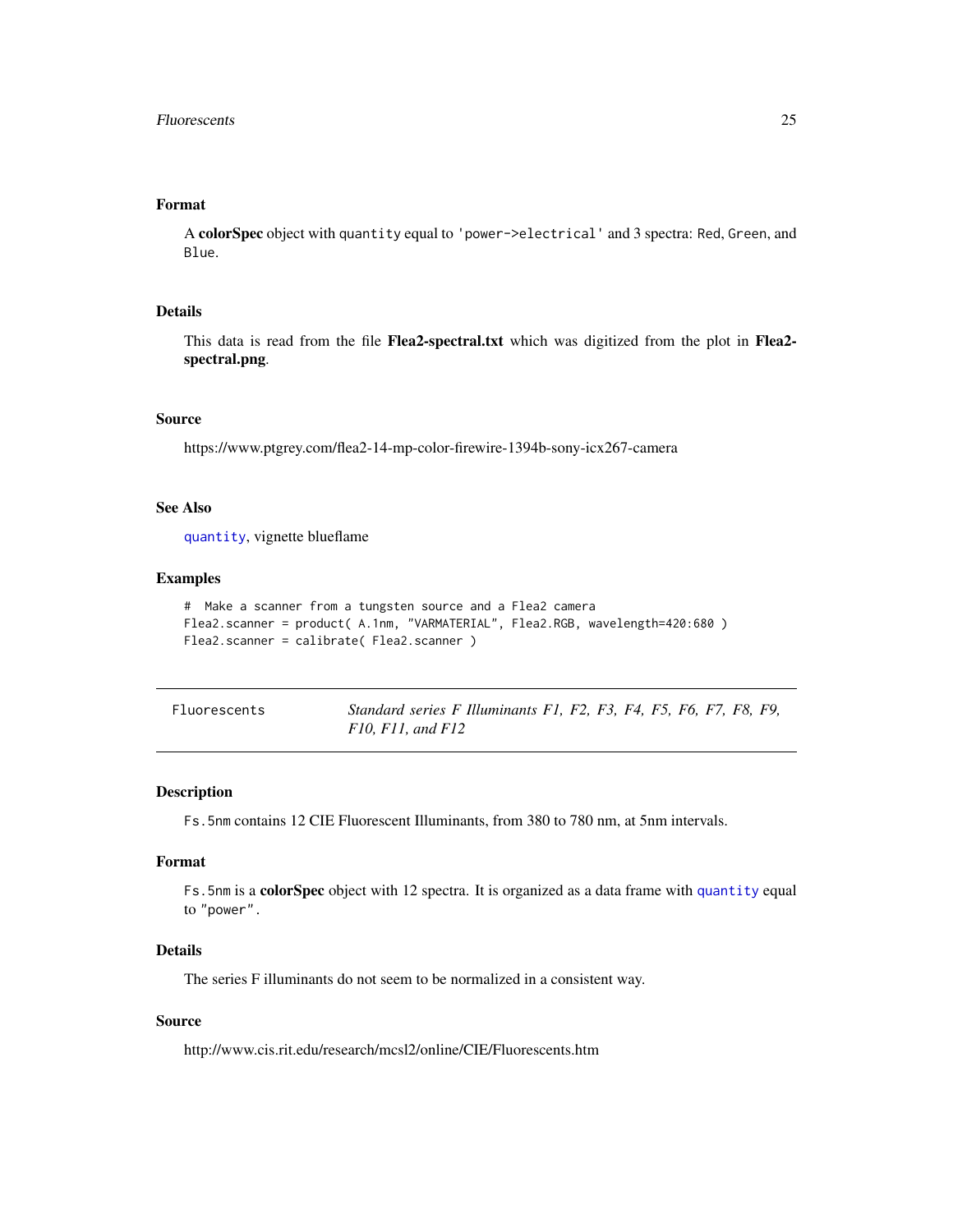# See Also

[ABC](#page-3-1), [D50](#page-18-1), [D65](#page-19-1)

#### Examples

```
# plot only F4
plot( subset(Fs.5nm,"F4") )
```
HigherPasserines *Cone Fundamentals for the Higher Passerines*

# **Description**

HigherPasserines Tetrachromatic Cone Fundamentals of Higher Passerine Birds

# Format

A colorSpec object organized as a matrix with the 4 variables.

| <b>UV</b> | the UV wavelength responsivity     |
|-----------|------------------------------------|
| Short     | the short wavelength responsivity  |
| Medium    | the medium wavelength responsivity |
| Long      | the long wavelength responsivity   |

The wavelength is from 300 to 700 nm, at 1nm intervals.

#### Source

http://onlinelibrary.wiley.com/doi/10.1111/j.1095-8312.2005.00540.x/suppinfo

# References

Endler & Mielke. Comparing entire colour patterns as birds see them. Biological Journal of the Linnean Society. Volume 86, Issue 4, pages 405-431, December 2005. Original Name of File: BIJ\_540\_Endler\_Mielke\_OnlineAppendix.txt.

# See Also

[lms2000](#page-30-1)

<span id="page-25-0"></span>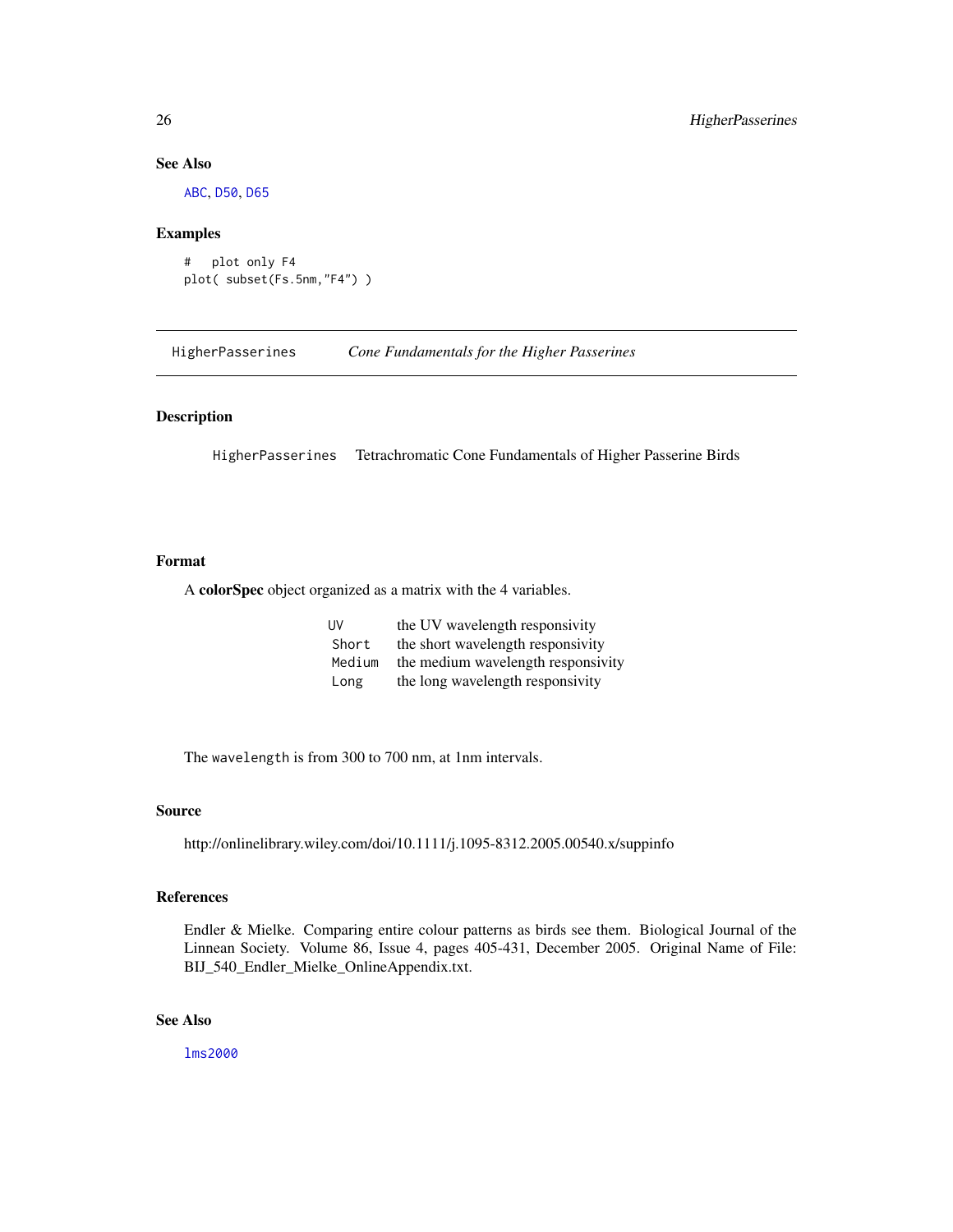# <span id="page-26-0"></span>lightResponsivitySpectra 27

# Examples

summary(HigherPasserines)

Hoya *standard Hoya filters*

# Description

Hoya 4 standard Hoya filters; from 300 to 750 nm at 10nm intervals.

# Format

A colorSpec object with [quantity](#page-51-1) equal to 'transmittance' and 4 spectra:

| R-60      | long-pass red filter with cutoff about 600nm               |
|-----------|------------------------------------------------------------|
| $G - 533$ | band-pass green filter with peak about 533nm               |
| $B - 440$ | band-pass blue filter with peak about 440nm                |
| $LB-120$  | Light-balancing Blue filter with mired shift equal to -120 |

# Source

http://www.hoyaoptics.com/

# See Also

[quantity](#page-51-1)

# Examples

```
# compute response of ACES scanner to the Hoya filters
product( Hoya, scanner.ACES, wave='auto' )
```
lightResponsivitySpectra

*compute standard light responsivity spectra*

# Description

Some action spectra standards are defined by simple equations; the erythemal spectrum for human sunburn is one of them.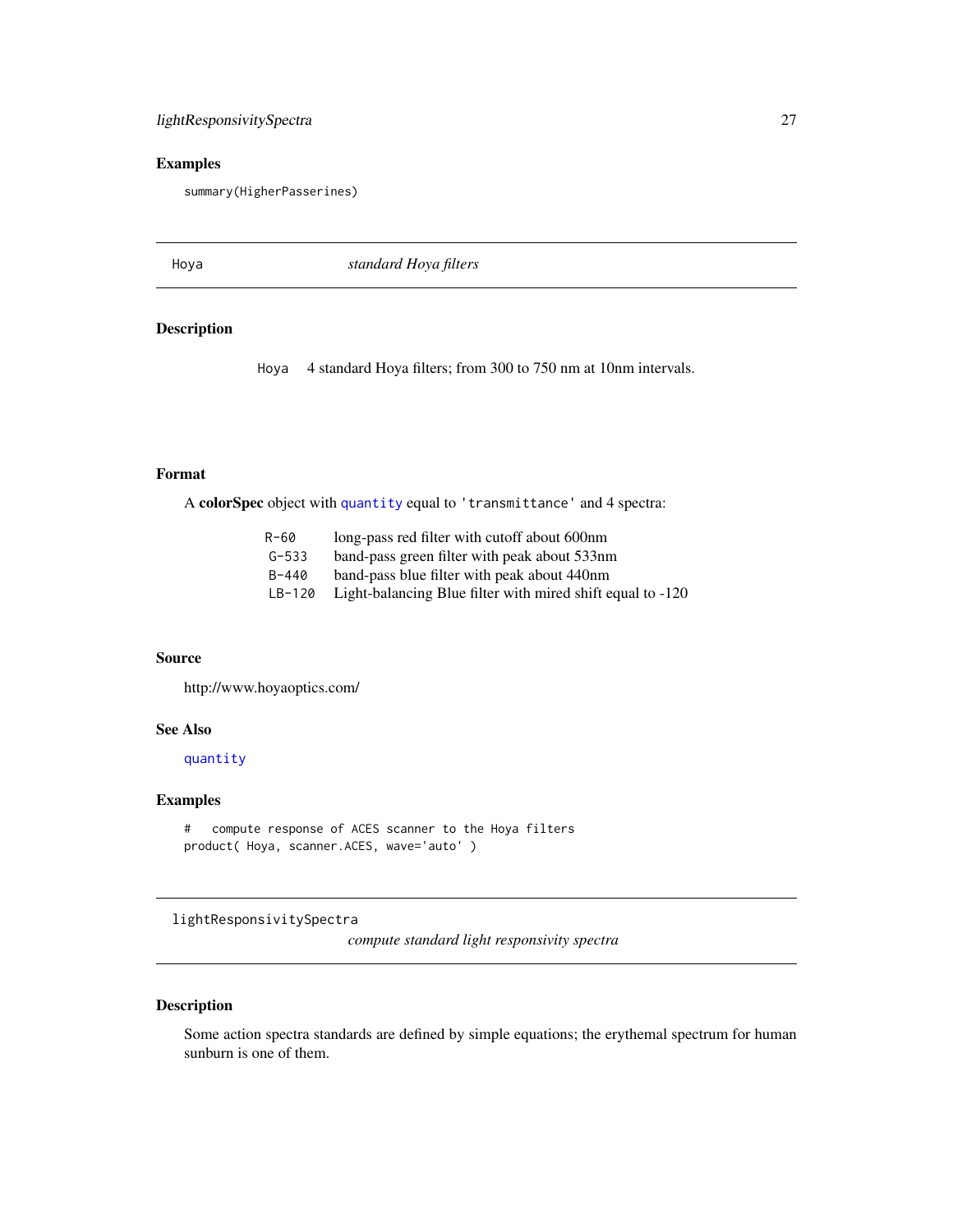#### Usage

erythemalSpectrum( wavelength=250:400 )

# Arguments

wavelength a vector of wavelengths, in nm

# **Details**

This erythemal spectrum is defined in 4 pieces:  $\lambda \le 298$ ,  $298 \le \lambda \le 328$ ,  $328 \le \lambda \le 28$ 400, and 400  $\lt \lambda$ . All the units are nm. The spectrum is used in the definition of the international standard UV Index.

# Value

For erythemalSpectrum()

A colorSpec object with [quantity](#page-51-1) equal to 'power->action'. The responsivity is 0 for  $\lambda > 400$ nm, so this putting this spectrum in the category of human vision is a bit of a stretch.

#### Source

http://en.wikipedia.org/wiki/Ultraviolet\_index

# References

McKinlay, A.F., and B.L. Diffey. A reference action spectrum for ultraviolet induced erythema in human skin. CIE Res. Note, 6(1), 17-22. (1987)

# See Also

[daylight,](#page-20-1) [quantity](#page-51-1), [materialSpectra,](#page-32-2) [lightSpectra](#page-27-1)

LightSpectra *compute standard light spectra*

# <span id="page-27-1"></span>Description

Two families of standard illuminants that depend on temperature are the Planckian spectra (blackbody spectra), and daylight spectra. For the daylight spectra, a smoothed version is available. Illuminant E, a third and trivial spectrum, is also available.

<span id="page-27-0"></span>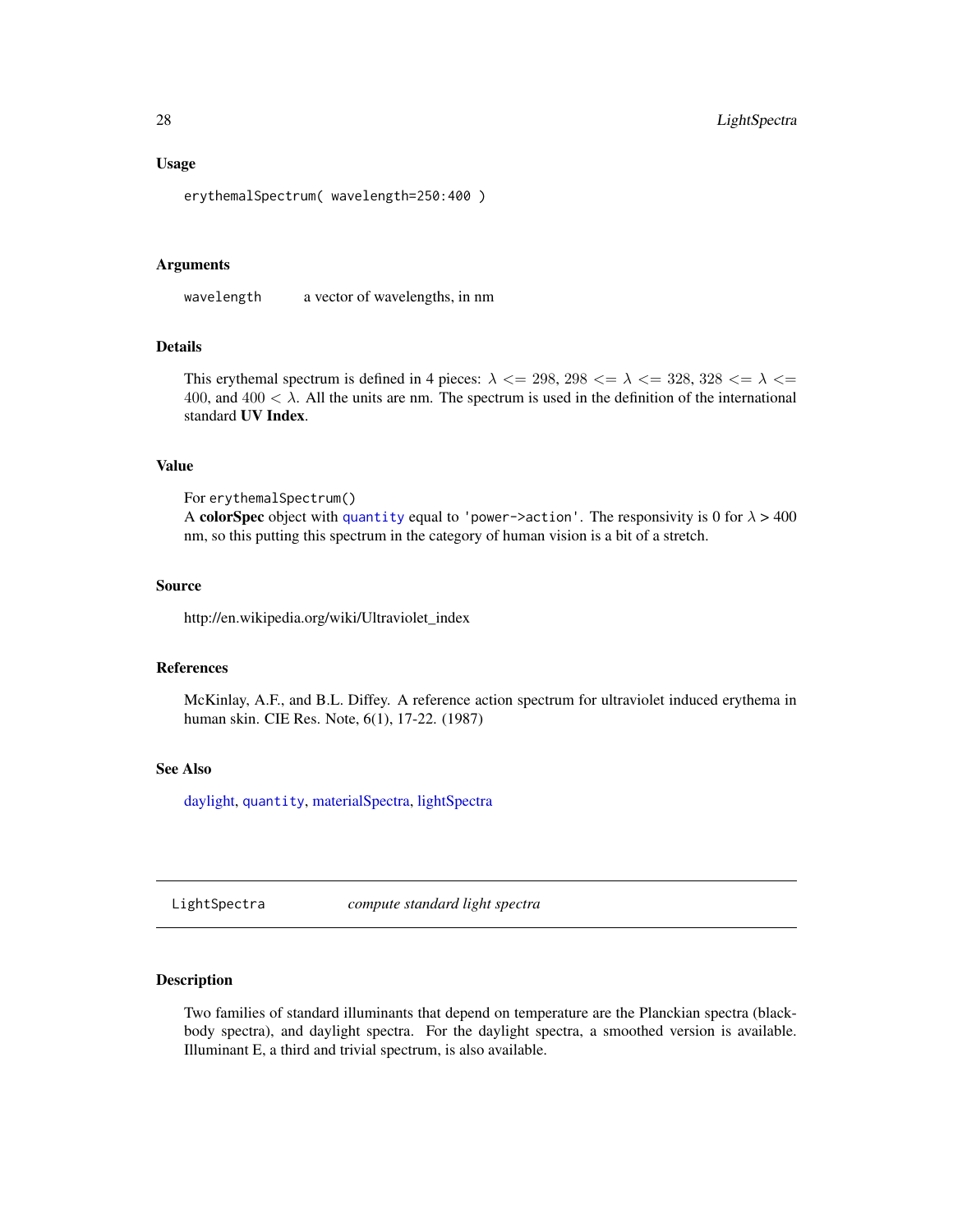# <span id="page-28-0"></span>LightSpectra 29

# Usage

```
planckSpectra( temperature, normalize=TRUE, wavelength=300:830 )
daylightSpectra( temperature, components=colorSpec::daylight1964,
                              wavelength=NULL, roundMs=FALSE )
```
illuminantE( power=1, wavelength=380:780 )

# Arguments

| temperature | a vector of temperatures, in Kelvin                                                                                                                                                                                                                                     |
|-------------|-------------------------------------------------------------------------------------------------------------------------------------------------------------------------------------------------------------------------------------------------------------------------|
| components  | a colorSpec object with the daylight components $S_0$ , $S_1$ , and $S_2$ . The default is<br>daylight1964 and a smoothed version daylight2013 is also available.                                                                                                       |
| wavelength  | a vector of wavelengths. For planck Spectra and illuminant E this is required.<br>For daylightSpectra this is optional. The default wavelength=NULL means<br>to use the wavelengths in components, and otherwise these wavelengths are<br>resampled using resample      |
| normalize   | a logical value. If TRUE the Planck spectra are normalized to have value 1 at<br>560nm. If FALSE then the quantity returned is radiant exitance with unit $W^*$<br>$m^{-2} * nm^{-1}$ .                                                                                 |
| roundMs     | a logical value. The original CIE method for the daylight spectra requires round-<br>ing intermediate coefficients M1 and M2 to 3 decimal places. This rounding is<br>necessary to reproduce the tabulated values in Table T.1 of the CIE publication<br>in References. |
| power       | a vector of power levels                                                                                                                                                                                                                                                |

# Details

For daylightSpectra the valid range of temperatures is 4000 to 25000 K. For a temperature outside this range the spectrum is set to all NAs.

The equations for daylightSpectra and planckSpectra are complex and can be found in the References.

IlluminantE is trivial - all constant power.

# Value

For planckSpectra and daylightSpectra :

A colorSpec object with [quantity](#page-51-1) equal to 'power', and [organization](#page-37-1) equal to 'matrix' or 'vector'. The specnames are PNNNN or DNNNN for planckSpectra and daylightSpectra respectively.

The number of spectra in the object is the number of temperatures = length(temperature).

For illuminantE :

A colorSpec object with [quantity](#page-51-1) equal to 'power'.

The number of spectra in the object is the number of power levels = length(power).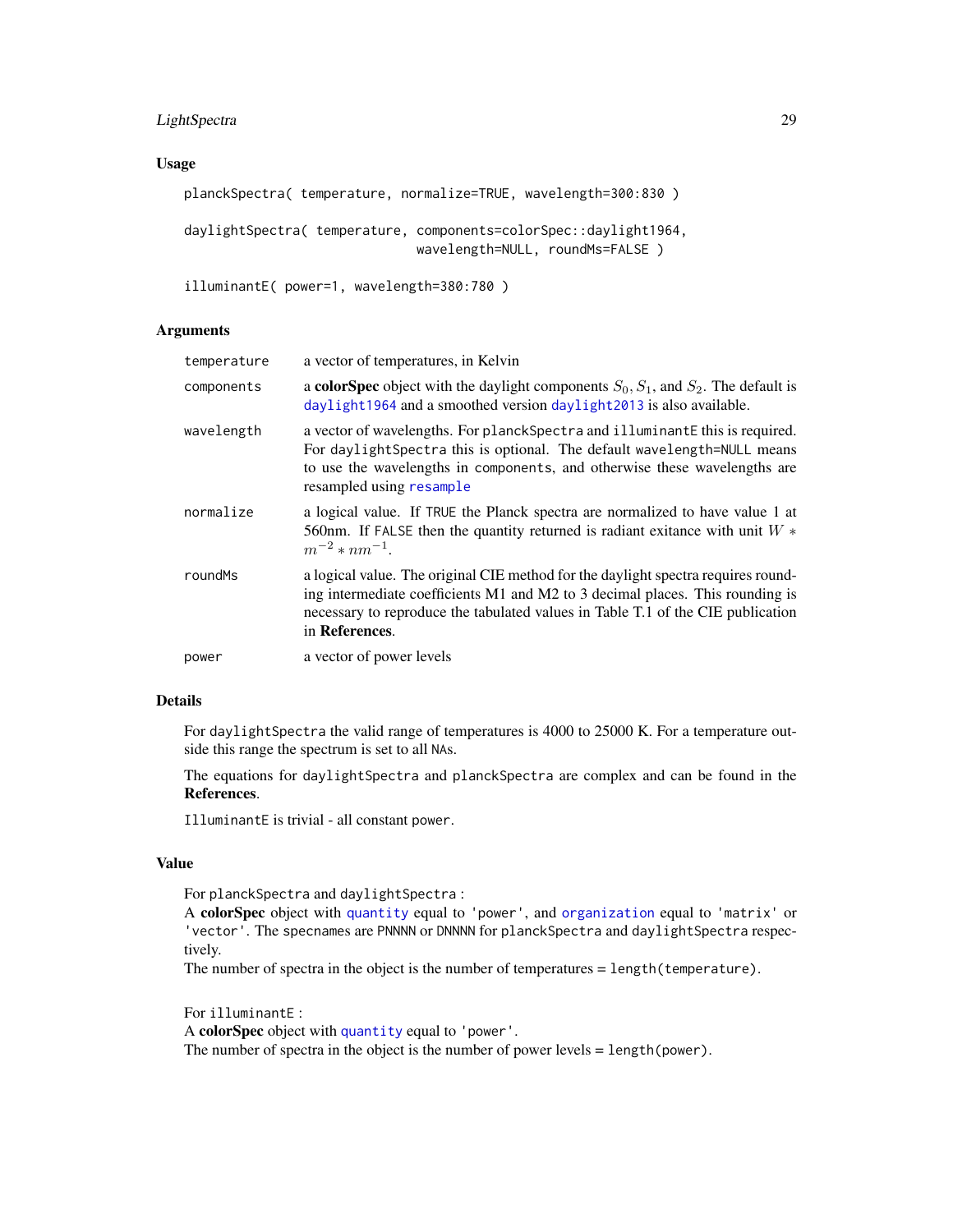# <span id="page-29-0"></span>References

Günther Wyszecki and W.S. Stiles. Color Science : Concepts and Methods, Quantitative Data and Formulae. Second Edition. Wiley-Interscience. 1982. page 146.

CIE 15: Technical Report: Colorimetry, 3rd edition. CIE 15:2004. Table T.1, pp 30-32, and Note 5 on page 69.

Schanda, Janos. CIE Colorimetry, in *Colorimetry: Understanding the CIE System*. Wiley Interscience. 2007. p. 42.

# See Also

[daylight,](#page-20-1) [resample](#page-56-1), [organization](#page-37-1), [quantity](#page-51-1), [materialSpectra](#page-32-2)

<span id="page-29-1"></span>

| linearize | linearize a colorSpec object - to make it ready for colorimetric calcu- |
|-----------|-------------------------------------------------------------------------|
|           | <i>lations</i>                                                          |

# Description

linearize spectra and return modified object

#### Usage

## S3 method for class 'colorSpec' linearize( x )

#### **Arguments**

x a colorSpec object

# Details

If the [quantity](#page-51-1) of x is not 'absorbance' then x is returned unchanged.

If the [quantity](#page-51-1) is 'absorbance' then absorbance is converted to transmittance using

 $transmittance = 10^{-absorbance}$ 

Surprisingly, there does not seem to be a similar logarithmic version of reflectance. Plots with log(responsivity) is somewhat common, but does not seem to have a separate name. I have not seen log(radiometric power).

# Value

linearize returns a colorSpec object with linear quantities.

#### See Also

[quantity](#page-51-1)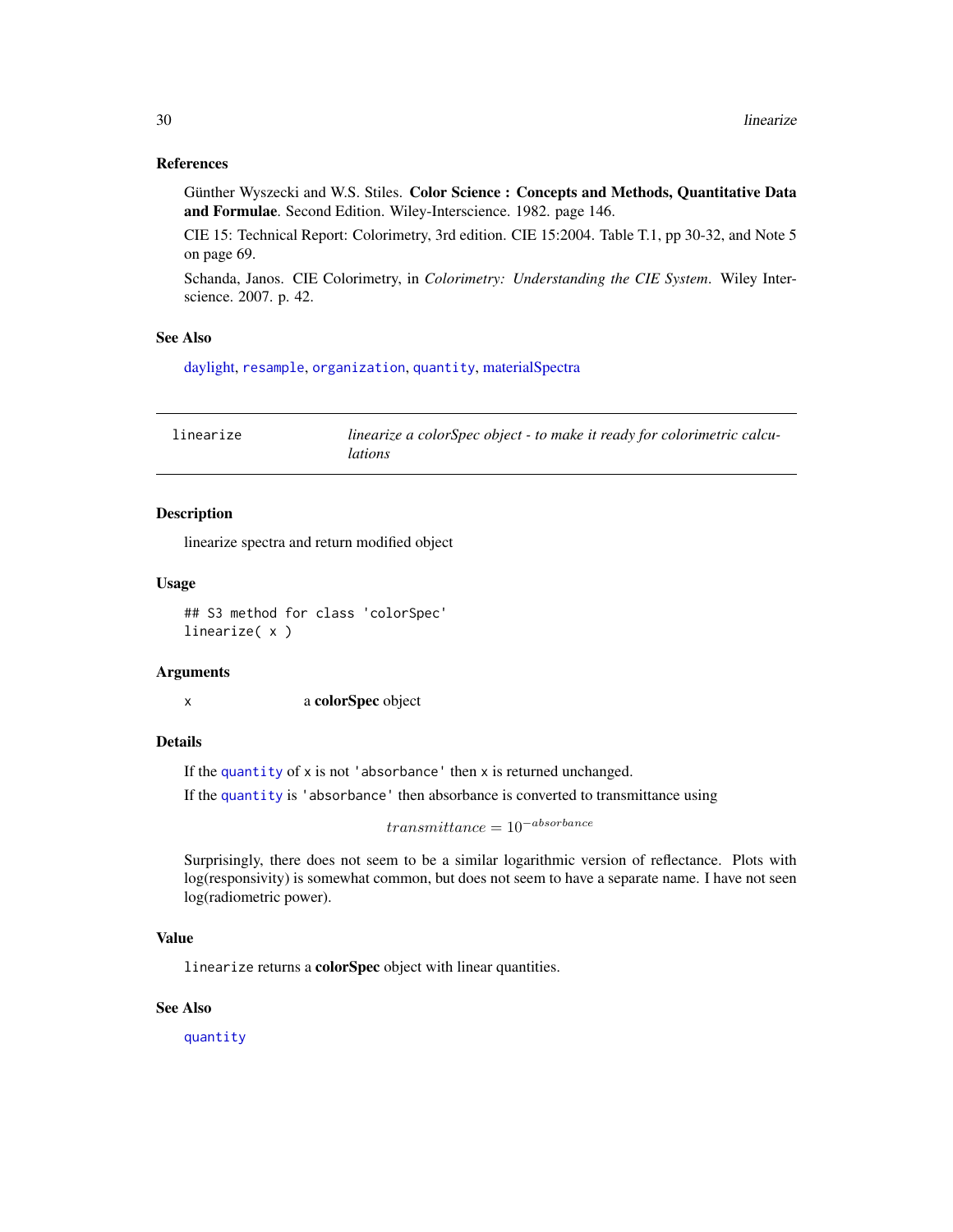<span id="page-30-2"></span><span id="page-30-0"></span>

# Description

lms1971.5nm the Vos & Walraven (1971) 2° cone fundamentals from 380 to 780 nm, at 5nm intervals

# Format

A colorSpec object organized as a matrix with 3 columns:

| long   | the long wavelength responsivity   |
|--------|------------------------------------|
| medium | the medium wavelength responsivity |
| short  | the short wavelength responsivity  |

#### Source

http://www.cvrl.org/database/text/cones/vw.htm

#### References

Vos, J. J. & Walraven, P. L. On the derivation of the foveal receptor primaries. Vision Research. 11 (1971) pp. 799-818.

# See Also

# [lms2000](#page-30-1)

# Examples

```
summary(lms1971.5nm)
white.point = product( D65.1nm, lms1971.5nm, wave='auto' )
```
<span id="page-30-1"></span>lms2000 *Cone Fundamentals - 2-degree (2000)*

# Description

lms2000.1nm the Stockman and Sharpe (2000) 2° cone fundamentals from 390 to 830 nm, at 1nm intervals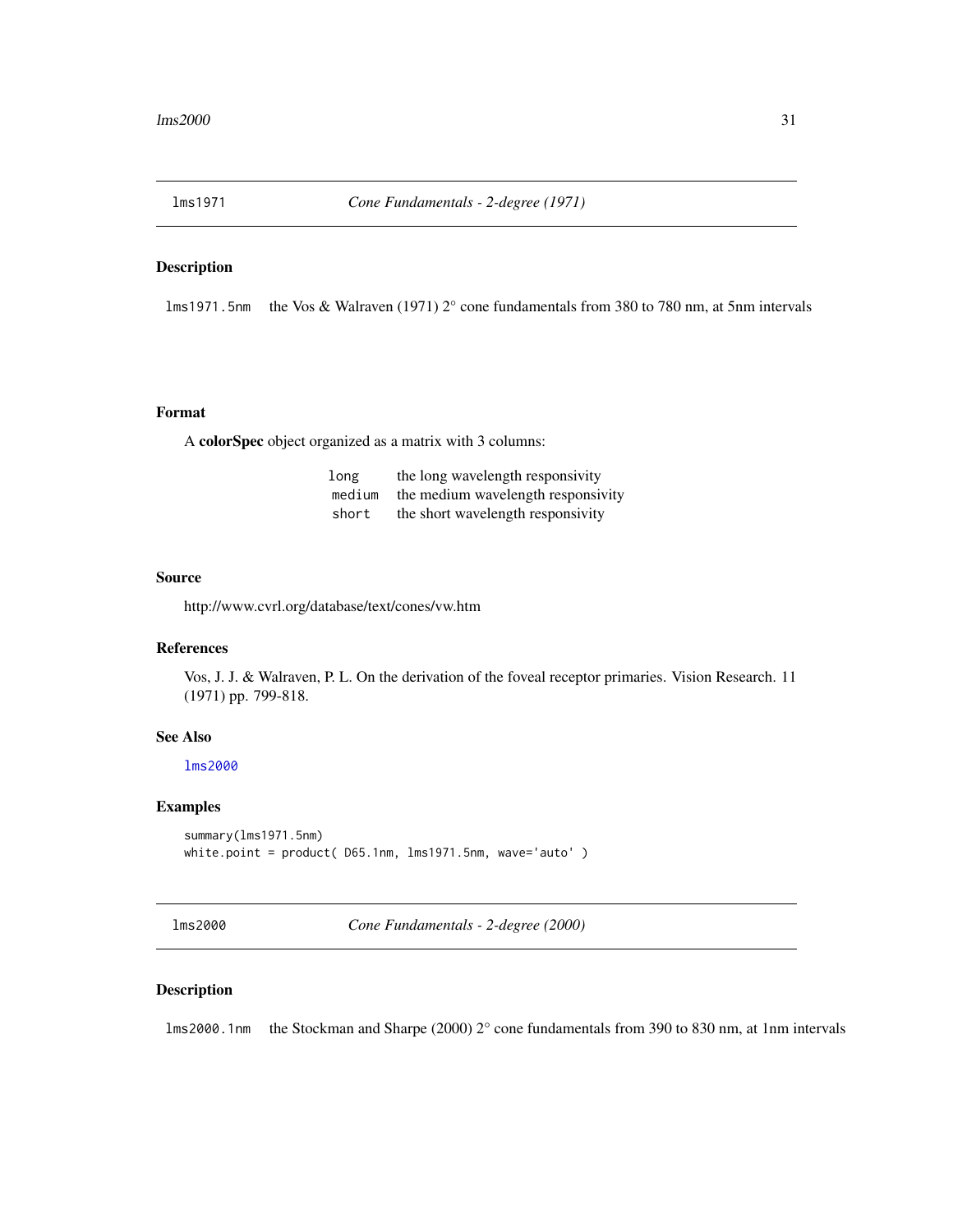# <span id="page-31-0"></span>Format

A colorSpec object organized as a matrix with 3 columns:

| long   | the long wavelength responsivity   |
|--------|------------------------------------|
| medium | the medium wavelength responsivity |
| short  | the short wavelength responsivity  |

#### Source

http://www.cvrl.org/cones.htm

#### References

Stockman, A., Sharpe, L. T., & Fach, C. C. (1999). The spectral sensitivity of the human shortwavelength cones. Vision Research, 39, 2901-2927.

Stockman, A., & Sharpe, L. T. (2000). Spectral sensitivities of the middle- and long-wavelength sensitive cones derived from measurements in observers of known genotype. Vision Research, 40, 1711-1737.

# See Also

[lms1971](#page-30-2)

#### Examples

```
summary(lms2000.1nm)
white.point = product( D65.1nm, lms2000.1nm, wave='auto' )
```
<span id="page-31-1"></span>logging *Logging in colorSpec package*

# Description

There is some flexibility in the **colorSpec** logging level and format. There is no flexibility in the output, it all goes to the console using cat and print, but see [sink](#page-0-0).

# Details

loglevel

The levels are: "FATAL", "ERROR", "WARN", "INFO", "DEBUG", and "TRACE" - the usual ones from Log4J. The initial level is "WARN".

A log event with level "ERROR" stops execution if the option stoponerror is TRUE.

A "FATAL" log event (e.g. internal error), always stops execution.

#### logformat

The format is given by a string with standard Log4J *conversion specifications*: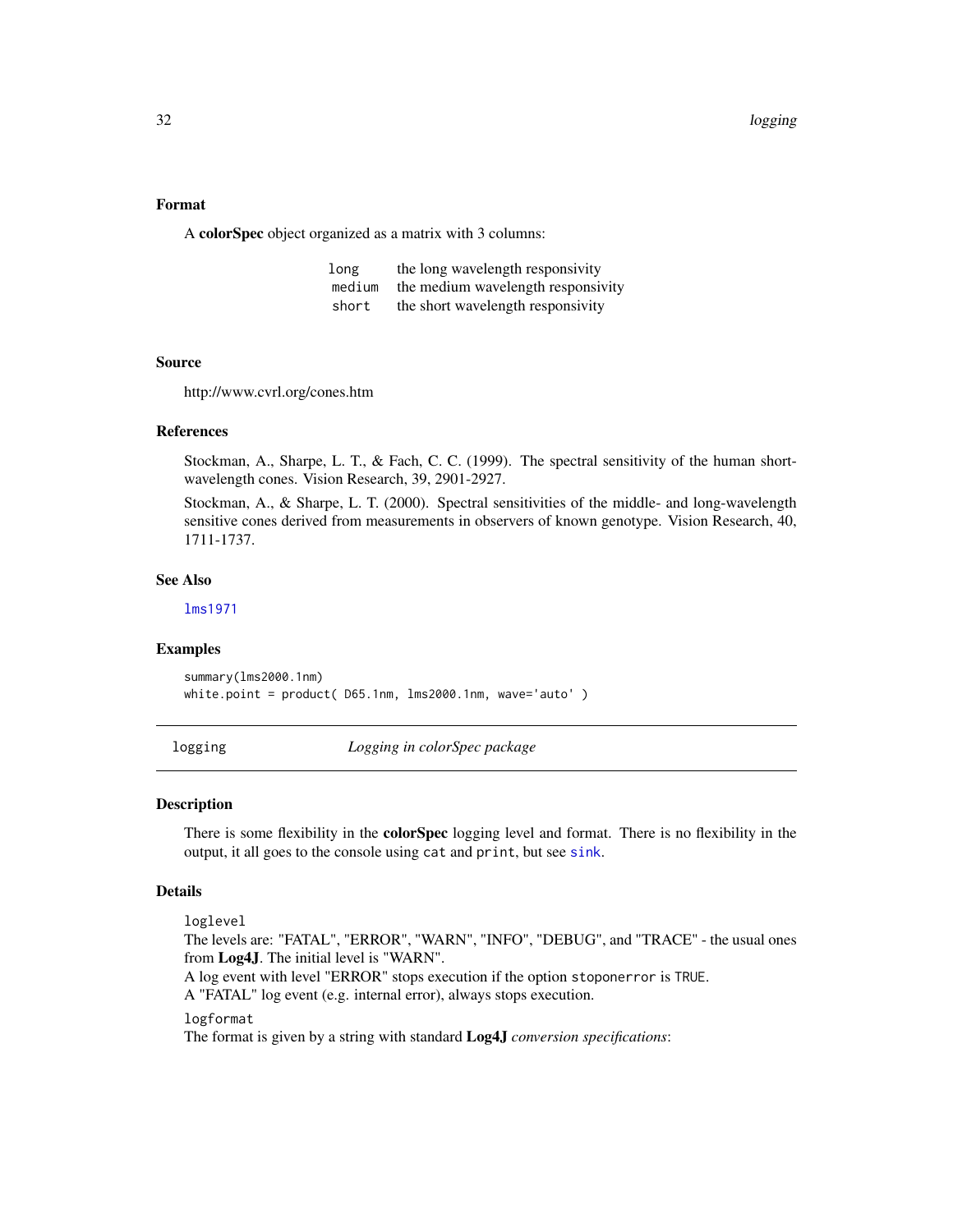# <span id="page-32-0"></span>materialSpectra 33

- %t the date/time of the logging event. %t can be followed by standard strftime specs in braces; see example.
- %l the level of the logging event
- %n namespace where event occurred
- %f function where event occurred
- %m the message itself

# See Also

[cs.options,](#page-16-1) [sink](#page-0-0)

# Examples

cs.options( logformat="%t{%H:%M:%OS3} %l %n::%f(). %m" )

<span id="page-32-2"></span>materialSpectra *compute standard material spectra*

# <span id="page-32-1"></span>**Description**

Compute hypothetical neutral gray material reflectance/transmittance, and absorbance of the human lens, as a function of age.

#### Usage

neutralMaterial( gray=1, wavelength=380:780 ) lensAbsorbance( age=32, wavelength=400:700 )

# Arguments

| gray       | a vector of gray levels, in the interval [0,1]. gray=1 represents the <i>perfect re</i> -<br>flecting diffuser. |
|------------|-----------------------------------------------------------------------------------------------------------------|
| age        | a vector of ages in years; all ages must be $\ge$ = 20.                                                         |
| wavelength | a vector of wavelengths for the returned object                                                                 |

#### Value

neutralMaterial returns a colorSpec object with [quantity](#page-51-1) equal to 'reflectance'. The reflectance of each spectrum is constant. The number of spectra in the object is the number of gray  $levels = length(gray)$ .

lensAbsorbance returns a colorSpec object with [quantity](#page-51-1) equal to 'absorbance'. The absorbance model for the human lens is taken from Pokorny. The number of spectra in the object is the number of  $ages = length(age)$ .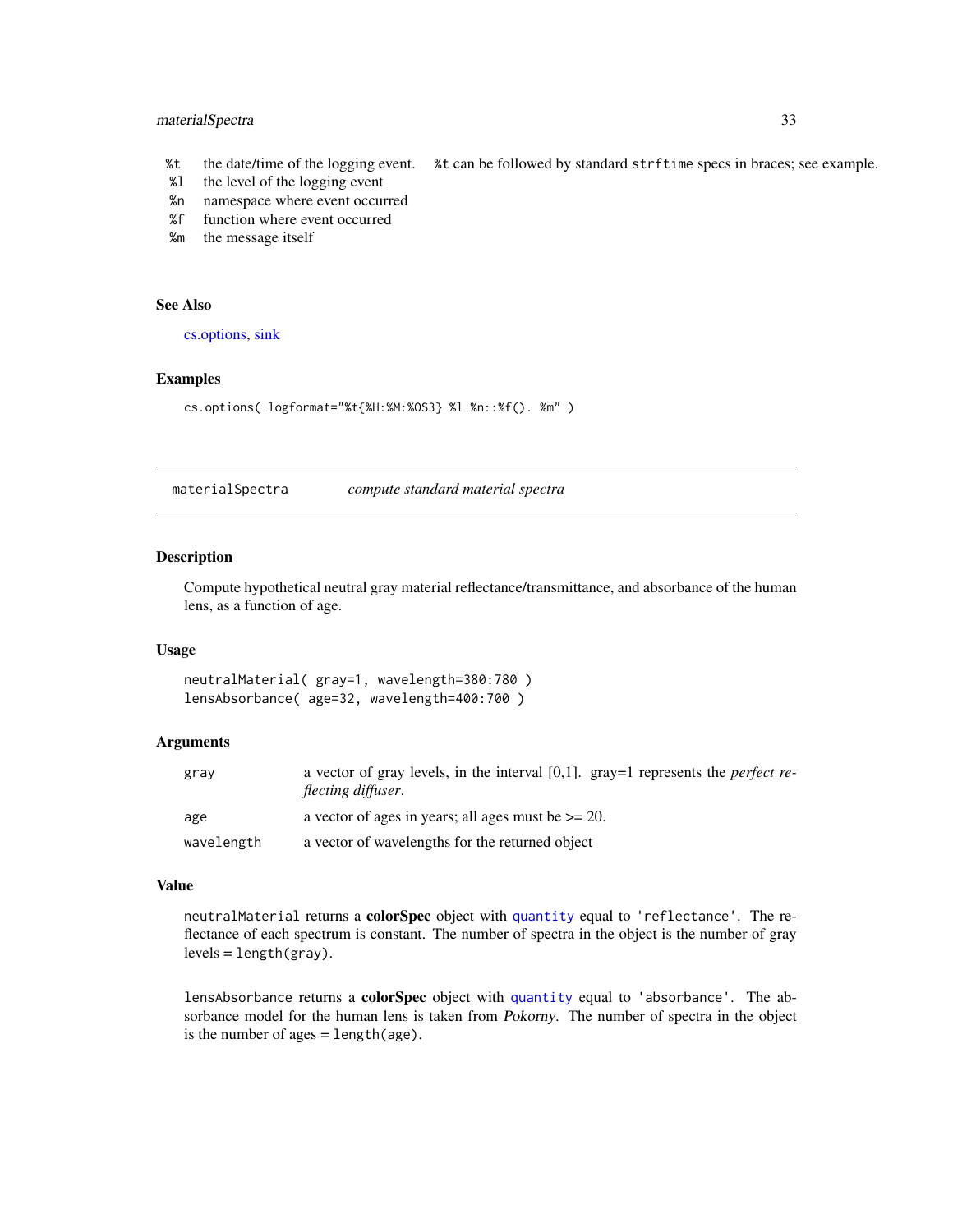# <span id="page-33-0"></span>References

Pokorny, Joel, Vivianne C. Smith, and Margaret Lutze. Aging of the Human Lens. Applied Optics. Vol. 26, No. 8. 15 April 1987. Table I. Page 1439.

# See Also

[lightSpectra,](#page-27-1) [quantity](#page-51-1)

# Examples

```
# make a perfect reflecting diffuser (PRD)
prd = neutralMaterial( 1 )
# make a perfect transmitting filter (PTF)
ptf = prd
quantity(ptf) = 'transmittance'
# compare transmittance at 3 ages: 20, 32, and 80 years
plot( linearize(lensAbsorbance( c(20,32,80) )), col='black', lty=1:3 )
```
mean *calculate mean of multiple spectra*

#### Description

compute mean of all spectra in a colorSpec object

#### Usage

```
## S3 method for class 'colorSpec'
mean(x, \ldots)
```
# Arguments

| X       | a colorSpec object        |
|---------|---------------------------|
| $\cdot$ | further arguments ignored |

# Details

This function might be useful when capturing many spectra on a spectrometer and averaging them to reduce noise.

# Value

a colorSpec object with single spectrum = average of all spectra in colorSpec.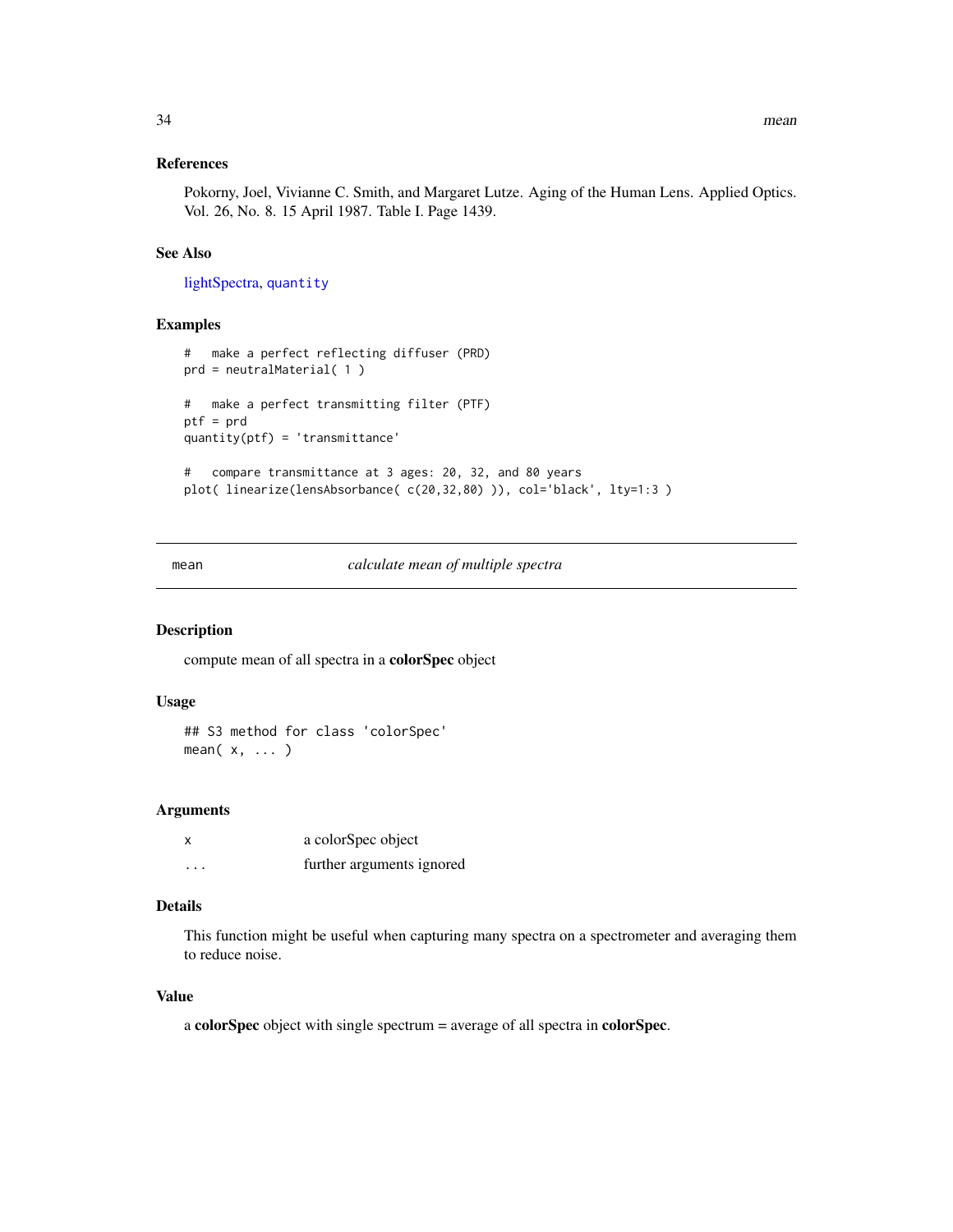<span id="page-34-1"></span><span id="page-34-0"></span>

# Description

Retrieve or set the metadata of a colorSpec object.

# Usage

```
## S3 method for class 'colorSpec'
metadata(x, ...)
metadata(x) < - value
```
# Arguments

| X                       | a colorSpec R object                                                          |
|-------------------------|-------------------------------------------------------------------------------|
| $\cdot$ $\cdot$ $\cdot$ | optional names of metadata to return                                          |
| value                   | a named list that is appended to the existing list of metadata. Unnamed items |
|                         | are ignored. If a name already exists, its value is updated.                  |

# Details

The metadata list is stored as  $attr(x, 'metadata').$  Initially this list is empty. The assignment operator looks like it replaces the internal metadata list of x, but it actually appends to it.

# Value

metadata() with no argument returns the complete named list of metadata. If arguments are present, then only those metadata items are returned.

#### See Also

[colorSpec](#page-8-1); [extradata](#page-22-1)

# Examples

```
## Not run:
# get list of *all* metadata
metadata(x)
# get just the file 'path'
metadata( x, 'path' )
# set the 'date'
metadata( x ) = list( date="2016-04-01" )
```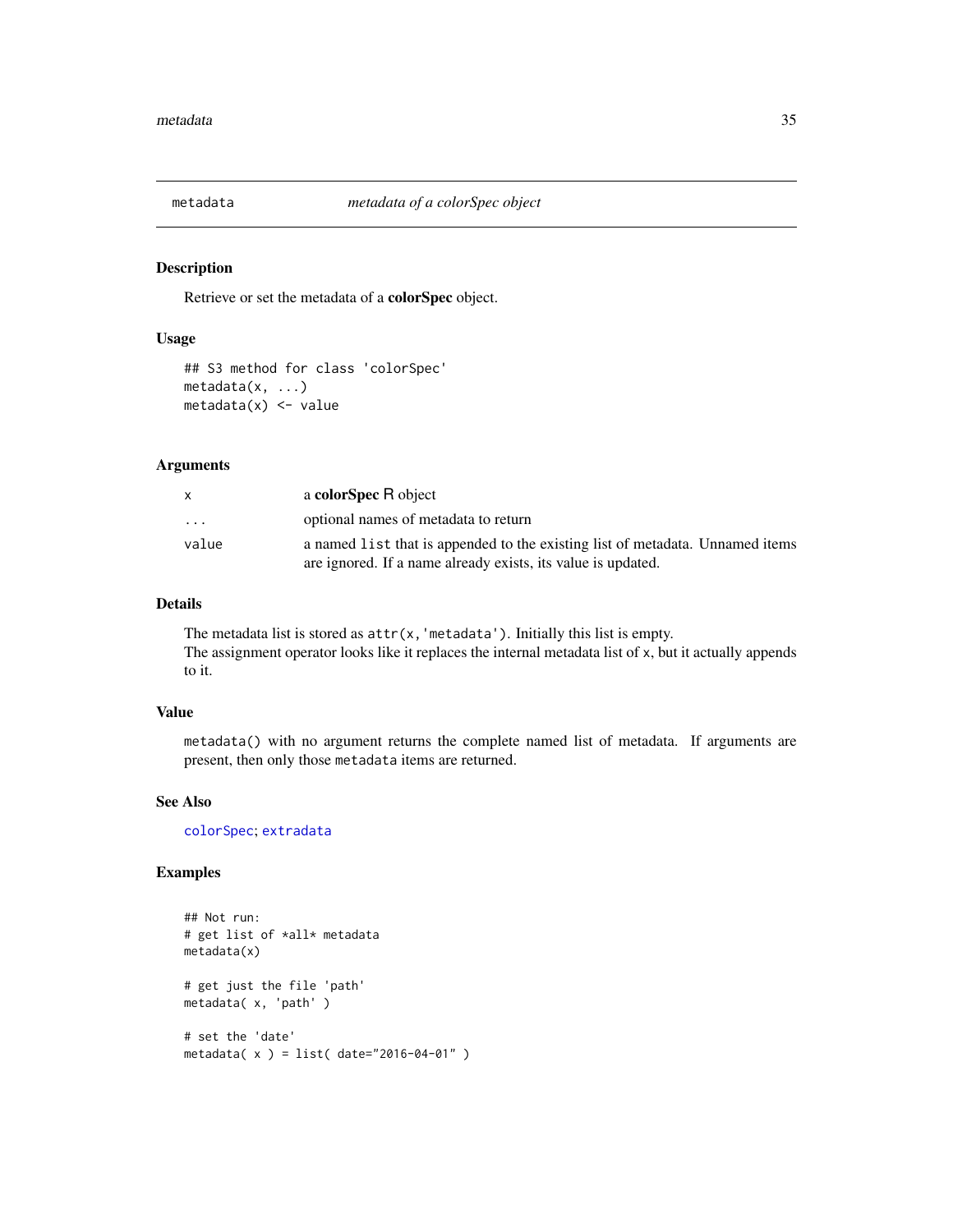<span id="page-35-0"></span>## End(Not run)

# multiply *multiply a colorSpec object by scalar, vector, or matrix*

#### Description

multiply spectra by coefficients and return modified object

# Usage

```
## S3 method for class 'colorSpec'
multiply( x, s )
```
## S3 method for class 'colorSpec' normalize( x, norm='L1' )

# Arguments

| x    | a colorSpec object with M spectra                                                                                                                                                                                                                                                 |
|------|-----------------------------------------------------------------------------------------------------------------------------------------------------------------------------------------------------------------------------------------------------------------------------------|
| S    | a scalar, an M-vector, or an MxP matrix                                                                                                                                                                                                                                           |
| norm | one of 'L1', 'L2', or 'Linf', specifying one of the standard vector norms<br>$L_1, L_2, or L_{inf}.$<br>norm can also be a numeric wavelength (e.g. 560 nm), and then the spectrum<br>is scaled to have value 1 at this wavelength. Of course, this is not a true vector<br>norm. |

# Details

For multiply:

If s is an MxP matrix, say  $S$ , and one thinks of the spectra as organized in an NxM matrix  $X$ , then the new spectra are defined by the matrix XS, which is NxP. If the P column names of s are set, then they are copied to the spectrum names of the output. Otherwise, default spectrum names are assigned as in [colorSpec](#page-8-1).

If s is an M-vector, then  $S=diag(s)$  is computed and used in the previous sentence. This has the effect of multiplying spectrum i by s[i].

If s is a scalar then every spectrum is multiplied by s.

The multiplication may produce negative entries, but no check is made for this.

WARNING: An M-vector and an Mx1 matrix may yield quite different results.

For normalize:

normalize calls multiply with  $s = an M-vector$ . If the norm of a spectrum is 0, then it is left unchanged.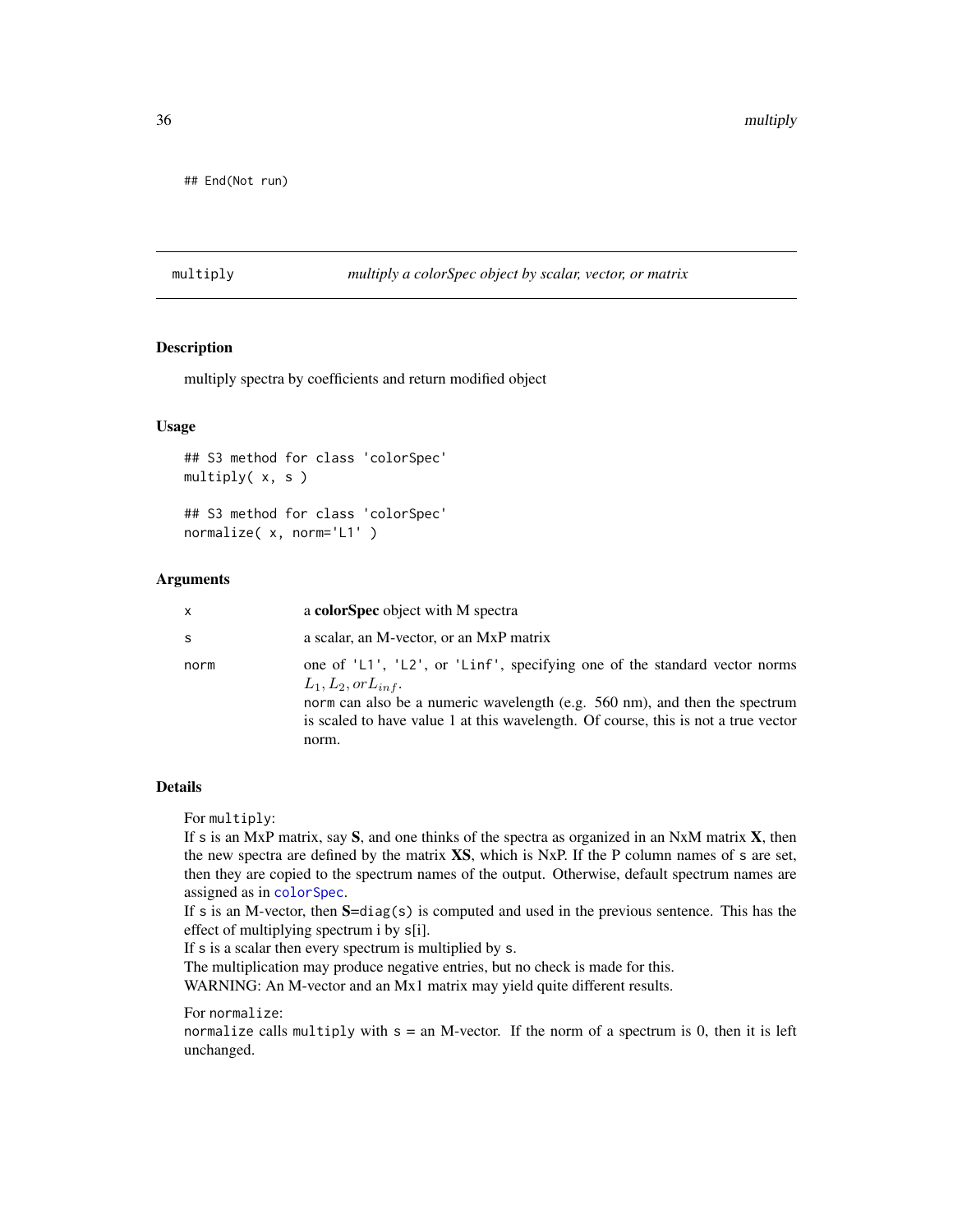#### <span id="page-36-0"></span>officialXYZ 37

# Value

multiply returns a colorSpec object with the matrix of spectra of x multiplied by s.

normalize returns a color $Spec$  object with each spectrum of x scaled to have given norm equal to 1.

In both functions, the [quantity](#page-51-1) and [wavelength](#page-63-1) are preserved.

# **Note**

If x is organized as a matrix, and s is a scalar, the one can use the simpler and equivalent  $s \star x$ .

# See Also

[product](#page-47-1), [quantity](#page-51-1), [wavelength](#page-63-1), [colorSpec](#page-8-1)

<span id="page-36-1"></span>officialXYZ *Query the Official XYZ values for Standard Illuminants*

# **Description**

In careful calcuations, it is sometime helpful to have the 'official' values of XYZ, i.e. with the right number of decimal places.

#### Usage

officialXYZ( name )

#### Arguments

name a subvector of c('A','B','C','D50','D50.ICC','D55','D65','D75','E','F2','F7','F11'), which are the names of some standard illuminants

# Details

All XYZ values are taken from the ASTM publication in References, except B which is taken from Wyszecki  $\&$  Stiles and D50.ICC which is taken from ICC publications. The latter is different than that of ASTM.

#### Value

An Mx3 matrix where M is the length of name. Each row filled with the official XYZ, but if the illuminant name is not recognized the row is all NAs. The matrix rownames are set to name, and colnames to c('X','Y','Z').

# Note

The input names are case-sensitive. The output XYZ is normalized so that Y=1.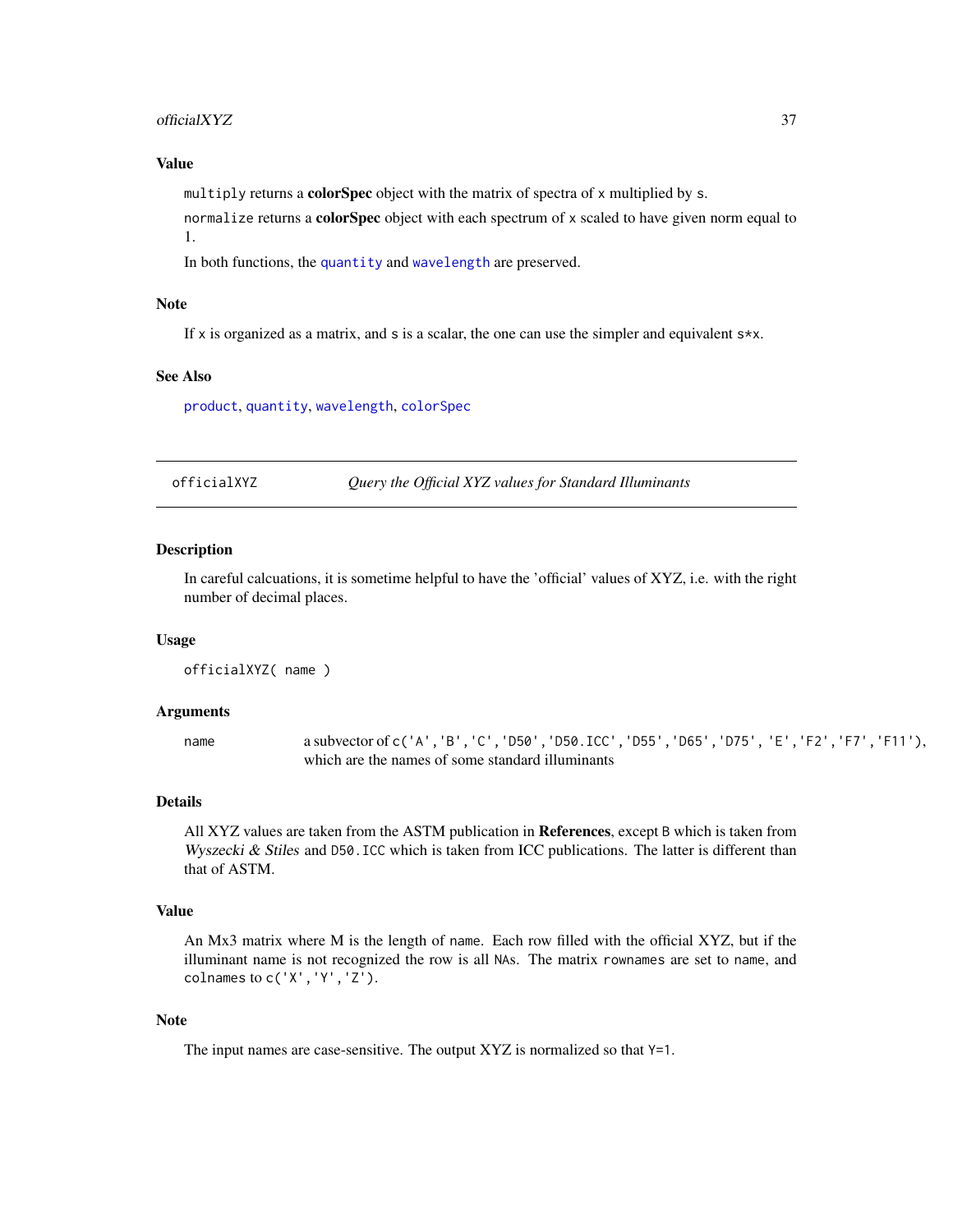# <span id="page-37-0"></span>References

ASTM E 308 - 01. Standard Practice for Computing the Colors of Objects by Using the CIE System. (2001).

Günther Wyszecki and W. S. Stiles. Color Science: Concepts and Methods, Quantitative Data and Formulae, Second Edition. John Wiley & Sons, 1982. Table I(3.3.8) p. 769.

# See Also

[ABC](#page-3-1), [D50](#page-18-1), [D65](#page-19-1), [Fluorescents](#page-24-1), [illuminantE](#page-27-1)

# Examples

```
officialXYZ( c('A','D50','D50.ICC','D65') )
# X Y Z
# A 1.0985000 1 0.3558500
# D50 0.9642200 1 0.8252100
# D50.ICC 0.9642029 1 0.8249054
# D65 0.9504700 1 1.0888300
```
<span id="page-37-1"></span>organization *organization of a colorSpec object*

#### Description

Retrieve or set the organization of a colorSpec object.

# Usage

```
## S3 method for class 'colorSpec'
organization(x)
organization(x) <- value
```
# Arguments

|       | a colorSpec R object                                             |
|-------|------------------------------------------------------------------|
| value | a valid organization: 'vector', 'matrix', 'df.col', or 'df.row'. |

# Details

If the organization of  $x$  is "vector", then  $x$  is a vector representing a single spectrum. Compare this with [ts](#page-0-0).

If the organization of x is "matrix", then x is a matrix and the spectra are stored in the columns.

If the organization of x is "df.col", then x is a data.frame with  $n+1$  columns, where n is the number of spectra. The wavelengths are stored in column 1, and the spectra in columns  $2:(n+1)$ . This organization is good for printing to the console, and writing to files.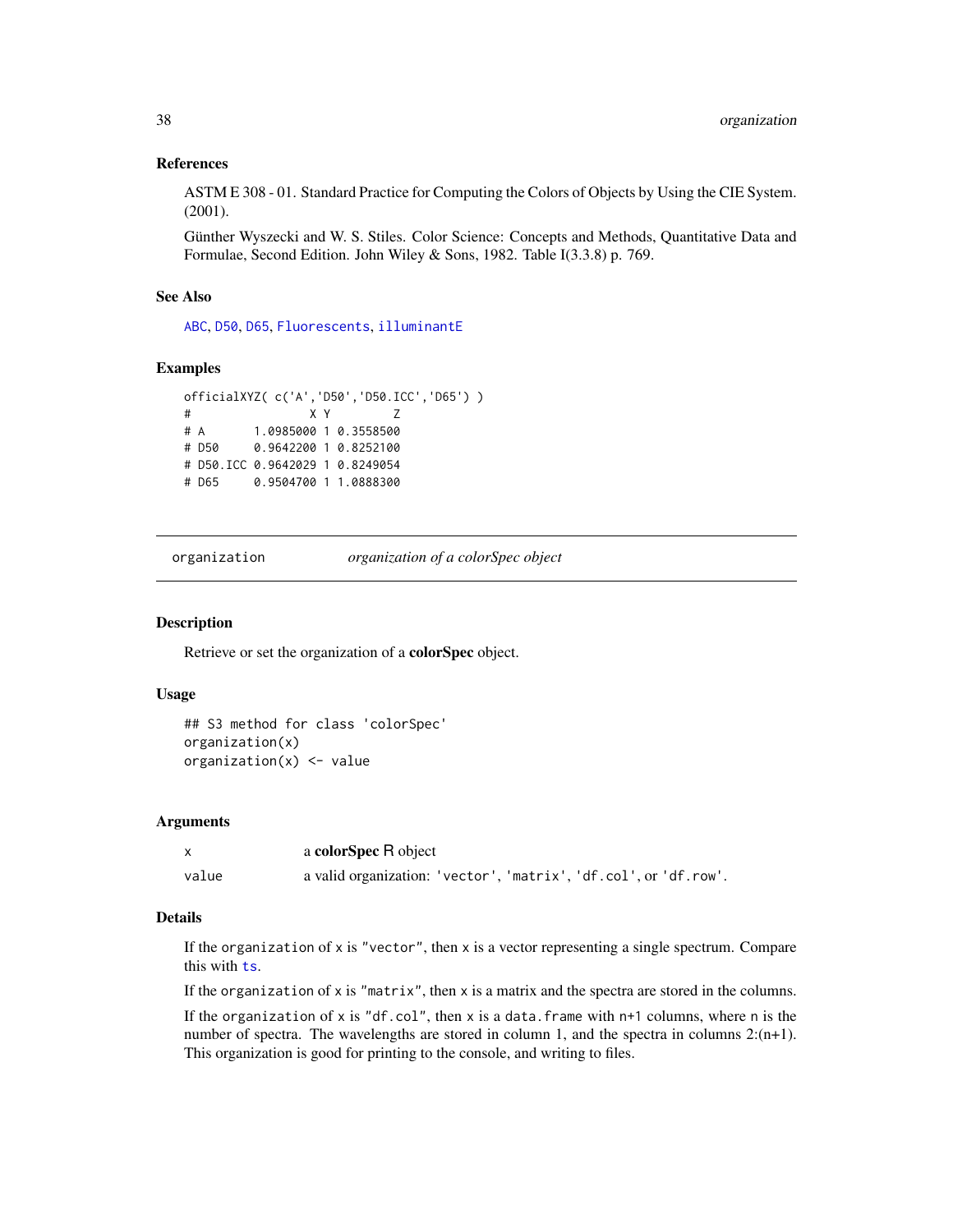# <span id="page-38-0"></span>photometric 39

If the organization of x is "df.row", then x is a data.frame with n rows, where n is the number of spectra. The spectra are stored in the last column, which is a "model.matrix" with the name "spectra". The other columns preceding spectra (if present) contain additional data associated with the spectra; see [extradata](#page-22-1).

# Value

```
organization returns a valid organization: 'vector', 'matrix', 'df.col', or 'df.row'.
```
#### Note

If x has more than 1 spectrum, then organization of "vector" is invalid and ignored.

If x has organization equal to df.row and also has [extradata](#page-22-1), then changing the organization will discard the extradata.

# See Also

[colorSpec](#page-8-1); [extradata](#page-22-1)

#### Examples

```
organization(Hoya) # returns 'df.row'
organization(Hoya) = 'matrix' # extradata in Hoya is silently discarded
```
photometric *convert illuminant spectra to photometric units*

#### Description

Convert radiometric units of power to photometric units, using the standard photometric weighting curve. Actinometric units (number of photons) are converted to radiometric units (power of photons) on-the-fly.

#### Usage

## S3 method for class 'colorSpec' photometric( x )

#### Arguments

x a colorSpec object with type equal to 'light'

#### Details

The function computes the dot product of x with the photopic responsivity spectrum y from xyz1931.1nm. This product is an Mx1 matrix, where M is the number of spectra in  $x$ . It is then multiplied by the CIE-standard coefficient of 683 lumen/watt and returned.

The 5 radiometric inputs and photometric outputs are: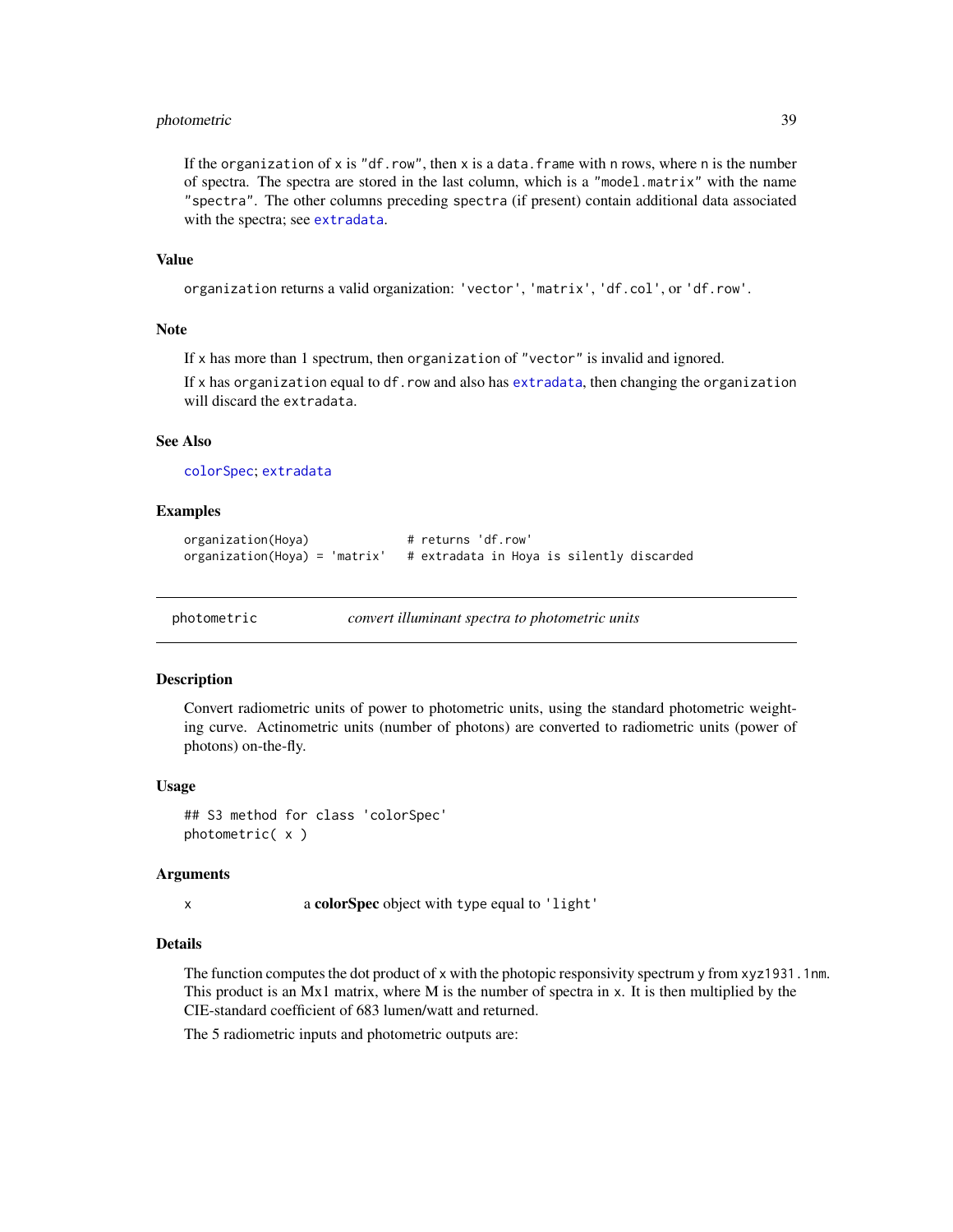```
radiant flux power [wait] \longrightarrow luminous flux [lumen]irradiance [wait * m^{-2}]\rightarrow illuminance [lumen*m^{-2} = lux]radiant exitance [wait * m^{-2}] \longrightarrowluminous exitance [lumen*m^{-2} = lux]radiant intensity [watt * sr^{-1}] \longrightarrowluminous intensity [lumen * sr^{-1} = candela]radiance [watt * sr^{-1} * m^{-2}] \longrightarrow luminance [candela * m^{-2} = nit]
```
# Value

photometric returns an Mx1 matrix, where M is the number of spectra in x. The rownames are specnames $(x)$ , and the colnames are  $'Y'$ . In case of ERROR it returns NULL.

#### Note

To get the right output quantity and units, the user must know the input quantity and units. For example, pre-conversion from microwatts to watts might be necessary. The *scoptic* weighting curve (for very low light levels) is not used.

# References

Poynton, Charles. Digital Video and HD - Algorithms and Interfaces. Morgan Kaufmann. Second Edition. 2012. Appendix B, pp. 573-580.

# See Also

[quantity](#page-51-1), [type](#page-51-2), [radiometric](#page-52-1)

# Examples

```
photometric( solar.irradiance ) # units are watt*m^{-2}
# Y # units are lux
# AirMass.0 133100.41
# GlobalTilt 109494.88
# AirMass.1.5 97142.25
```
plot *plot spectra*

# Description

plot the spectra in a colorSpec object as lines

# Usage

```
## S3 method for class 'colorSpec'
plot( x, color=NULL, subset=NULL, main=TRUE, legend=TRUE, CCT=FALSE, add=FALSE, ... )
```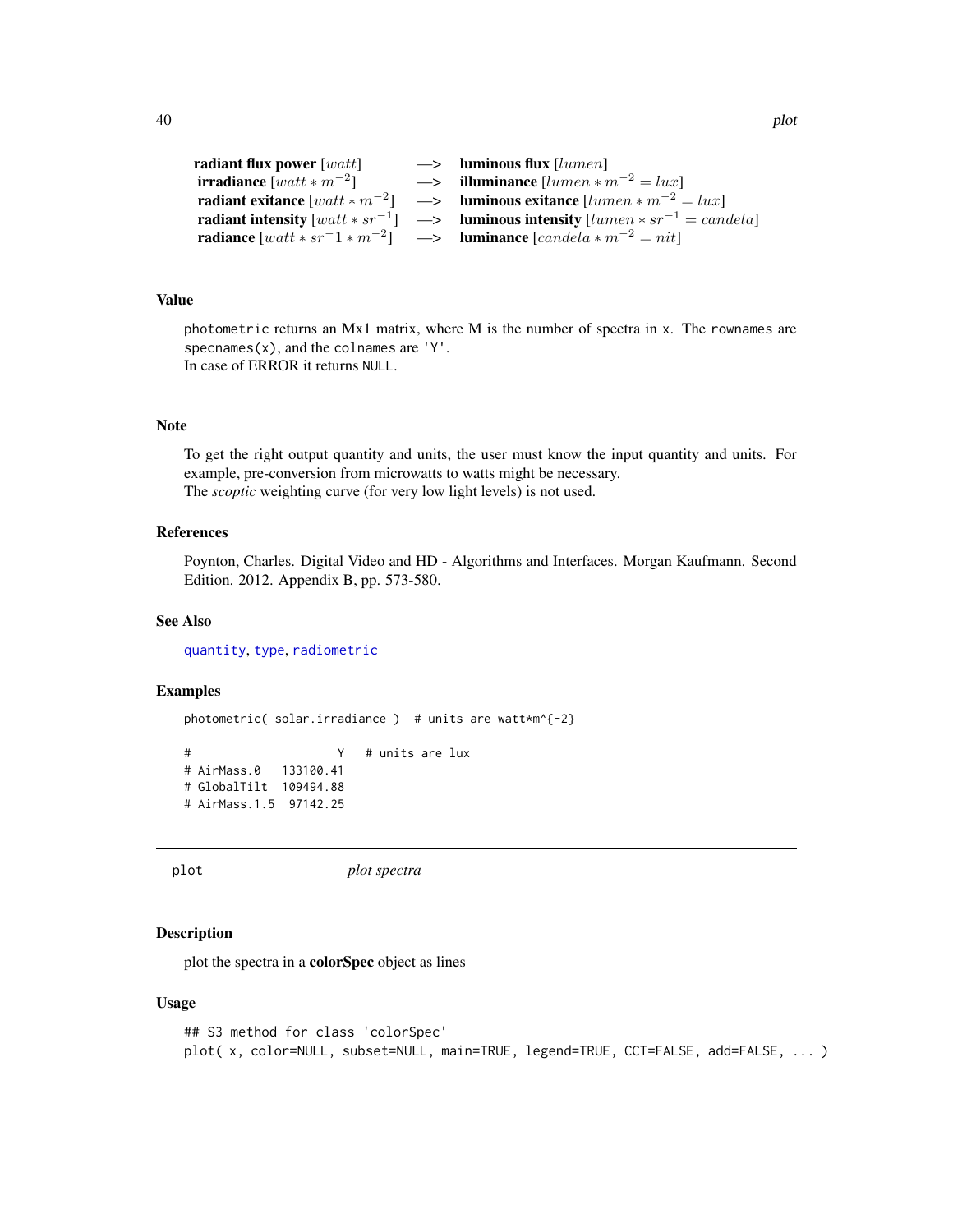#### <span id="page-40-0"></span>plot the same state of the state of the state of the state of the state of the state of the state of the state of the state of the state of the state of the state of the state of the state of the state of the state of the

# Arguments

| X          | a colorSpec object                                                                                                                                                                                                                                                                                                                                                                                                                                                                                                                                                                                                                                           |
|------------|--------------------------------------------------------------------------------------------------------------------------------------------------------------------------------------------------------------------------------------------------------------------------------------------------------------------------------------------------------------------------------------------------------------------------------------------------------------------------------------------------------------------------------------------------------------------------------------------------------------------------------------------------------------|
| color      | If color=NULL then colors are computed from the spectra themselves. If the<br>type of x is 'material' the color is computed using illuminant D65.1nm and<br>responder BT.709.RGB with no further normalization. Otherwise the spectrum<br>color is faked by changing its quantity to 'power' and taking the product<br>with BT. 709. RGB. The resulting RGBs are normalized to have a maximum of 1.<br>This RGB normalization is done <i>before</i> processing the subset argument.<br>If color='auto' then a suitable set of colors is generated using colorRampPalette.<br>Otherwise color is passed along to lines as the col argument, e.g. col='black'. |
| subset     | specifies a subset of x to plot; see subset for acceptable arguments.                                                                                                                                                                                                                                                                                                                                                                                                                                                                                                                                                                                        |
| main       | If main=TRUE then a main title is generated from the file 'path' in the metadata<br>list, or from deparse(substitute(x)). If main=FALSE then no main title is<br>displayed. And if main is a string then that string is used as the main title.                                                                                                                                                                                                                                                                                                                                                                                                              |
| legend     | If legend=TRUE then a pretty legend using specnames is placed in the 'topright'<br>corner of the plot. If legend is a string it is interpreted as naming a corner of<br>the plot and passed as such to the function legend. If legend=FALSE then no<br>legend is drawn.                                                                                                                                                                                                                                                                                                                                                                                      |
| <b>CCT</b> | If CCT=TRUE and the type of x is 'light' then the CCT of each spectrum is<br>added to the legend; see computeCCT.                                                                                                                                                                                                                                                                                                                                                                                                                                                                                                                                            |
| add        | If add=TRUE then lines are added to an existing plot, and these arguments are<br>ignored: main, ylab, xlim, ylim, and log; see Details.                                                                                                                                                                                                                                                                                                                                                                                                                                                                                                                      |
| $\ddots$   | other graphical parameters, see <b>Details</b>                                                                                                                                                                                                                                                                                                                                                                                                                                                                                                                                                                                                               |

# Details

Commonly used graphical parameters are:

- lty, lwd passed on to [lines](#page-0-0), with no checks
- pch If pch is an integer, it is passed on to [points](#page-0-0) which adds points on top of the lines
- ylab If ylab is a string then it is passed on to [plot.default](#page-0-0), otherwise suitable default string is generated.
- xlim, ylim If xlim and ylim are 2-vectors, they are passed to [plot.default](#page-0-0). If one of the components is NA then a suitable default is supplied.
- log passed on to [plot.default](#page-0-0). Care must be taken for y because many spectra are 0 at some wavelengths, and even negative. Use ylim in such cases.

# Value

TRUE or FALSE

# See Also

[print](#page-44-1), [summary](#page-0-0) in base.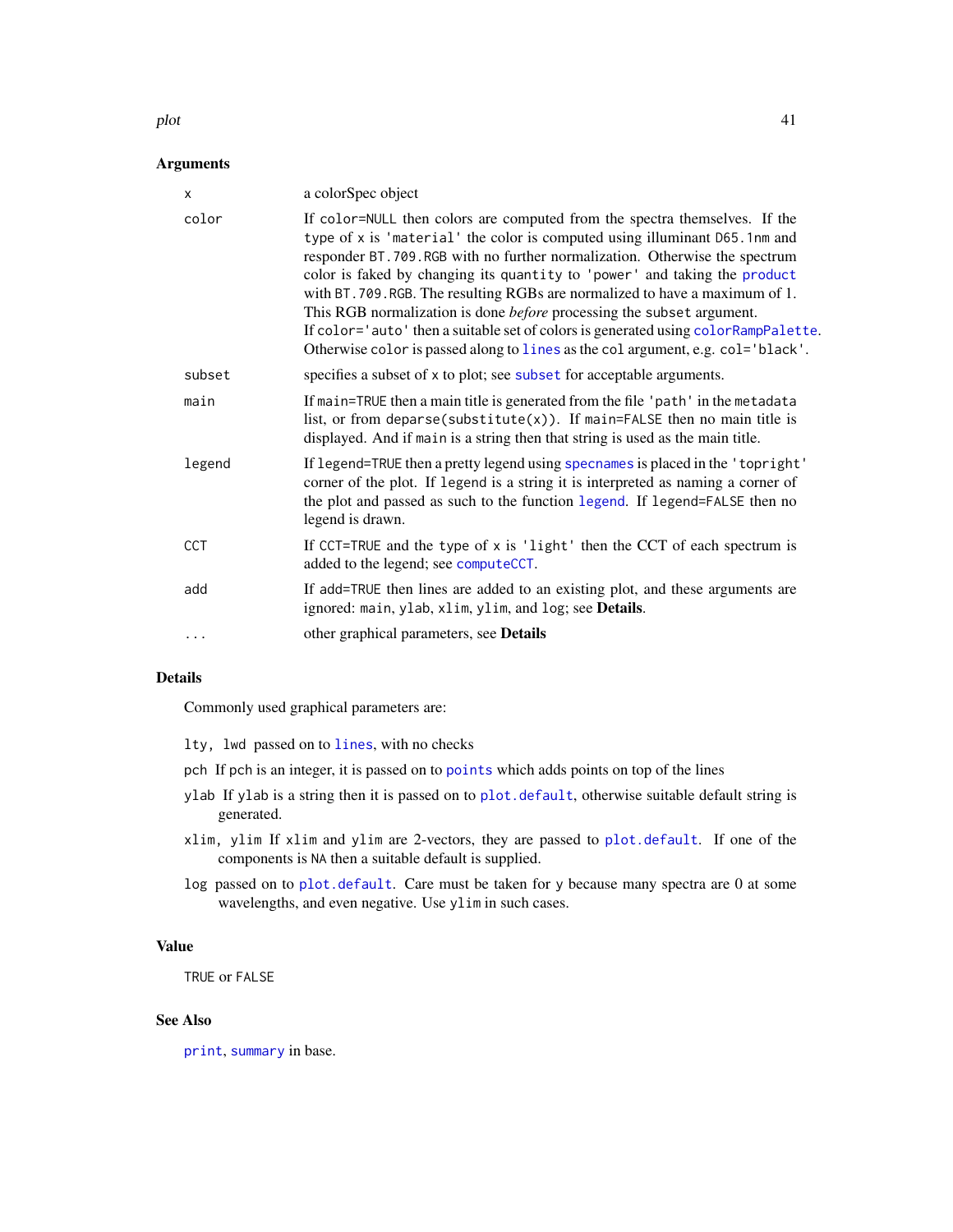# Examples

print( xyz1931.1nm )

 $xyz1931.1nm$  # same thing, just calls print()

plotOptimals *Plot Optimal Colors*

#### Description

Consider a **colorSpec** object x with type equal to responsivity.material and 3 responsivity spectra. The function plotOptimals3D makes a wireframe plot of the *object-color solid* for x. The 3D drawing package rgl is required.

The set of all possible material reflectance functions (or transmittance functions) is convex, closed, and bounded (in any reasonable function space), and this implies that the set of all possible output responses from x is also convex, closed, and bounded. The latter set is called the *object-color solid*, or *Rösch Farbkörper*, for x. A color on the boundary of the *object-color solid* is called an *optimal color*. The special points W (the response to the perfect reflecting diffuser) and 0 are on the boundary of this set. The interior of the line segment of neutrals joining  $\bf{0}$  to  $\bf{W}$  is in the interior of the set. For more see discussion [probeOptimalColors](#page-45-1).

# Usage

## S3 method for class 'colorSpec' plotOptimals3D( x, size=c(33,33) )

# Arguments

| X    | a colorSpec object with type equal to responsivity material and 3 spectra |
|------|---------------------------------------------------------------------------|
| size | an integer 2-vector with the number of meridians and parallels to plot    |

# Details

The boundary of the *object-color solid* for x has a natural parameterization by  $\omega$  and  $\delta$ , which are analogous to longitude and latitude for the sphere. See Logvinenko for more details. These 2 parameters define reflectance spectra with 2 or fewer transitions between 0 and 1. By default, the function draws a wireframe with 33 meridians and 33 parallels.

In addition it draws the box with opposite vertices at the "poles"  $0$  and  $W$  and the diagonal segment of neutral grays that connects 0 and W. It draws a small ball at the midpoint; the *Rösch Farbkörper* is symmetrical about this midpoint.

#### Value

TRUE or FALSE

<span id="page-41-0"></span>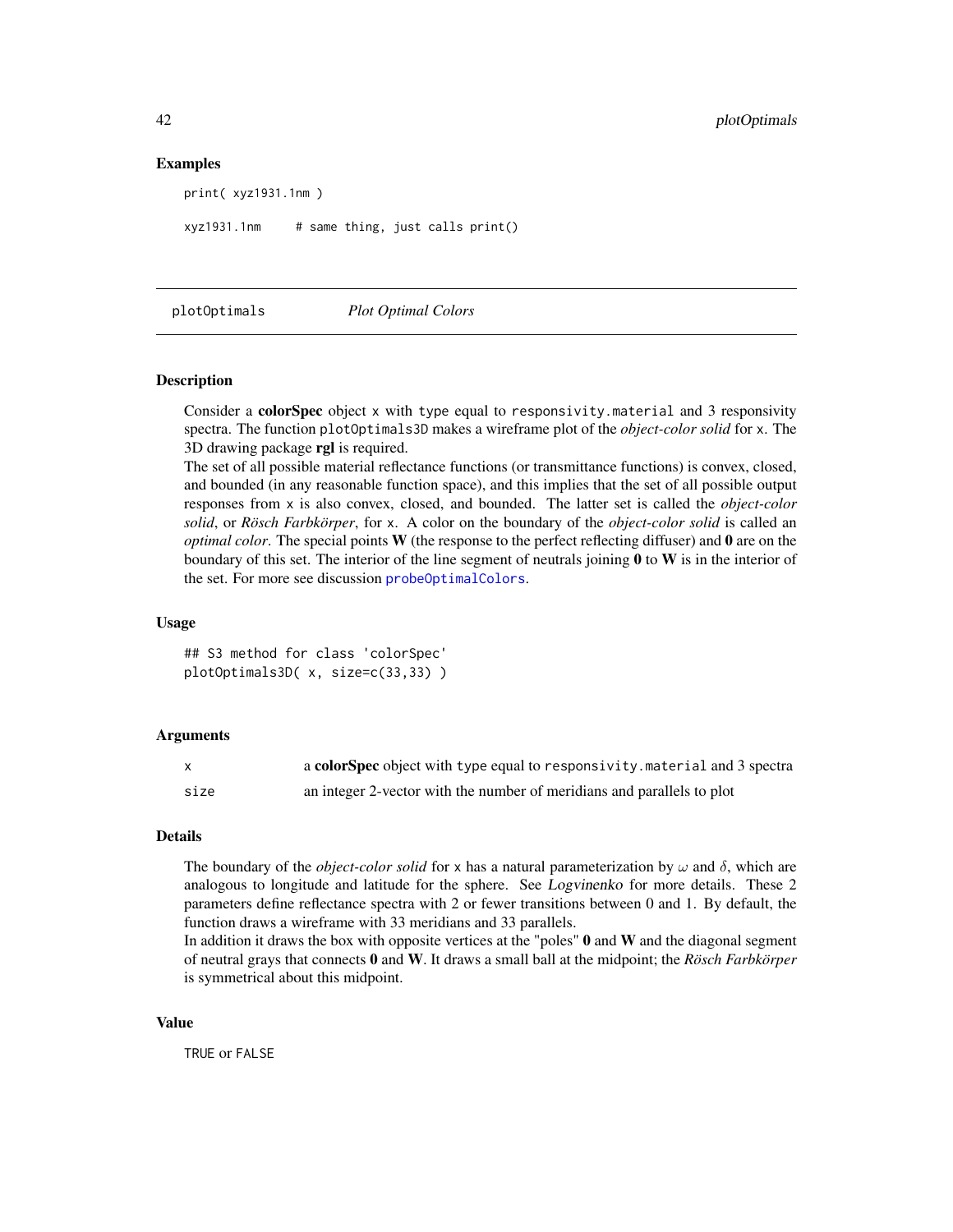#### <span id="page-42-0"></span>plotOptimals 43

# Note 1

As both References point out, the plotted set of 2-transition colors is only optimal under certain conditions on x, which are fortunately true for the human responsivity functions xyz1931.1nm. But they are certainly not true for *all* x, so the plotted surface seen here might really be sub-optimal. For general x it may require reflectance functions with 3,4,5,... transitions to define the optimals.

# Note 2

If all responsivity functions of x are non-negative, the *object-color solid* of x is inside the box. If the responsivity functions of x have negative lobes, the *object-color solid* of x extends outside the box. Indeed, the box may actually be *inside* the optimals.

The responsivity functions cannot all simultaneously vanish at any wavelength. In that case the mapping from the  $\omega$  and  $\delta$  sphere to the output response space is not injective.

# Future Work

For an object x with 2 spectra, it would not take much work to write a new function plotOptimals2D that plots the 1-transition colors for x. These are the short-pass and long-pass colors, also known as *edge colors* or *Kantenfarben*. With a lot more work it would be possible to plot the true optimals for x, with any number of transitions between 0 and 1.

#### References

Logvinenko, A. D. An object-color space. Journal of Vision. 9(11):5, 1-23, (2009). http://journalofvision.org/9/11/5/. doi:10.1167/9.11.5.

West, G. and M. H. Brill. Conditions under which Schrödinger object colors are optimal. Journal of the Optical Society of America. 73. pp. 1223-1225. 1983.

# See Also

[type](#page-51-2), [probeOptimalColors](#page-45-1) vignette optimals

# Examples

```
# requires package rgl
library( rgl )
human = product( D50.5nm, 'slot', xyz1931.5nm, wave=400:770 )
plotOptimals3D( human )
scanner = product( D50.5nm, 'slot', BT.709.RGB, wave=400:770 )
plotOptimals3D( scanner )
```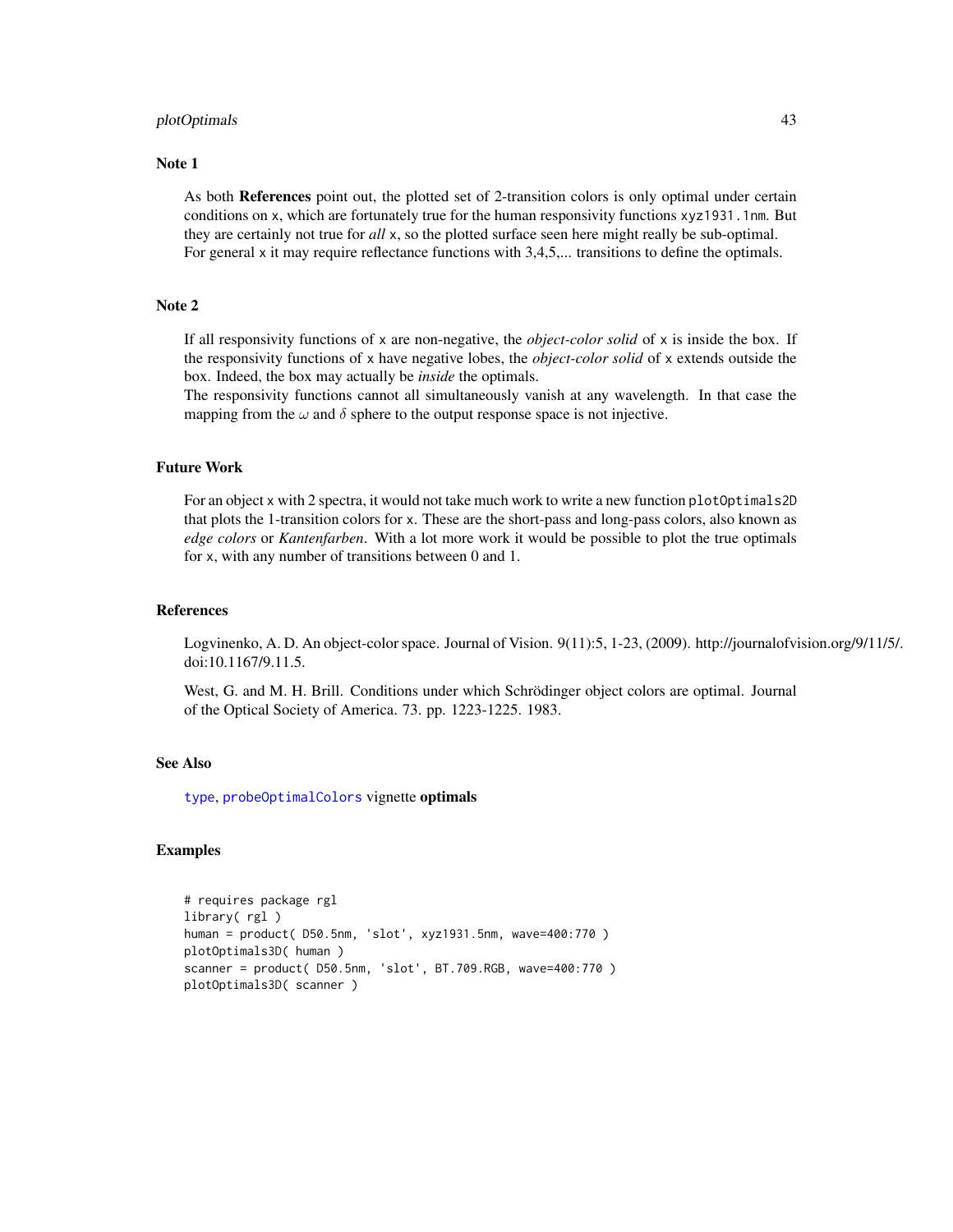<span id="page-43-0"></span>

# Description

RGB patches are a very common way of comparing color renderings. This function draws rectangular patches, and can also draw triangles formed by omitting one vertex from the rectangle.

# Usage

```
plotPatchesRGB( obj, normalize=FALSE, gamma='sRGB', background='gray50',
                labels=TRUE, shape='full', add=FALSE )
```
# Arguments

| obj        | an Mx3 matrix of linear RGBs for M patches, with assigned rownames. Or a<br>data frame containing a matrix column with the exact name 'RGB', also with as-<br>signed rownames. If the data frame has optional columns LEFT, TOP, WIDTH, HEIGHT<br>then these are used to draw the patches. The Y coordinates increases going down<br>the page.                                                                                                        |
|------------|-------------------------------------------------------------------------------------------------------------------------------------------------------------------------------------------------------------------------------------------------------------------------------------------------------------------------------------------------------------------------------------------------------------------------------------------------------|
| normalize  | If TRUE then all RGBs are scaled so their maximum is 1                                                                                                                                                                                                                                                                                                                                                                                                |
| gamma      | either the string 'sRGB' or a positive number giving the gamma function of the<br>display; see DisplayRGBfromLinearRGB for details.                                                                                                                                                                                                                                                                                                                   |
| background | the color for the background behind all the patches                                                                                                                                                                                                                                                                                                                                                                                                   |
| labels     | if TRUE then the rownames are drawn using text.                                                                                                                                                                                                                                                                                                                                                                                                       |
| shape      | If shape='full' (the default) then the full rectangle is drawn. If 'half' then<br>the rectangle is shrunk to 1/2 size, and with the same center. If shape is one<br>of 'left', 'right', 'bottom', 'top' then only a half-rectangle is drawn,<br>but keeping the specified side. If shape is one of 'topleft', 'topright',<br>'bottomleft', 'bottomright', then only a triangular half of the rectangle is<br>drawn, but keeping the specified vertex. |
| add        | if TRUE then the patches are added to an existing plot.                                                                                                                                                                                                                                                                                                                                                                                               |

# Details

If obj is a matrix, or a data frame without columns LEFT,TOP,WIDTH,HEIGHT, then the patches are drawn vertically stacked and abutting from top to bottom. See the **blueflame** vignette for examples. And see the gallery vignette for examples of a data frame *with* those columns.

# Value

TRUE if successful, and FALSE otherwise

# Note

The gamma function (aka Electro-Optical Conversion Function) of the display maps the interval [0,1] to itself in a non-linear fashion.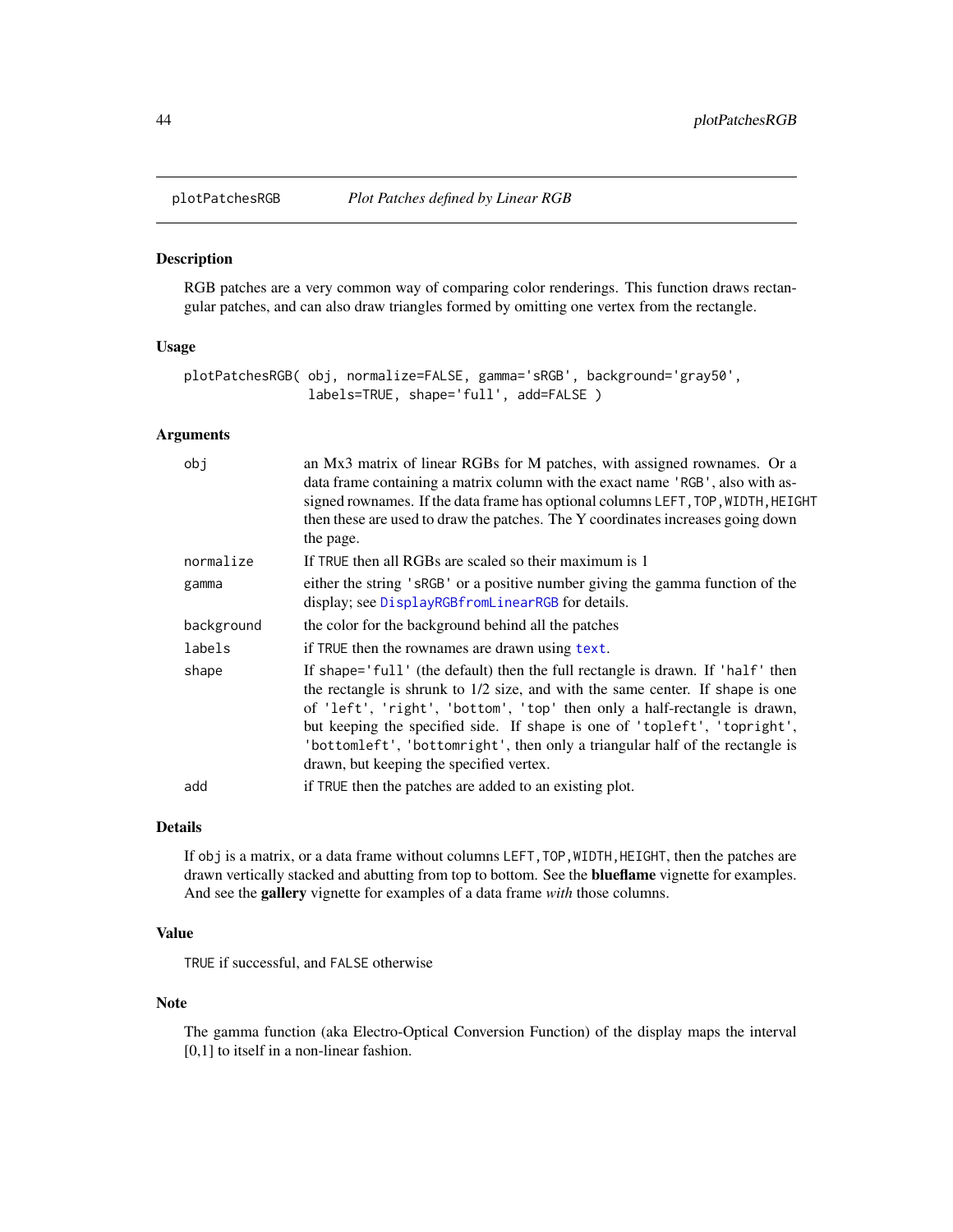#### <span id="page-44-0"></span>print that the contract of the contract of the contract of the contract of the contract of the contract of the contract of the contract of the contract of the contract of the contract of the contract of the contract of the

# See Also

[DisplayRGBfromLinearRGB](#page-21-1)

# <span id="page-44-1"></span>print *Convert colorSpec object to readable text*

# Description

display a colorSpec object as readable text

#### Usage

```
## S3 method for class 'colorSpec'
print( x, ...)
```

```
## S3 method for class 'colorSpec'
summary( object, long=TRUE, ... )
```
# Arguments

| $\mathsf{x}$ | a colorSpec object                                                           |
|--------------|------------------------------------------------------------------------------|
| object       | a colorSpec object                                                           |
| long         | logical indicating whether to print metadata, calibration, and product terms |
| $\cdot$      | further arguments ignored                                                    |

# Details

print shows a summary of the wavelength vector, and names of all spectra. For each spectrum it prints the range of values, LambdaMax, and extradata if any. summary prints the same as print, and if long is TRUE it also prints metadata and data about product terms (if any). The function print simply calls summary with long=TRUE.

# Value

Both functions return (invisibly) the character vector that was just printed.

# See Also

[extradata](#page-22-1), [print](#page-44-1), [summary](#page-0-0) in base.

#### Examples

print( xyz1931.1nm )

xyz1931.1nm # same thing, just calls print()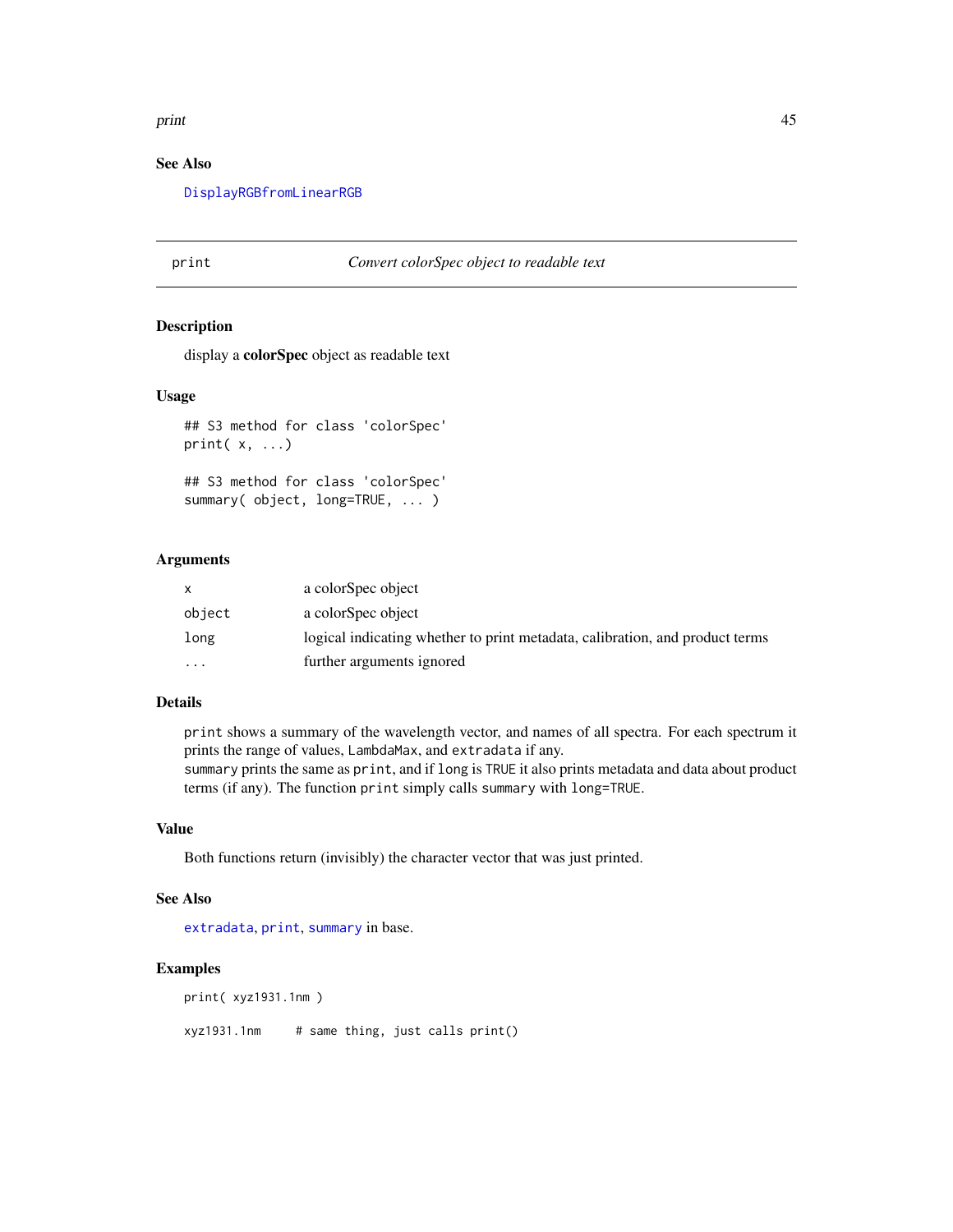<span id="page-45-1"></span><span id="page-45-0"></span>probeOptimalColors *compute optimal colors by ray tracing*

#### **Description**

Consider a colorSpec object x with type equal to responsivity.material. The set of all possible material reflectance functions (or transmittance functions) is convex, closed, and bounded (in any reasonable function space), and this implies that the set of all possible output responses from x is also convex, closed, and bounded. The latter set is called the *object-color solid* or *Rösch Farbkörper* for x. A color on the boundary of the *object-color solid* is called an *optimal color*. The special points W (the response to the perfect reflecting diffuser) and  $\bf{0}$  are on the boundary of this set. The interior of the line segment of neutrals joining 0 to W is in the interior of the *object-color solid*. It is natural to parameterize this segment from 0 to 1 (from 0 to W).

A ray  $r$  that is based at a point on the interior of the neutral line segment must intersect the boundary of the *object-color solid* in a unique optimal color. The purpose of the function probeOptimalColors() is to compute that intersection point.

The function only works as stated if:

- 1. the number of spectra in x is 3 (e.g. RGB or XYZ)
- 2. the chromaticity diagram of x is convex and well-ordered (no reversals)

The 1st condition makes the situation simple enough to deal with. The 2nd condition implies that a reflectance function is optimal iff it takes the values 0 or 1, and has 0, 1, or 2 transitions; see Logvinenko or West for the proof of this. The proof in Schrödinger is flawed. This 2-transition condition also simplifies the situation. As an example, the CIE chromaticity diagrams (both 1931 and 1964) are convex. For counter-examples see the References. If a color defined by a reflectance function with 0, 1, or 2 transitions is called a *Schrödinger color* then it would be accurate to say that probeOptimalColors() computes *Schrödinger object colors*.

# Usage

```
## S3 method for class 'colorSpec'
probeOptimalColors( x, gray, direction, tol=1.e-6, aux=FALSE )
```
# Arguments

| x         | a colorSpec object with type equal to responsivity. material and 3 spectra                                                                                                      |
|-----------|---------------------------------------------------------------------------------------------------------------------------------------------------------------------------------|
| gray      | vector of numbers in the open interval $(0,1)$ that define neutral grays on the line<br>segment from black to white; this neutral gray point is the basepoint of a probe<br>ray |
| direction | a vector of 3 numbers, or a matrix with 3 columns, that define 1 or more direc-<br>tions for the probe rays. A vector of 3 numbers is changed to a matrix with 1<br>row.        |
| tol       | error tolerance for the intersection of probe and object-color boundary                                                                                                         |
| aux       | a logical that specifies whether to return extra performance data; see <b>Details</b>                                                                                           |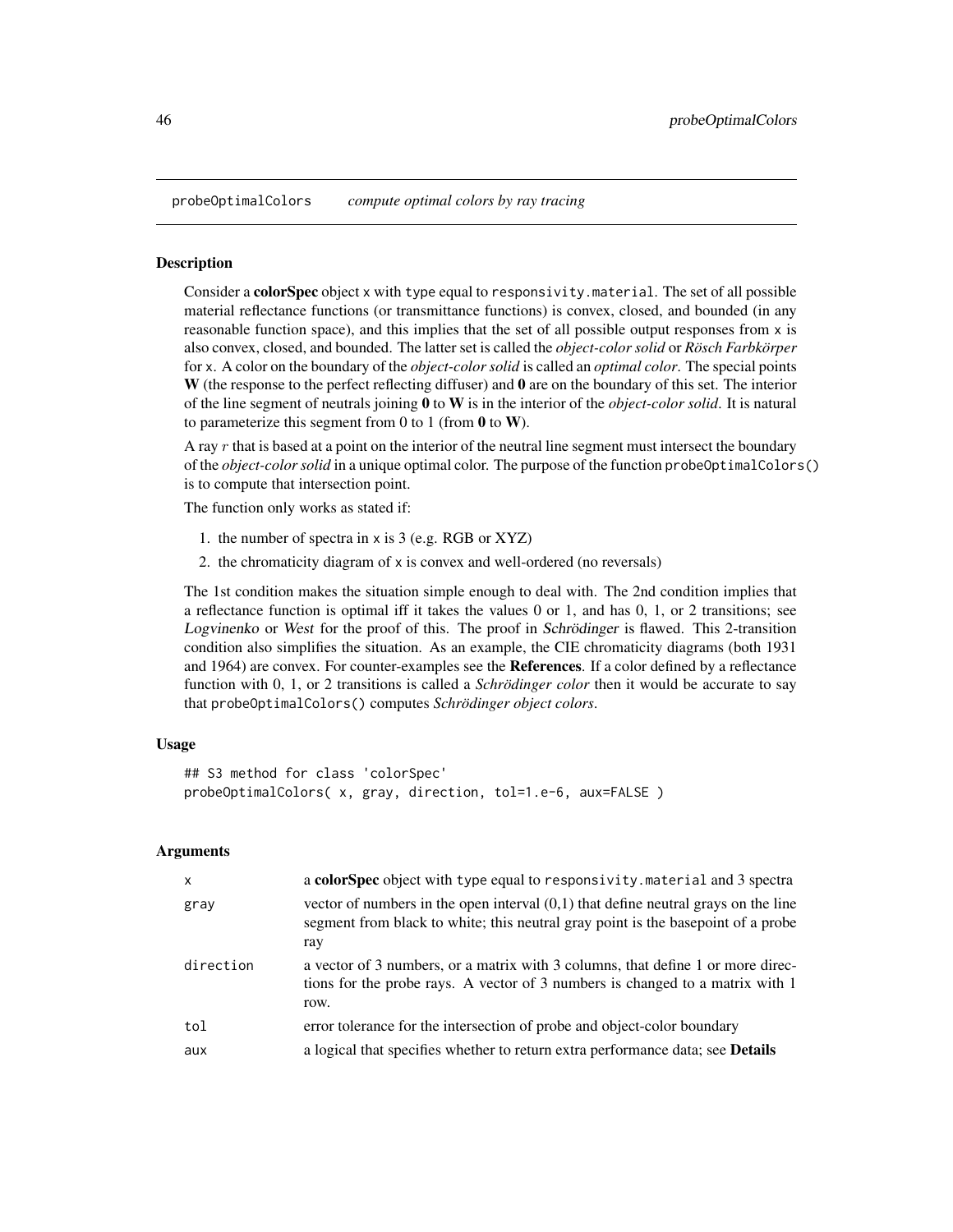# Details

Each gray level and each direction defines a ray. So the total number of rays traced is length(gray) \* ncol(direction). The intersection problem is reduced to a 2-dimension root finding problem which is solved using Newton's Method. The initial estimate is found by precomputing a fine quadrilateral mesh over the optimal colors.

The responsivity functions may be negative, but may not all simultaneously vanish at any wavelength. In that case the mapping from the  $\omega$  and  $\delta$  sphere to the output response space is not injective.

# Value

probeOptimalColors returns a data.frame with a row for each traced ray. There are length(gray) \* ncol(direction) rays. The columns in the output are:

| gray      | the graylevel defining the <i>basepoint</i> of the ray. <i>basepoint</i> = $gray*W$                                                                                              |
|-----------|----------------------------------------------------------------------------------------------------------------------------------------------------------------------------------|
| direction | the <i>direction</i> of the ray                                                                                                                                                  |
| s         | computed scalar so that $basepoint + s * direction$ is optimal                                                                                                                   |
| optimal   | the optimal color on the boundary; <i>optimal</i> = basepoint + $s * direction$                                                                                                  |
| lambda    | lambda.1 and lambda.2 at the 2 transitions, in nm. lambda.1 < lambda.2 =><br>bandpass, and $lambda.1 > lambda.2 \implies$ bandstop.                                              |
| dol       | delta and omega - the Logvinenko parameters $(\delta, \omega)$ for optimal colors, plus<br>lambda in nm. $\omega$ is the reparameterization of $\lambda$ ; see <b>References</b> |
|           | And if aux is TRUE, these auxiliary columns related to performance:                                                                                                              |
| time_grid | time to find initial estimate point on boundary, in seconds                                                                                                                      |
| iters     | number of interations of Newton's Method to find the ray intersection                                                                                                            |
| btracks   | total # of backtracks in "damped" Newton's method                                                                                                                                |
| time_newt | time spent in Newton iterations, in seconds                                                                                                                                      |
| error     | root-finding error, in coordinates of the optimal color. Always less than argu-                                                                                                  |

If an individual ray could not be traced (see **Known Issues**), the row contains NA in appropriate columns.

In case of global error, the function returns NULL.

ment tol

# Known Issues

The optimal color boundary is not differentiable at  $\bf{0}$  and  $\bf{W}$ . There may be numerical iteration failures near these 2 points.

# References

Logvinenko, A. D. An object-color space. Journal of Vision. 9(11):5, 1-23, (2009). http://journalofvision.org/9/11/5/. doi:10.1167/9.11.5.

Schrödinger, E. (1920). Theorie der Pigmente von grösster Leuchtkraft. Annalen der Physik, 62, 603-622.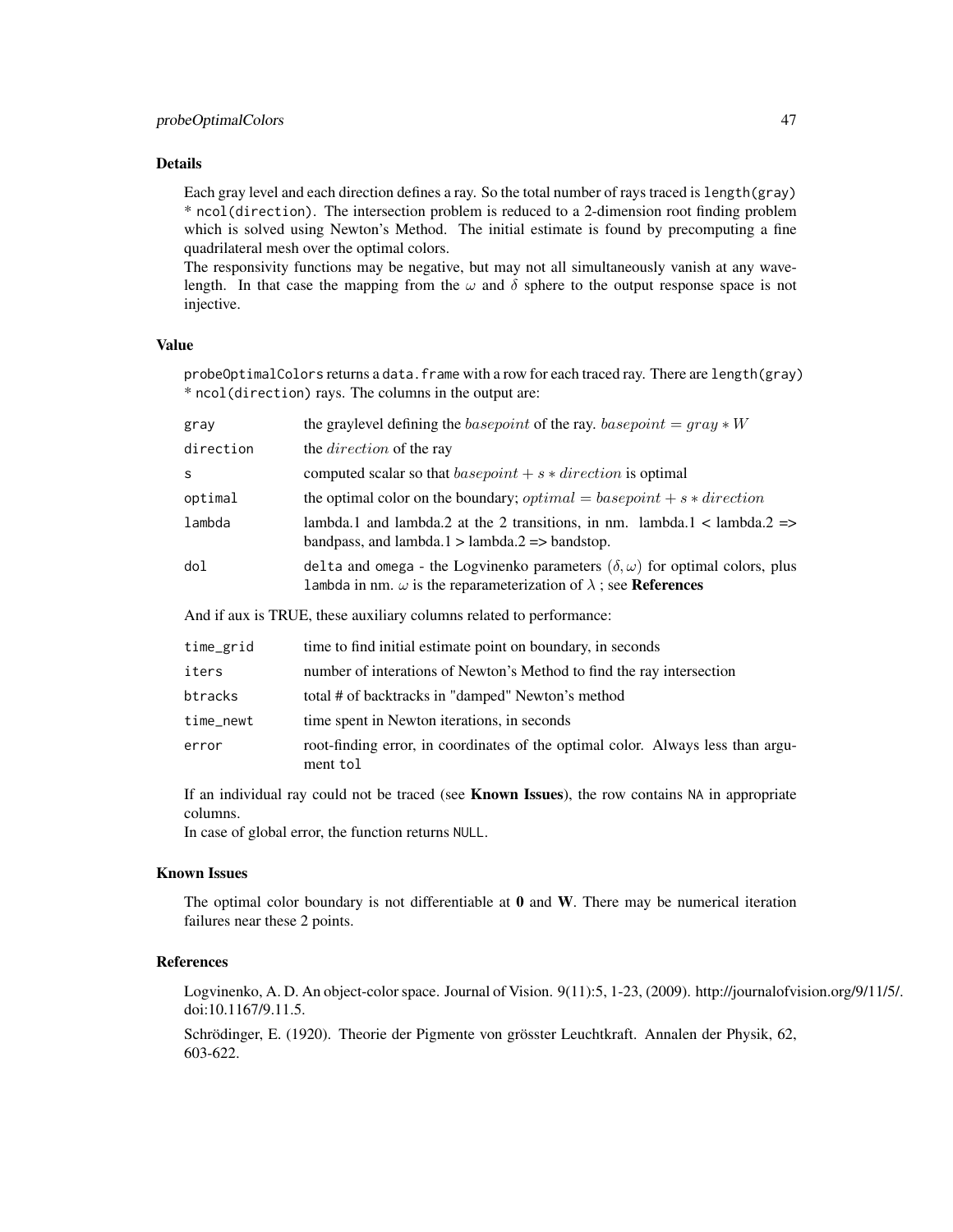<span id="page-47-0"></span>West, G. and M. H. Brill. Conditions under which Schrödinger object colors are optimal. Journal of the Optical Society of America. 73. pp. 1223-1225. 1983.

# See Also

[type](#page-51-2), vignette optimals

<span id="page-47-1"></span>product *Compute the product of colorSpec objects*

#### **Description**

Take a sequence of **colorSpec** objects and compute their product. The product is associative. Only certain types of sequences are allowed, see Details.

#### Usage

```
## S3 method for class 'colorSpec'
product( ... )
```
#### Arguments

... Unnamed arguments are **colorSpec** objects, and possibly a single character string, see Details. Named arguments (if any) are passed to [resample](#page-56-1). The most important named argument is wavelength. The default wavelength='identical' means that all the colorSpec objects must have the same wavelength sequence; if they do not it is an ERROR. wavelength can be a new wavelength sequence, and all the objects are then [resample](#page-56-1)d at these new wavelengths. wavelength can also be 'auto' or NULL which means to compute a suitable wavelength sequence from those of the objects, see Details. It is OK to abbreviate the string wavelength (e.g. to wave); see Examples. Other possible named arguments are method and span.

#### Details

To explain the allowable product sequences it is helpful to introduce some simple notation for the objects:

| notation | colorSpec type        | description of the object        |
|----------|-----------------------|----------------------------------|
| - L      | light                 | a light source                   |
| M        | material              | a material                       |
| $R_L$    | responsivity.light    | a light responder (aka detector) |
| $R_M$    | responsivity.material | a material responder             |
|          |                       |                                  |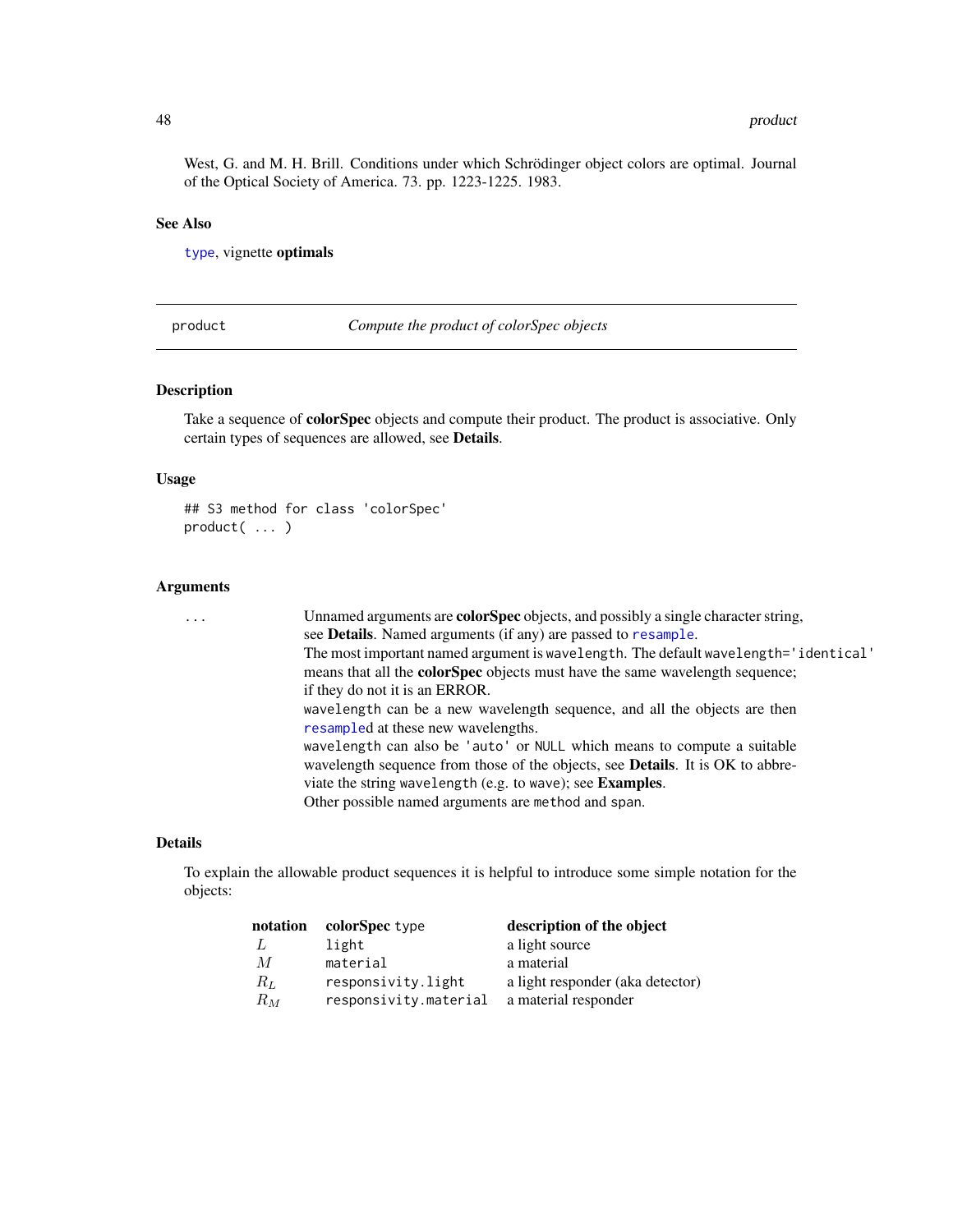#### product the contract of the contract of the contract of the contract of the contract of the contract of the contract of the contract of the contract of the contract of the contract of the contract of the contract of the co

It is also helpful to define a sequence of positive integers to be *conformable* iff it has at most one value greater than 1. For example, a sequence of all 1s is conformable. A sequence of all  $q$ 's is conformable. The sequences  $c(1,3)$  and  $c(1,1,4,1,1,4,1)$  are conformable, but  $c(1,1,4,1,3,4,1)$ is not.

There are 6 types of sequences for which the product is defined:

1.  $M_1 * M_2 * ... * M_m \mapsto M'$ 

The product of m materials is another material. Think of a stack of m transmitting filters effectively forming a new filter. If we think of each object as a matrix (with the spectra in the columns), then the product is element-by-element using  $R$ 's  $*$  - the Hadamard product. The numbers of spectra in the terms must be conformable. If some objects have 1 spectrum and all the others have  $q$ , then the column-vector spectrums are repeated q times to form a matrix with q columns. If the numbers of spectra are not conformable, it is an ERROR and the function returns NULL.

As an example, suppose  $M_1$  has 1 spectrum and  $M_2$  has q spectra, and  $m = 2$ . Then the product is a material with  $q$  spectra. Think of an IR-blocking filter followed by the RGB filters in a 3-CCD camera.

# 2.  $L * M_1 * M_2 * ... * M_m \mapsto L'$

The product of a light source followed by  $m$  materials is a light source. Think of a light source followed by a stack of  $m$  transmitting filters, effectively forming a new light source. The numbers of spectra in the terms must be conformable as in sequence 1, and the matrices are multiplied element by element.

As an example, suppose L has 1 spectrum and  $M_1$  has q spectra, and  $m = 1$ . Then the product is a light source with q spectra. Think of a light source followed by a filter wheel with q filters.

# 3.  $M_1 * M_2 * ... * M_m * R_L \mapsto R'_L$

The product of  $m$  materials followed by a light responder, is a light responder. Think of a stack of  $m$  transmitting filters in front of a camera, effectively forming a new camera. The numbers of spectra in the terms must be conformable as in sequence 1, and the matrices are multiplied element by element.

As an example, suppose  $R_L$  has 1 spectrum and  $M_1$  has q spectra, and  $m = 1$ . Then the product is a light responder with  $q$  spectra. Think of a 3-CCD camera in which all 3 CCDs have exactly the same responsivity and so can be modeled with a single object  $R_L$ .

### 4.  $L * M_1 * M_2 * ... * M_m * R_L \mapsto matrix$

The product of a light source, followed by  $m$  materials, followed by a light responder, is a matrix! The numbers of spectra in the terms must splittable into a conformable left part  $(L'$  from sequence 2.) and a conformable right part ( $R'_L$  from sequence 3.). There is a row for each spectrum in  $L'$ , and a column for each spectrum in  $R'_L$ . Suppose the element-by-element product of the left part is  $n \times p$  and the element-by-element product of the right part is and  $n \times q$ , where n is the number of wavelengths. Then the output matrix is the usual matrix product %\*% of the transpose of the left part times and right part, which is  $p \times q$ .

As an example, think of a light source followed by a reflective color target with 24 patches followed by an RGB camera. The sequence of spectra is  $c(1,24,3)$  which is splittable into  $c(1,24)$  and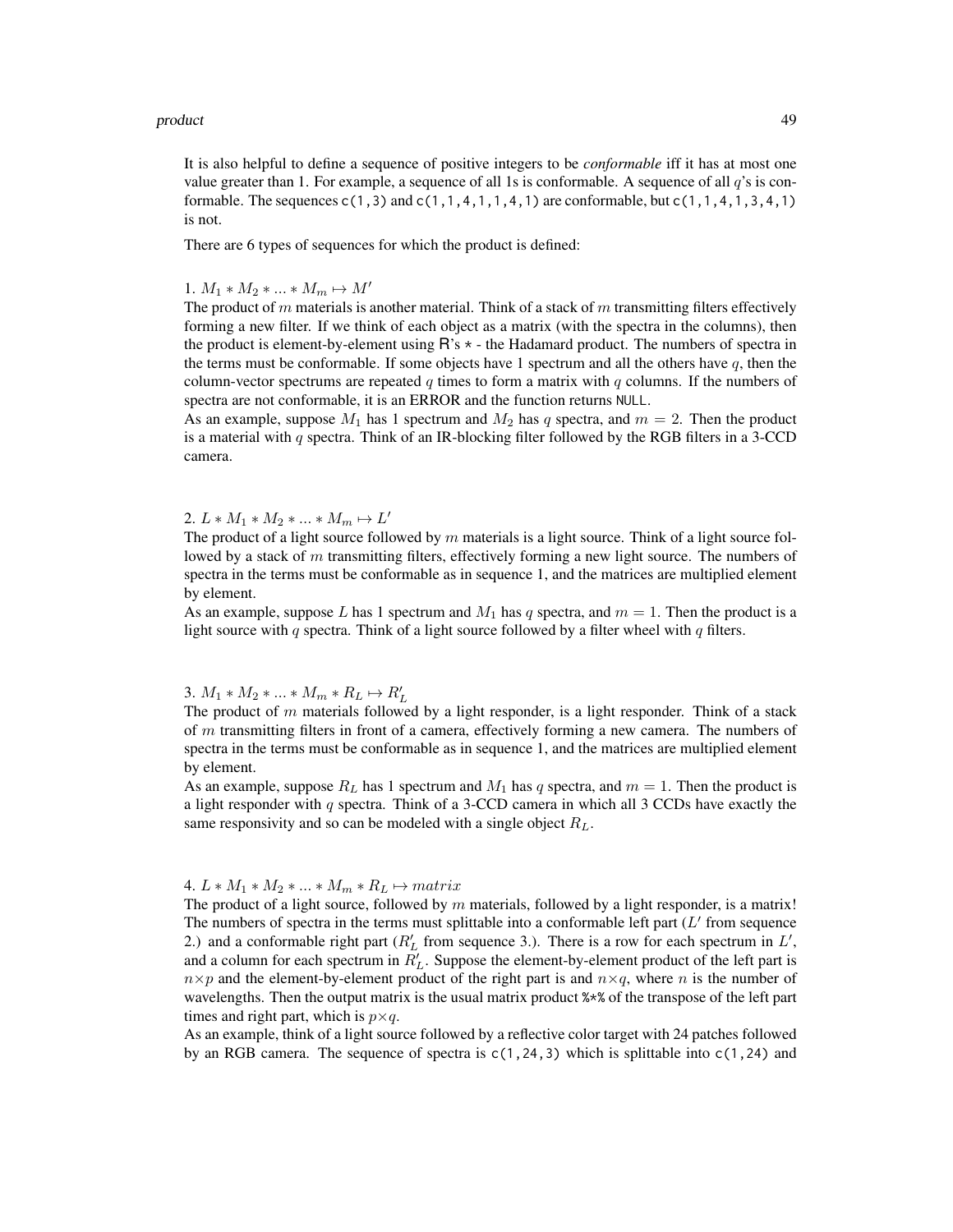<span id="page-49-0"></span> $c(3)$ . The product matrix is  $24\times3$ . See the **gallery** vignette for a worked-out example. Note that is OK for there to be no materials in this product; it is OK if  $m = 0$ . See the **blueflame** vignette for a worked-out example.

5.  $L * M_1 * ... * \bullet * ... * M_m * R_L \mapsto R'_M$ 

This is the strangest product. The bullet symbol • means that a variable material is inserted at that slot in the sequence (or light path). For each material spectrum inserted there is a response from  $R_L$ . Therefore the product of this sequence is a material responder  $R_M$ . Think of a light source L going through a transparent object  $\bullet$  on a flatbed scanner and into a camera  $R<sub>L</sub>$ . For more about the mathematics of this product, see the **colorSpec-guide.pdf** in the doc directory. These material responder spectra are the same as the *effective spectral responsivities* in Digital Color Management. The numbers of spectra in the terms must be conformable as in sequence 1.

In the function product () the location of the  $\bullet$  is marked by any character string whatsoever - it's up to the user who might choose something that describes the typical material. For example one might choose:

scanner = product( A.1nm, 'photo', Flea2.RGB, wave='auto')

to model a scanner that is most commonly used to scan photographs. Other possible strings could be 'artwork', 'varmaterial', or even 'slot'. See the **gallery** vignette for a worked-out example.

#### 6.  $M_1 * M_2 * ... * M_m * R_M \mapsto matrix$

The product of  $m$  materials followed by a material responder, is a matrix ! The sequence of numbers of spectra must be splittable into left and right parts as in sequence 4, and the product matrix is formed the same way. One reason for computing this matrix in 2 steps is that one can [calibrate](#page-5-1) the material responder separately in a customizable way. See the **gallery** vignette for a worked-out example with a flatbed scanner.

Note that sequences 4. and 6. are the only ones that use the usual matrix product  $\frac{1}{2}$ .

The argument wavelength can also be 'auto' or NULL. In this case the intersection of all the wavelength ranges of the objects is computed. If the intersection is empty, it is an ERROR and the function returns NULL. The wavelength step [step.wl](#page-63-2) is taken to be the smallest over all the object wavelength sequences. If the minimum [step.wl](#page-63-2) is less than 1 nanometer, it is rounded off to the nearest power of 2 (e.g 1, 0.5, 0.25, ...).

Although the function signature shows the **colorSpec** objects, followed by wavelength, followed by more arguments, actually they can come in any order. The unnamed arguments are taken to be colorSpec objects and the named arguments are taken to be arguments for resample.

# Value

 $product()$  returns a **colorSpec** object or a matrix, see **Details**. In case of a **colorSpec** object, the [organization](#page-37-1) is 'matrix' or 'vector'; any [extradata](#page-22-1) is lost. However, all terms in the product are saved in  $attr(*, 'sequence').$  One can use [str](#page-0-0) to inspect this attribute.

All terms are converted to [radiometric](#page-52-1) on-the-fly and the returned colorSpec object is also radiometric.

In case of ERROR it returns NULL.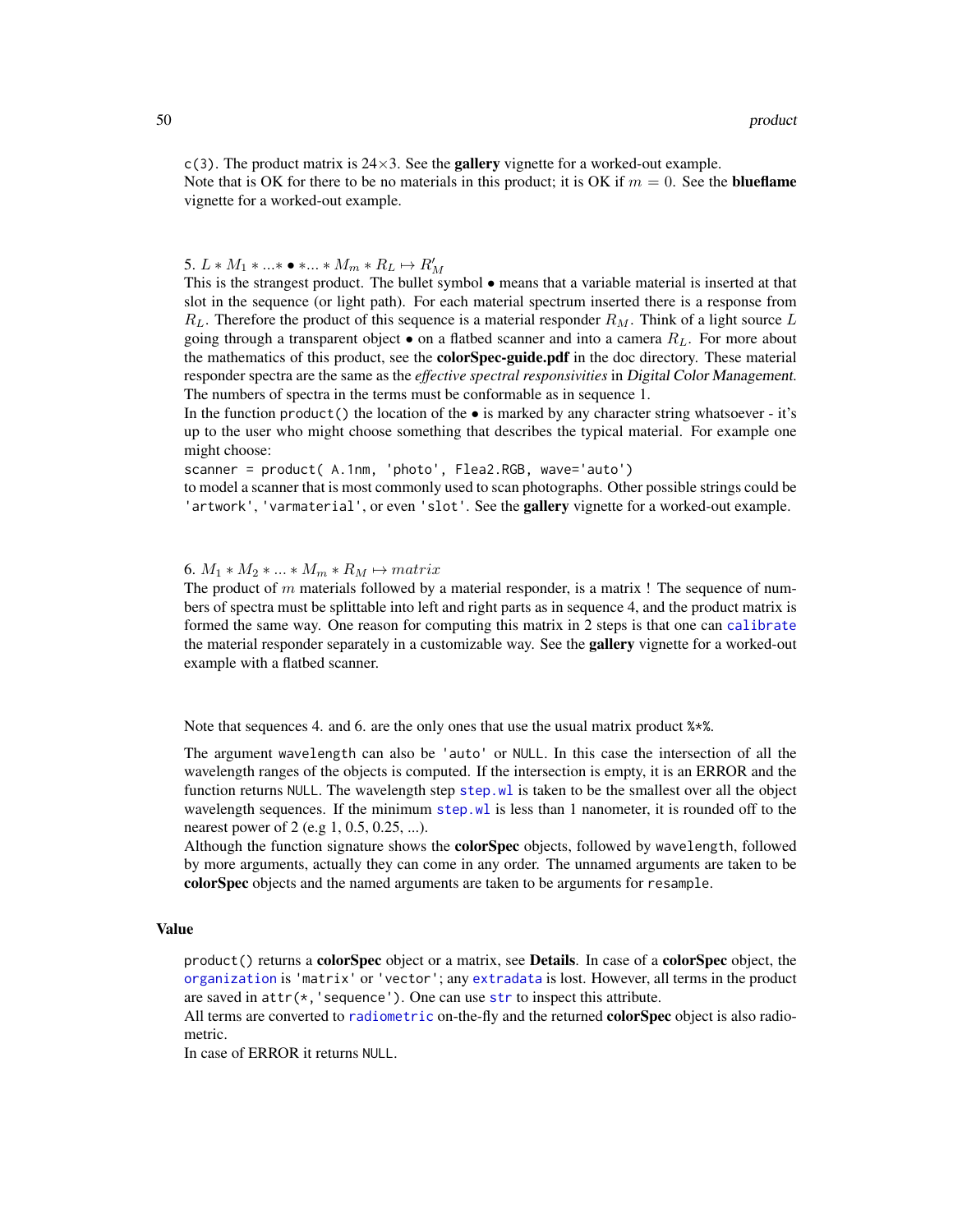#### <span id="page-50-0"></span>product 51

# References

Edward J. Giorgianni and Thomas E. Madden. Digital Color Management: Encoding Solutions. 2nd Edition John Wiley. 2009. Figure 10.11a. page 141.

Wikipedia. Hadamard product (matrices). http://en.wikipedia.org/wiki/Hadamard\_product\_%28matrices%29

#### See Also

```
wavelength, type, resample, calibrate, radiometric, step.wl
```
#### Examples

```
# sequence 1.
path = system.file( "extdata/filters/Midwest-SP700-2014.txt", package='colorSpec' )
blocker.IR = readSpectra( path )
product( blocker.IR, Hoya, wave='auto' )
# sequence 2.
product( subset(solar.irradiance,1), atmosphere2003, blocker.IR, Hoya, wave='auto' )
# sequence 3.
plumbicon = readSpectra( system.file( "extdata/cameras/plumbicon30mm.txt", package='colorSpec'))
product( blocker.IR, subset(Hoya,1:3), plumbicon, wave='auto')
# sequence 4.
product( D65.1nm, Flea2.RGB ) # a 1x3 matrix, no materials
product( D65.1nm, neutralMaterial(0.01), Flea2.RGB, wave='auto' ) # a 1x3 matrix, 1 material
path = system.file( "extdata/sources/Lumencor-SpectraX.txt", package='colorSpec' )
lumencor = readSpectra( path, wave=340:660 )
product( lumencor, Flea2.RGB, wave='auto' ) # a 7x3 matrix, no materials
```

```
# sequence 5.
   make an RGB scanner
bluebalancer = subset(Hoya,'LB')
# combine tungsten light source A.1nm with blue light-balance filter
# use the string 'artwork' to mark the variable material slot
scanner = product( A.1nm, bluebalancer, 'artwork', Flea2.RGB, wave='auto' )
# sequence 6.
scanner = calibrate( scanner )
```

```
target = readSpectra( system.file( "extdata/targets/N130501.txt", package='colorSpec') )
product( target, scanner, wave='auto' ) # a 288x3 matrix
```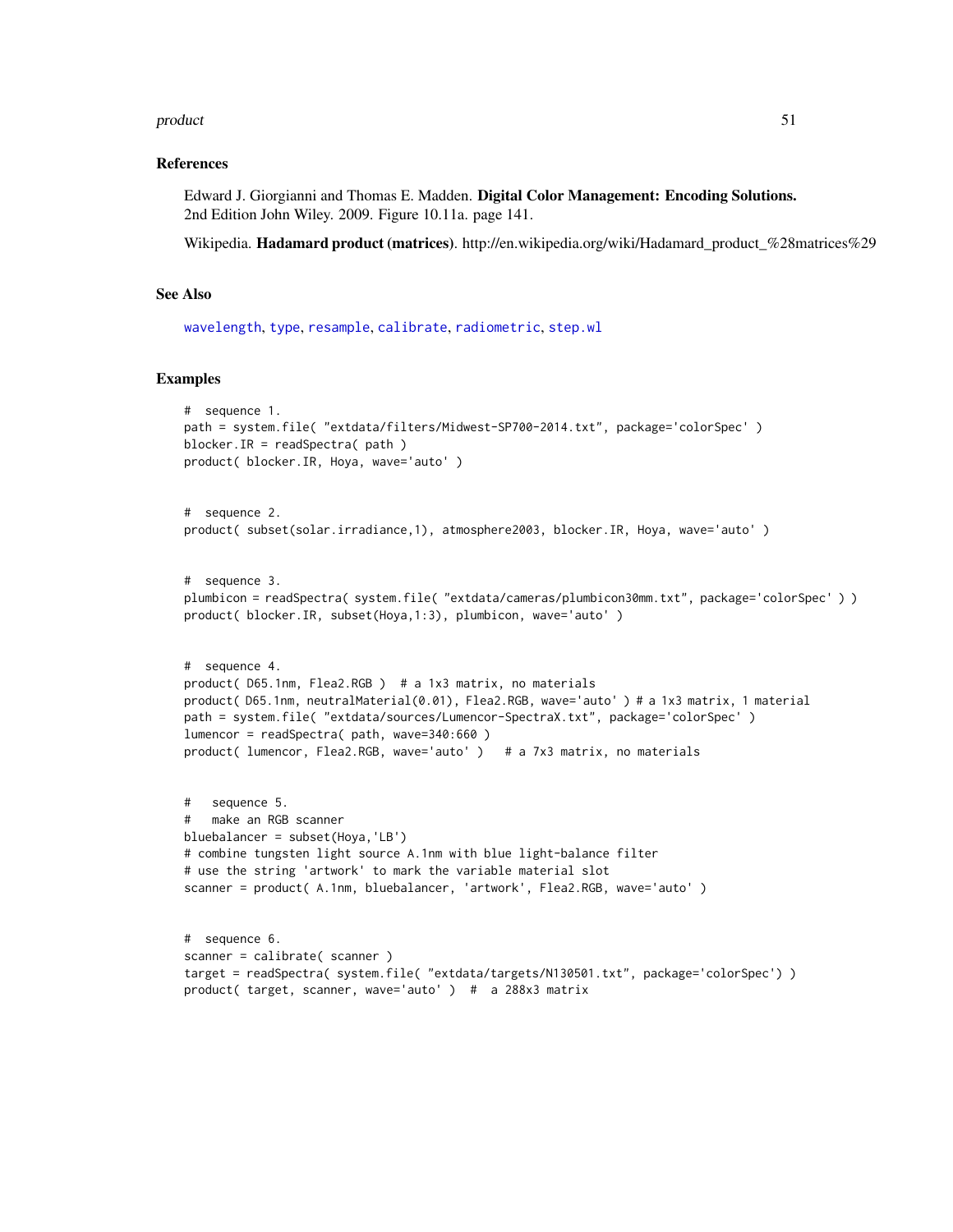<span id="page-51-1"></span><span id="page-51-0"></span>

#### <span id="page-51-2"></span>Description

Retrieve or set the quantity of a colorSpec object.

# Usage

```
## S3 method for class 'colorSpec'
quantity(x)
quantity(x) <- value
## S3 method for class 'colorSpec'
type(x)
```
#### Arguments

| X     | a colorSpec R object                  |
|-------|---------------------------------------|
| value | a valid quantity string; see Details. |

#### Details

There are 4 valid types, which are further divided into 14 valid quantities. All of these are strings:

```
For type='light'
quantity = 'power' (radiometric), or 'photons/sec' (actinometric)
For type='responsivity.light'
quantity = 'power->electrical', 'power->neural', 'power->action',
'photons->electrical', 'photons->neural', or 'photons->action'
```

```
For type='material'
quantity = 'reflectance', 'transmittance', or 'absorbance'
```

```
For type='responsivity.material'
quantity = 'material->electrical', 'material->neural', or 'material->action'
```
For more explanation and examples of all these see colorSpec-guide.pdf in the doc directory. Go to the main index page and look for User guides, package vignettes and other documentation.

# Value

quantity returns the quantity of x

type returns the type of x, which depends only on the quantity.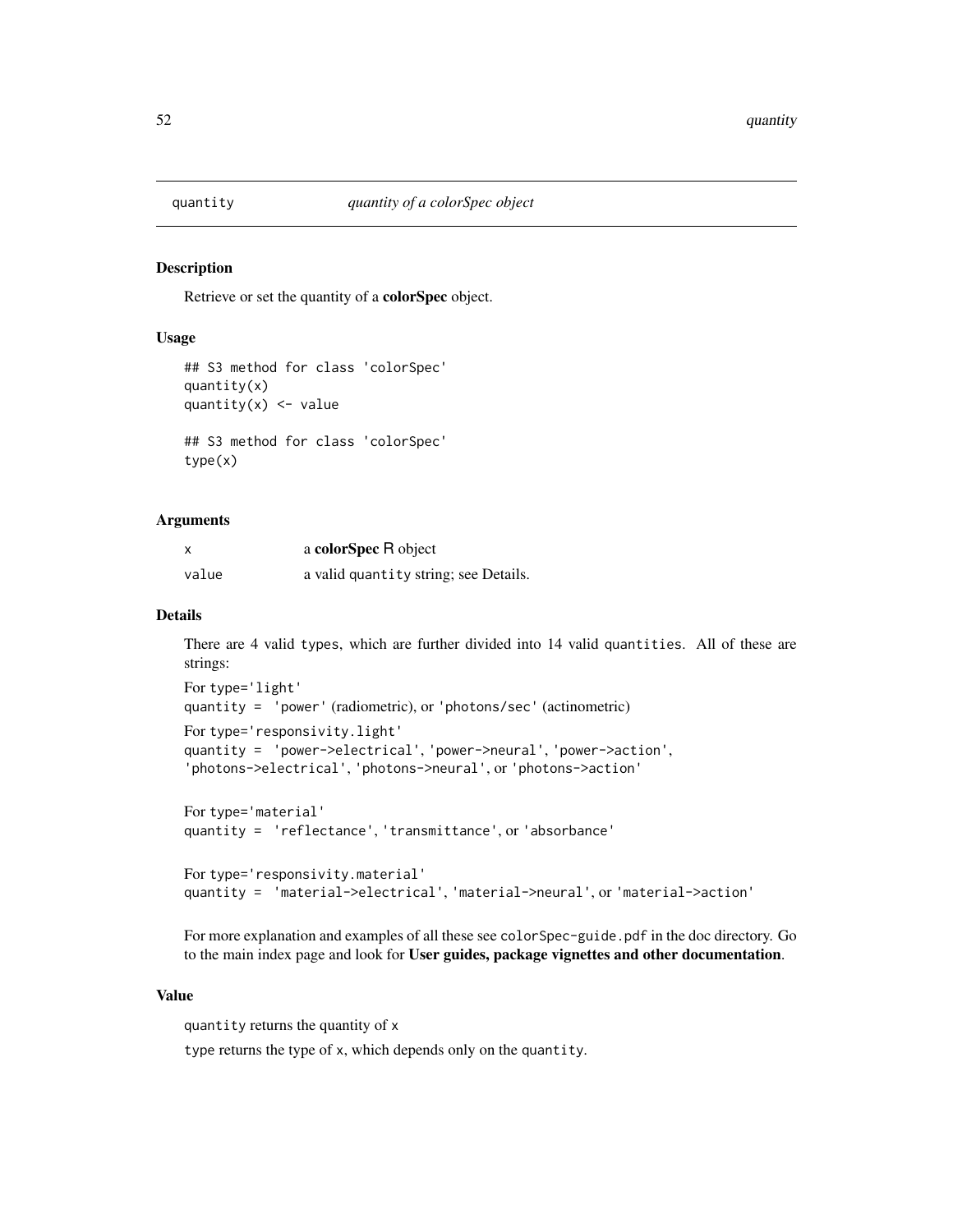#### <span id="page-52-0"></span>radiometric 53

# **Note**

Although quantity is intended to represent a physical quantity, the units are left arbitrary in most cases. Exceptions are reflectance, transmittance, and absorbance which are dimensionless.

Changing the quantity does not change the underlying numbers. For example, changing photons/sec to power does not do numerical conversion. For this conversion, see [radiometric](#page-52-1).

Similarly, see [linearize](#page-29-1) for conversion from absorbance to transmittance.

# See Also

[colorSpec](#page-8-1); [radiometric](#page-52-1); [linearize](#page-29-1)

<span id="page-52-1"></span>radiometric *force a colorSpec object to be radiometric*

# **Description**

convert a **colorSpec** object to have quantity that is radiometric (power of photons) - to make it ready for colorimetric calculations

#### Usage

## S3 method for class 'colorSpec' radiometric( x )

#### Arguments

x a colorSpec object

# Details

If the [quantity](#page-51-1) starts with 'power' then  $x$  is returned unchanged. And if the [type](#page-51-2) of  $x$  is 'material' or 'responsivity.material' then x is returned unchanged.

Otherwise, the [quantity](#page-51-1) starts with 'photons' so the quantity of  $x$  is actinometric (proportional to number of photons/sec).

If the [type](#page-51-2) is 'light' then the most common actinometric unit of photon flux is ( $\mu$ mole of photons)/sec. The conversion equation is:

$$
p = x * (10^{-6} * N_A * h * c/\lambda)
$$

where  $p$  is proportional to the power of photons,  $x$  is the photon flux,  $N_A$  is Avogadro's constant, h is Planck's constant, c is the speed of light, and  $\lambda$  is the wavelength in meters. The output power unit is watts.

If the unit of x is not ( $\mu$ mole of photons)/sec, then the output should be scaled appropriately. For example, if the photon flux is exaphotons/sec, then divide the output by 0.6022.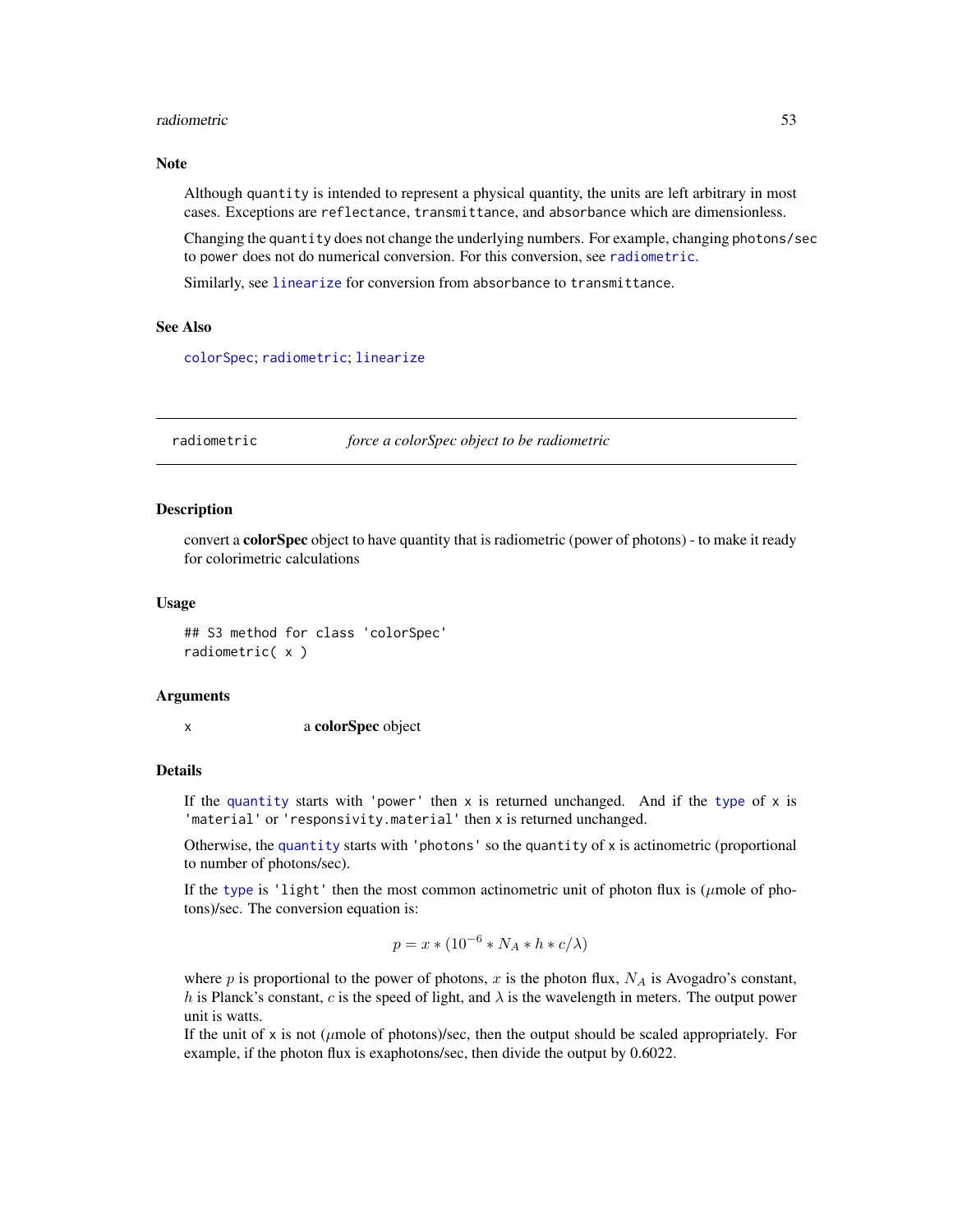If the [type](#page-51-2) is 'responsivity.light', then the most common actinometric unit of responsivity to light is quantum efficiency (QE). The conversion equation is:

$$
r = x * \lambda * e/(h * c)
$$

where  $r$  is the responsivity,  $x$  is the quantum efficiency, and  $e$  is the charge of an electron (in C). The output responsivity unit is amps/watt (A/W) or coulombs/joule (C/J). If the unit of  $x$  is not quantum efficiency, then the output should be scaled appropriately.

# Value

radiometric returns a **colorSpec** object with [quantity](#page-51-1) that is radiometric (power of photons) and not actinometric (number of photons).

# Source

Wikipedia. Photon counting. http://en.wikipedia.org/wiki/Photon\_counting

# See Also

[quantity](#page-51-1), [type](#page-51-2), [F96T12](#page-23-1)

# Examples

```
sum( F96T12 )
# [1] 320.1132 photon irradiance, (micromoles of photons)*m^{-2}
sum( radiometric(F96T12) )
# [1] 68.91819 irradiance, watts*m^{-2}
```
readSpectra *read colorSpec objects from files*

#### Description

These functions read colorSpec objects from files. In case of ERROR, they return NULL. There are 5 different file formats supported; see Details.

#### Usage

```
readSpectra( pathvec, ... )
readSpectraXYY( path )
readSpectraSpreadsheet( path )
readSpectrumScope( path )
readSpectraCGATS( path )
readSpectraControl( path )
```
<span id="page-53-0"></span>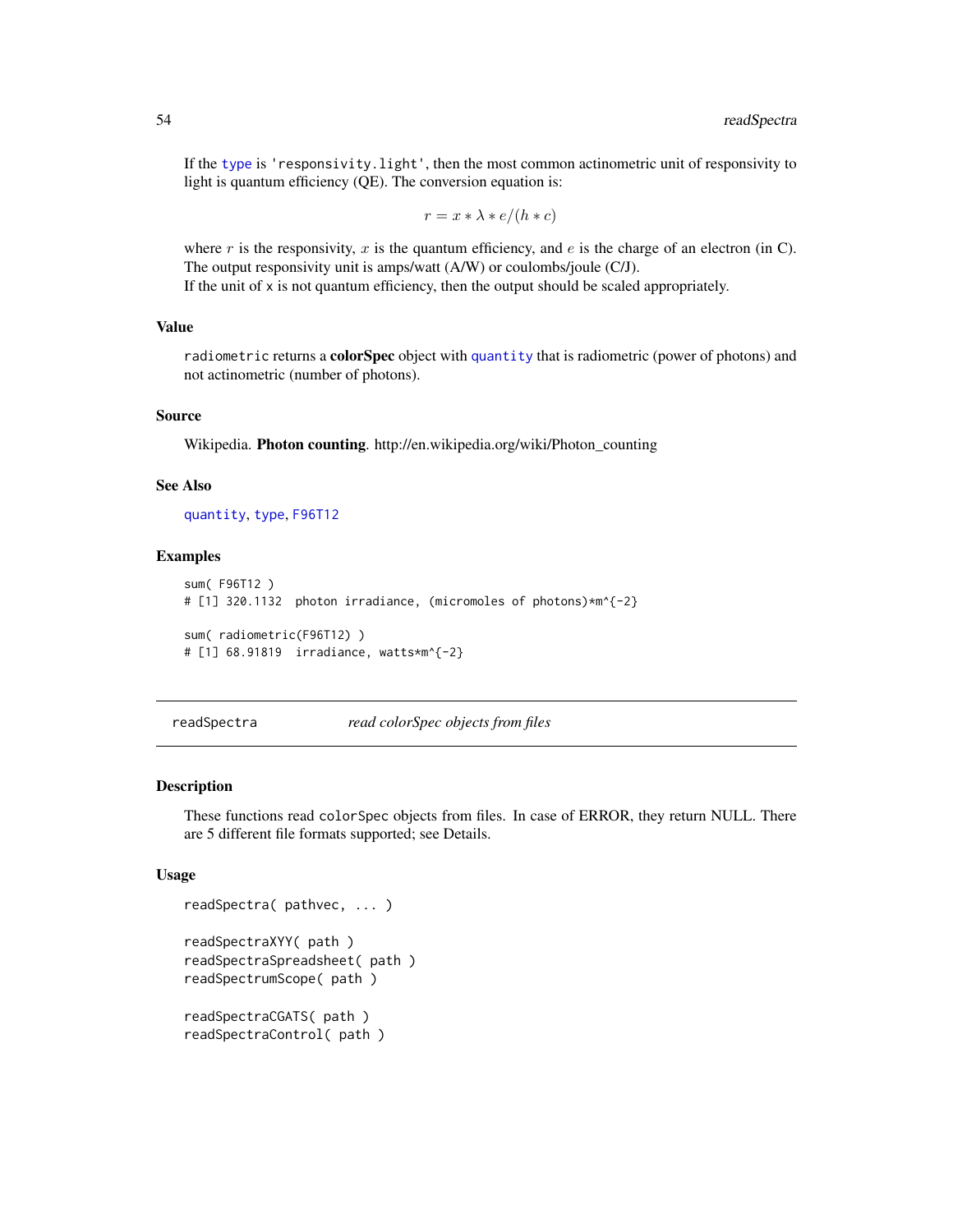#### <span id="page-54-0"></span>readSpectra 55

# Arguments

| pathyec                 | a character vector to (possibly) multiple files. The file extension and a few lines<br>from each file are read and a guess is made regarding the file format.                       |
|-------------------------|-------------------------------------------------------------------------------------------------------------------------------------------------------------------------------------|
| $\cdot$ $\cdot$ $\cdot$ | optional arguments passed on to resample. The most important is wavelength.<br>If these are missing then resample is not called.                                                    |
| path                    | a path to a single file with the corresponding format: XYY, Spreadsheet, Scope,<br>CGATS, or Control. See Details. If the function cannot recognize the format, it<br>returns NULL. |

# Details

The file formats are:

#### XYY

There is a column header line matching  $\land$  (wave |wl) (not case sensitive) followed by the the names of the spectra. All lines above this one are taken to be metadata. The separarator on this header line can be space, tab, or comma; the line is examined and the separator found there is used in the lines with data below. The organization of the returned object is 'df.col'. This is probably the most common file format; see the sample file ciexyz31\_1.csv.

#### Spreadsheet

There is a line matching " $(1D)$ |SAMPLE|Time)". This line and lines below must be tab-separated. Fields matching ' $\Gamma$ (A-Z]+([0-9.]+)nm\$' are taken to be spectral data and other fields are taken to be extradata. All lines above this one are taken to be metadata. The organization of the returned object is 'df.row'. This is a good format for automated acquisition, using a spectrometer, of many spectra. See the sample file N130501.txt from Wolf Faust.

# Scope

This is a file format used by **Ocean Optics** spectrometer software. There is a line >>>>>Begin Processed Spectral Data<<<<< followed by wavelength and power separated by a tab. There is only 1 spectrum per file. The organization of the returned object is 'vector'. See the sample file pos1-20x.scope.

#### CGATS

This is a complex format that is best understood by looking at some samples, such as extdata/filters/Rosco.txt; see also CGATS.17. The fields with spectral data match the pattern " $\gamma$  (nm|SPEC\_|SPECTRAL\_)[0-9.]+" and other fields are considered extradata. The organization of the returned object is 'df.row'.

#### Control

This is a personal format used for digitizing images of plots from manufacturer datasheets and academic papers. It is structured like a .INI file. There is a [Control] section establishing a simple linear map from pixels to the wavelength and spectrum quantities. Only 3 points are really necessary. It is OK for there to be a little rotation of the plot axes relative to the image. This is followed by a section for each spectrum, in XY pixel units only. Conversion to wavelength and spectral quantities happens on-the-fly. Extrapolation can be a problem, especially when the value is near 0. To force constant extrapolation, repeat the control point (knot) at the endpoint. See the sample file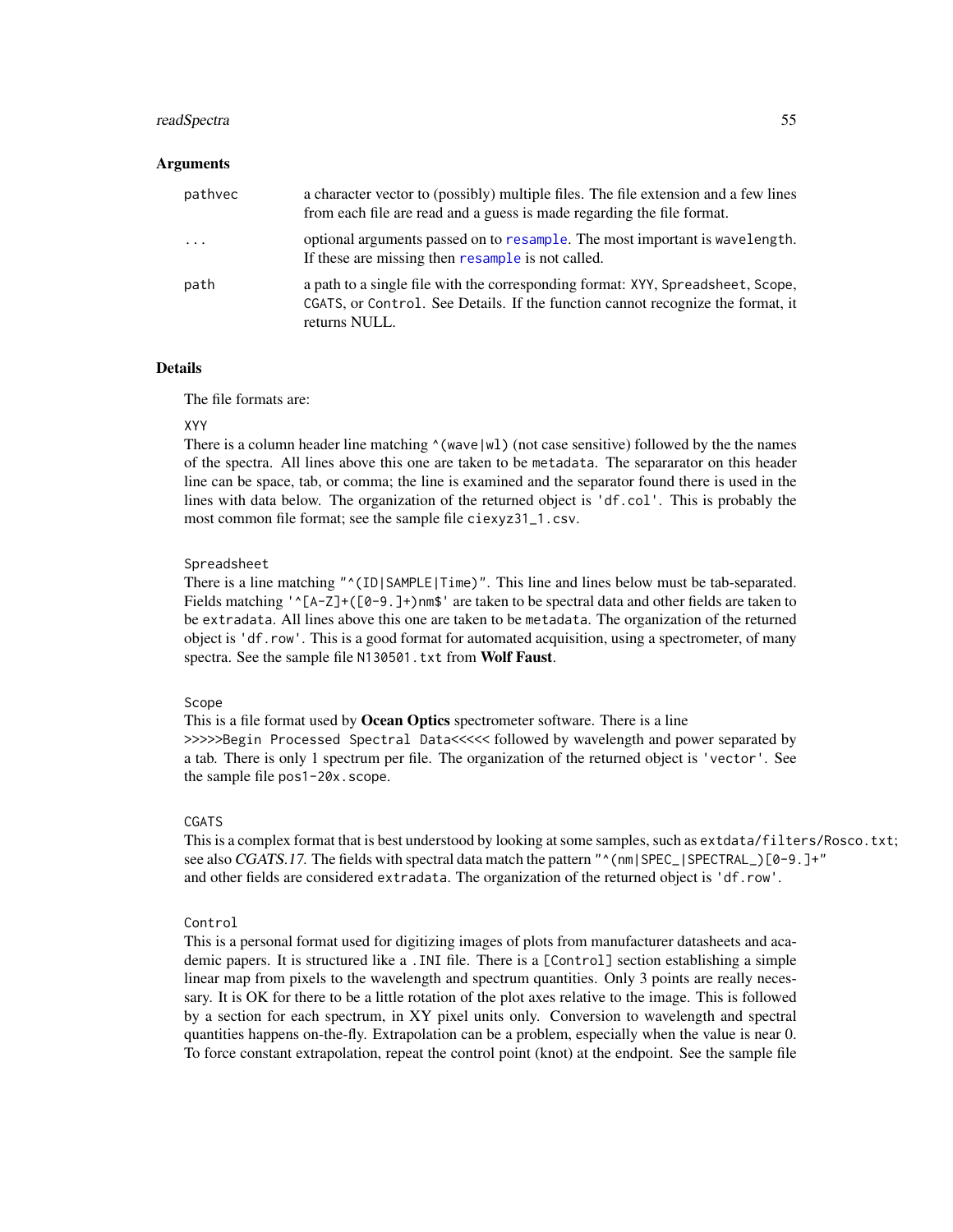<span id="page-55-0"></span>Lumencor-SpectraX.txt. The organization of the returned objects is 'vector'.

#### Value

readSpectra returns a single **colorSpec** object or NULL in case of ERROR. If there are multiple files in pathvec and they cannot be combined using bind because their wavelengths are different, it is an ERROR. To avoid this ERROR, the wavelength argument can be used for resampling to a common wavelength. If there are multiple files, the [organization](#page-37-1) of the returned object is "df.row" and the first column is the path from which the spectrum was read.

The functions readSpectraXYY, readSpectraSpreadsheet, and readSpectraScope, return a single colorSpec object, or NULL in case of ERROR.

The functions readSpectraCGATS and readSpectraControl are more complicated. These 2 file formats can contain multiple spectra with different wavelength vectors so both functions return a *list* of colorSpec objects. When readSpectra is called with a wavelength argument, these multiple spectra are [resample](#page-56-1)d using resample and combined using bind into a single colorSpec object, which makes it much more convenient to read such files.

#### Note

During import, each read function tries to guess the quantity from spectrum names or other cues. For example the first line in N130501.txt is IT8.7/1, which indicates that the quantity is 'transmittance' (a reflective target is denoted by IT8.7/2). If a confident guess cannot be made, it makes a wild guess and issues a warning. If the quantity is incorrect, one can assign the correct value after import. Alternatively one can add a line to the header part of the file with the keyword 'quantity' followed by the correct value. It is OK to put the value in quotes. See example files under extdata.

# References

CGATS.17 Text File Format. http://www.colorwiki.com/wiki/CGATS.17\_Text\_File\_Format.

# See Also

[wavelength](#page-63-1), [quantity](#page-51-1), [metadata](#page-34-1), [resample](#page-56-1), [bind](#page-5-2)

# Examples

```
# read file with header declaring the quantity to be photons->neural
bird = readSpectra( system.file( "extdata/eyes/BirdEyes.txt", package='colorSpec' ) )
quantity(bird) # [1] "photons->neural"
```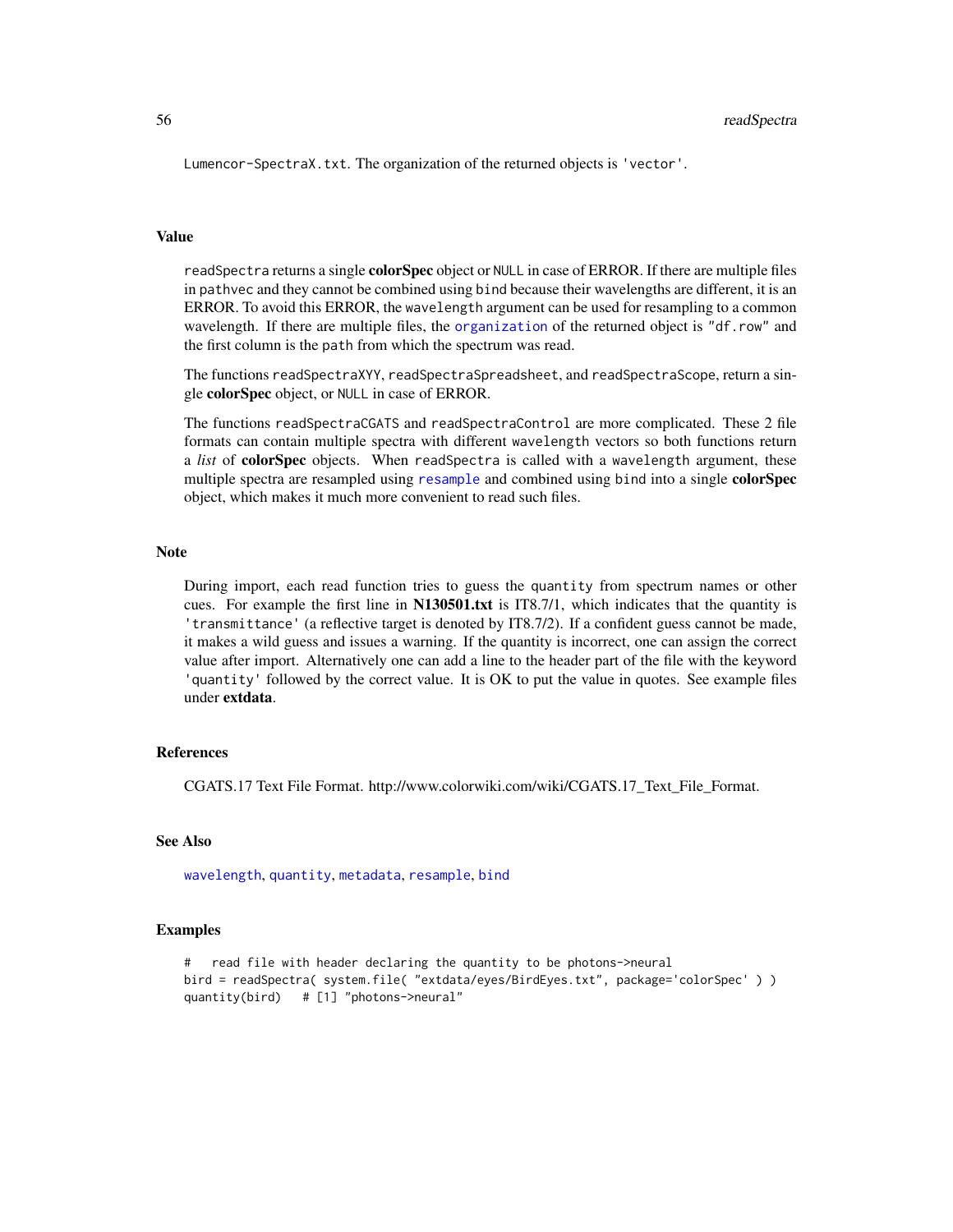<span id="page-56-1"></span><span id="page-56-0"></span>

#### Description

interpolate or smooth to new wavelengths. Simple extrapolation is also performed.

### Usage

```
## S3 method for class 'colorSpec'
resample( x, wavelength, method='auto', span=0.02 )
```
# Arguments

| x          | a colorSpec object                                                                                                                                                                                                                                                           |
|------------|------------------------------------------------------------------------------------------------------------------------------------------------------------------------------------------------------------------------------------------------------------------------------|
| wavelength | vector of new wavelengths, in nanometers                                                                                                                                                                                                                                     |
| method     | interpolation methods available are 'sprague', 'spline', and 'linear'. Also<br>available is 'auto' which means to use 'sprague' if x is regular, and 'spline'<br>otherwise. This is the CIE recommendation.<br>Smoothing methods available are 'loess'. See <b>Details</b> . |
| span       | smoothing argument passed to loss before interpolation, and not used by other<br>methods. The default value span=0.02 is suitable for . scope spectra but may<br>be too small in many other cases.                                                                           |

# Details

For method 'sprague' the quintic polynomial in De Kerf is used. Six weights are applied to nearby data values: 3 in front and 3 behind. The 'sprague' method is only supported when x is regular.

For method 'spline' the function [spline](#page-0-0) is called with method='natural'. Four weights are applied to nearby data values: 2 in front and 2 behind. The 'spline' method is supported even when x is irregular.

For method 'linear' the function [approx](#page-0-0) is called.

For method 'loess' the function [loess](#page-0-0) is called with the given span parameter. Smoothing is most useful for noisy data, e.g. raw data from a spectrometer. I have found that span=0.02 works well for . scope files, but this may be too small in other cases, when it triggers an error in loess().

For the non-linear methods, undershoot can sometimes create negative values, and some effort is made to clip these to 0, but only when appropriate.

# Value

resample(x) returns a colorSpec object with the new wavelength. Other properties, e.g. [organization](#page-37-1), [quantity](#page-51-1), ..., are preserved.

In case of ERROR, the function returns NULL.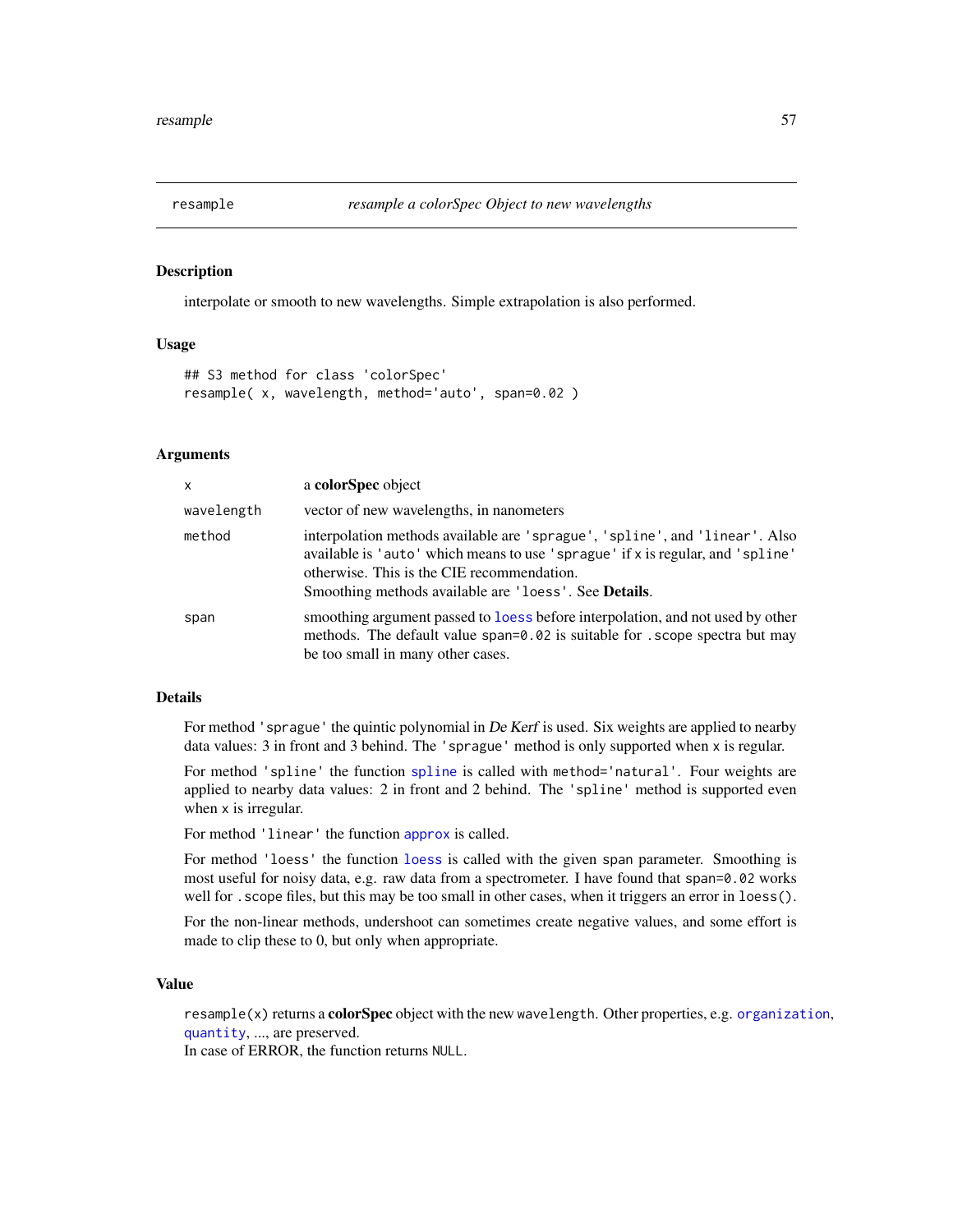<span id="page-57-0"></span>58 scanner and the set of the set of the set of the set of the set of the set of the set of the set of the set of the set of the set of the set of the set of the set of the set of the set of the set of the set of the set o

# References

De Kerf, Joseph L. F. The interpolation method of Sprague-Karup. *Journal of Computational and Applied Mathematics*. volume I, no 2, 1975. equation (S).

#### See Also

[organization](#page-37-1), [quantity](#page-51-1), [wavelength](#page-63-1), [is.regular](#page-63-2), [spline](#page-0-0), [approx](#page-0-0), [loess](#page-0-0)

#### Examples

```
path = system.file( "extdata/sources/pos1-20x.scope", package='colorSpec' )
y = readSpectra( path )
# plot noisy data in gray
plot( y, col='gray' )
# plot smoothed plot in black on top of the noisy one to check quality
plot( resample( y, 200:880, meth='loess', span=0.02 ), col='black', add=TRUE )
```
scanner *standard RGB scanners*

#### **Description**

scanner.ACES is an RGB responder to material; an ACES/SMPTE standard for scanning RGB film. The 3 spectra are defined from 368 to 728 nm, at 2nm intervals.

#### Format

A colorSpec object with [quantity](#page-51-1) equal to 'material->electrical' and 3 spectra: r, g, and b.

# Details

The responsivities have been scaled (by [calibrate](#page-5-1)) so the response to the *perfect transmitting filter* (PTF) is  $RGB=(1,1,1)$ .

#### References

Technical Bulletin TB-2014-005. Informative Notes on SMPTE ST 2065-2 - Academy Printing Density (APD). Spectral Responsivities, Reference Measurement Device and Spectral Calculation.

SMPTE ST 2065-3 Academy Density Exchange Encoding (ADX). Encoding Academy Printing Density (APD) Values.

The Academy of Motion Picture Arts and Sciences. Science and Technology Council. Academy Color Encoding System (ACES) Project Committee. Version 1.0 December 19, 2014. Annex A Spectral Responsivities.

#### See Also

[quantity](#page-51-1), [calibrate](#page-5-1)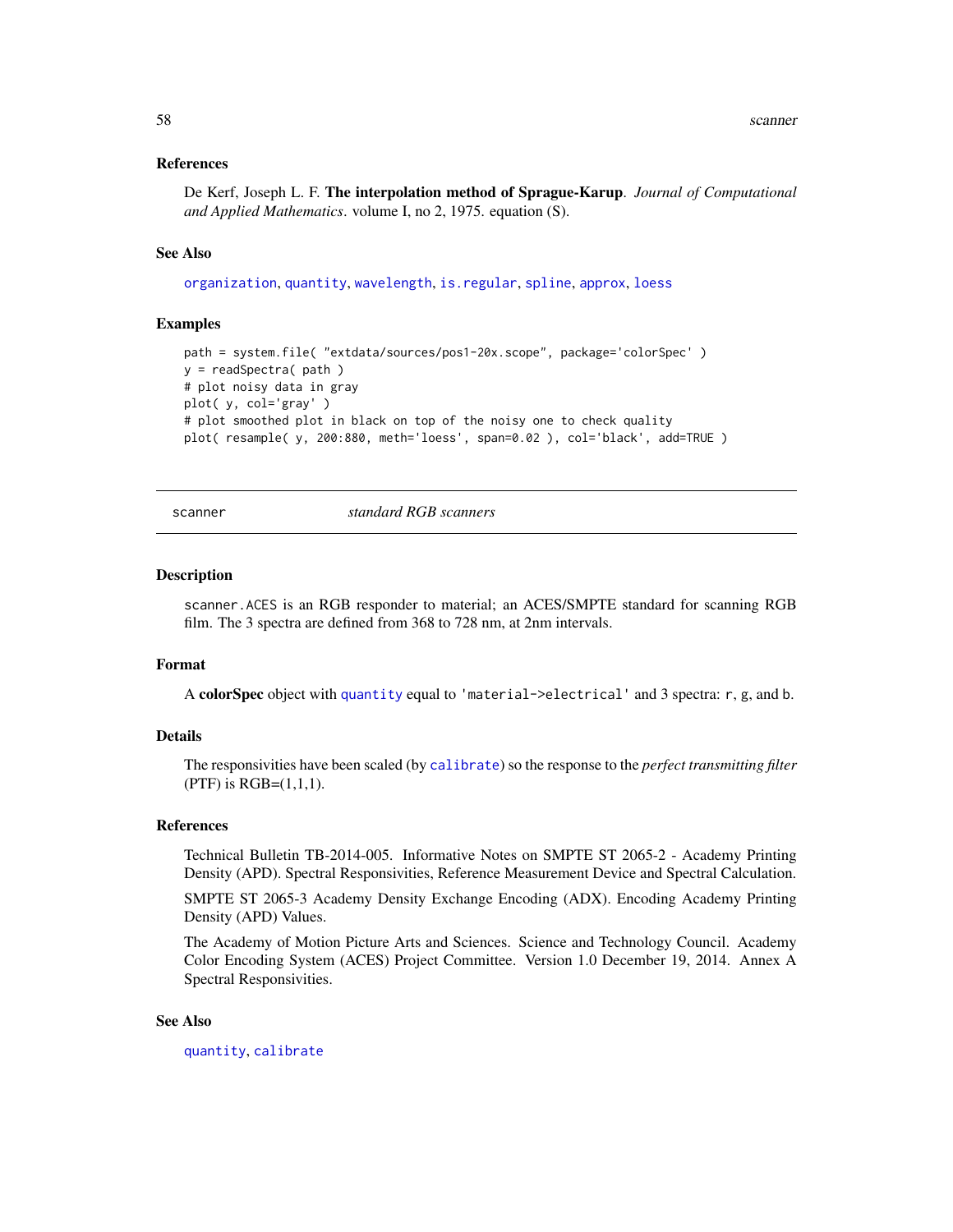# <span id="page-58-0"></span>solar.irradiance 59

# Examples

```
# compute response of ACES scanner to the Hoya filters
product( Hoya, scanner.ACES, wave='auto' )
```
solar.irradiance *Standard Solar Irradiance - Extraterrestrial and Terrestrial*

#### Description

```
solar.irradiance
Three power spectra; from 280 to 1000 nm at 1 nm intervals. Units are W * m^{-2} * nm^{-1}.
```

```
atmosphere2003
a transmittance spectrum = a ratio of 2 spectra from solar. irradiance
```
#### Format

solar. irradiance is a colorSpec object with quantity equal to 'power' and with 3 spectra:

- AirMass.0 Extraterrestrial Radiation (solar spectrum at top of atmosphere) at mean Earth-Sun distance
- GlobalTilt spectral radiation from solar disk plus sky diffuse and diffuse reflected from ground on south facing surface tilted 37 deg from horizontal

AirMass. 1.5 the sum of Direct and Circumsolar irradiance, see Details

atmosphere2003 is a colorSpec object with quantity equal to 'transmittance' and with 1 spectrum:

AirMass.1.5 the ratio of AirMass.1.5/AirMass.0 from solar.irradiance

# Details

Direct is Direct Normal Irradiance Nearly parallel (0.5 deg divergent cone) radiation on surface with surface normal tracking (pointing to) the sun, excluding scattered sky and reflected ground radiation.

Circumsolar is Spectral irradiance within +/- 2.5 degree (5 degree diameter) field of view centered on the 0.5 deg diameter solar disk, but excluding the radiation from the disk.

#### Source

http://rredc.nrel.gov/solar/spectra/am1.5/astmg173/astmg173.html

# References

ASTM G173-03 Reference Spectra Derived from SMARTS v. 2.9.2. Standard Tables for Reference Solar Spectral Irradiances: Direct Normal and Hemispherical on 37-deg Tilted Surface (2003)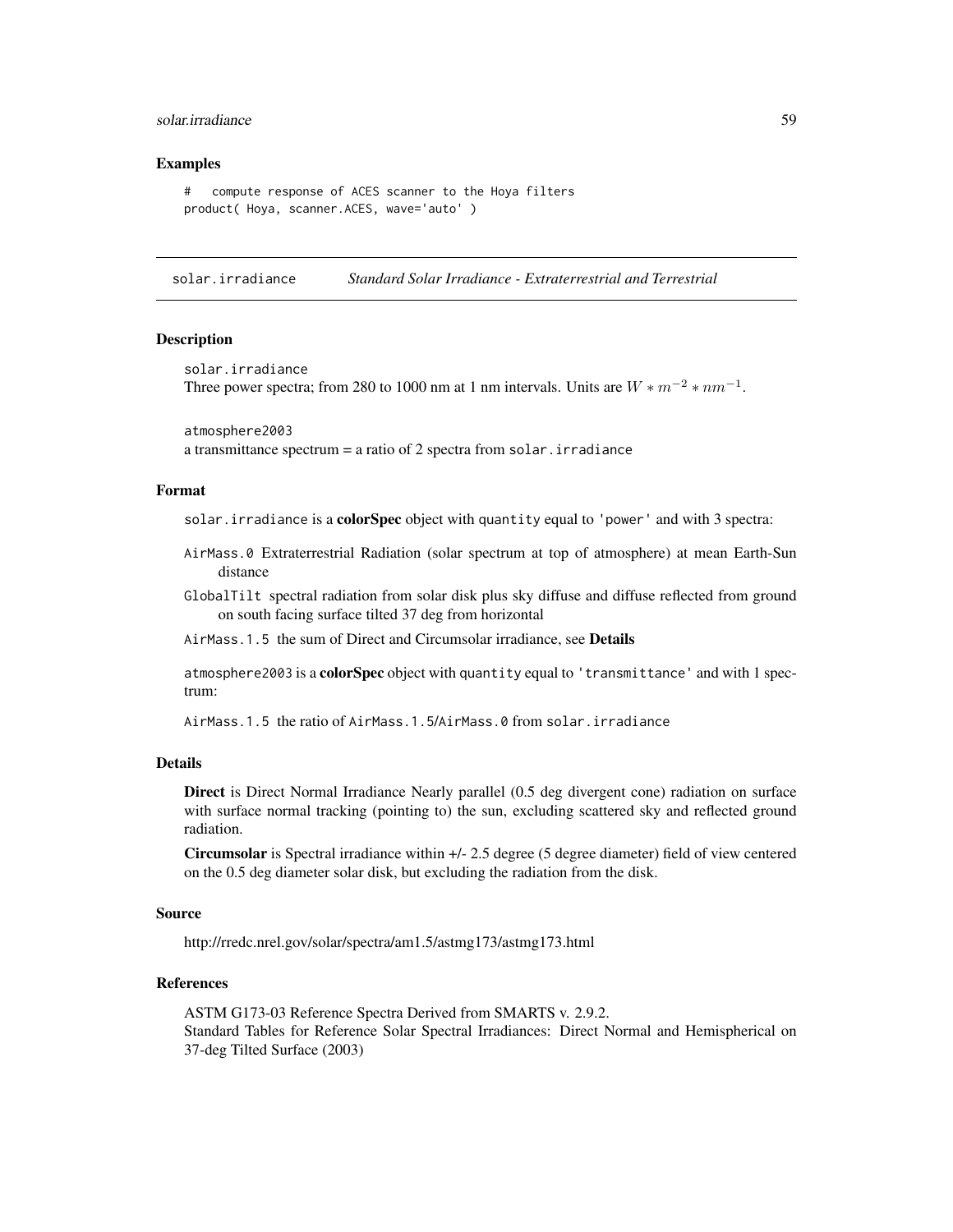<span id="page-59-0"></span>60 specnames

# See Also

[D65](#page-19-1), [D50](#page-18-1), [daylightSpectra](#page-27-1), vignette blueflame

#### <span id="page-59-1"></span>specnames *specnames of a colorSpec object*

# Description

Retrieve or set the specnames of a colorSpec object. Retrieve the number of spectra.

# Usage

## S3 method for class 'colorSpec' specnames(x) specnames $(x)$  <- value

## S3 method for class 'colorSpec' numSpectra(x)

#### Arguments

|       | a colorSpec R object                                                |
|-------|---------------------------------------------------------------------|
| value | a character vector with length equal to the number of spectra in x. |

# Details

If the organization of  $x$  is "vector" then  $x$  is a vector and value is a single string, which is stored as attr(x,'specname').

If the organization of x is "matrix", then x is a matrix and value is stored as  $colname(x)$ .

If the organization of x is "df.col", then x is a data.frame with  $n+1$  columns, where n is the number of spectra. value is stored as colnames(x)[2:(n+1)].

If the organization of x is "df.row", then x is a data.frame and value is stored as row.names(x).

# Value

specnames returns a character vector with the names of the spectra.

 $numSpectra(x)$  is the same as length(specnames(x)) but much more efficient.

# See Also

[rownames](#page-0-0), [colnames](#page-0-0)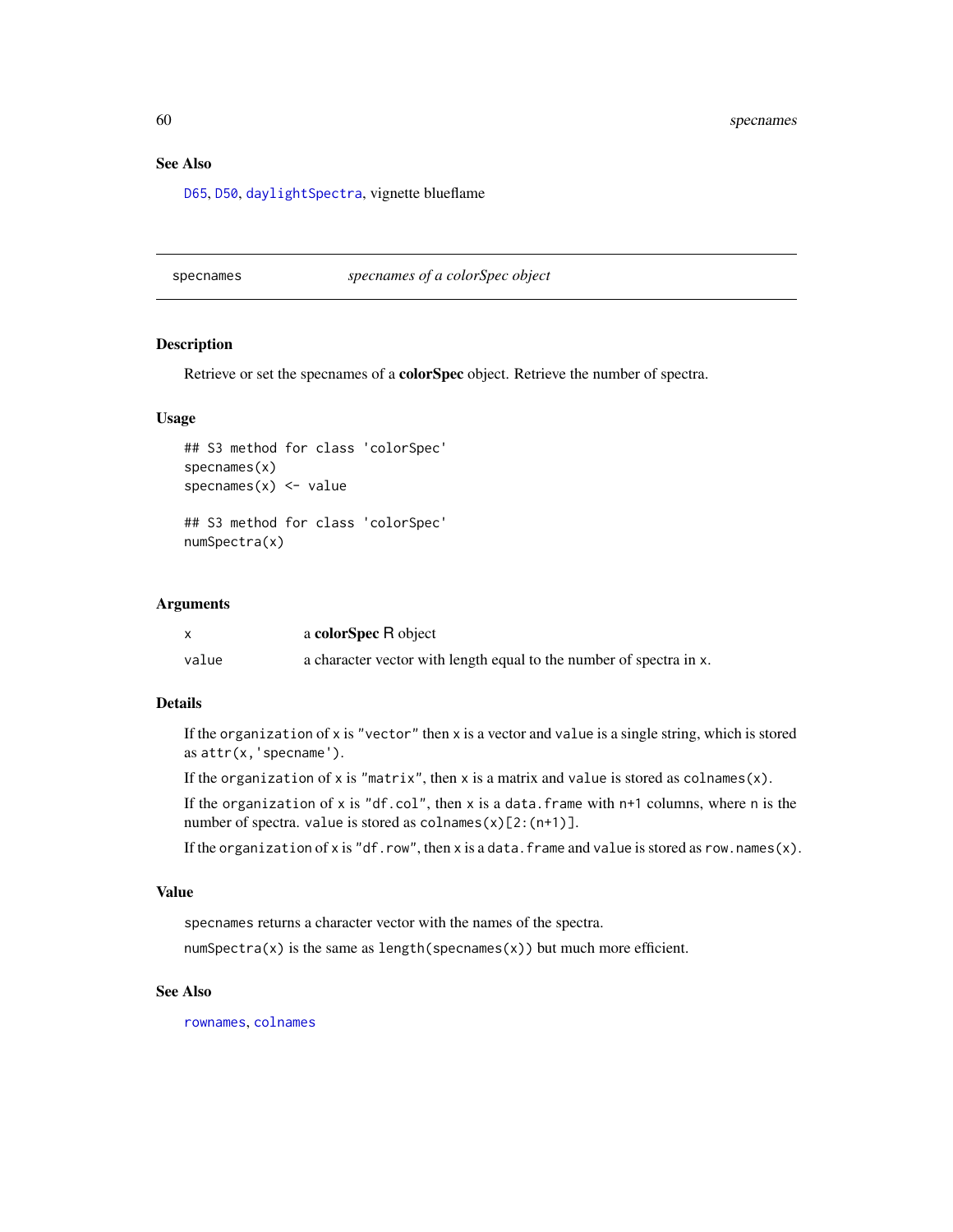<span id="page-60-0"></span>

#### <span id="page-60-1"></span>Description

To display an XYZ value, it typically must be converted to a standard RGB space. This is the function to do it.

#### Usage

RGBfromXYZ( XYZ, space )

# Arguments

| XYZ   | a 3-vector, or a matrix with 3 columns with XYZs in the rows           |
|-------|------------------------------------------------------------------------|
| space | the name of the RGB space - either 'sRGB' or 'Adobe RGB'. The match is |
|       | case-insensitive, and spaces in the string are ignored.                |

# Details

The input XYZ is multiplied by the appropriate 3x3 conversion matrix (for **sRGB** or **Adobe RGB**). These matrices are taken from Lindbloom and not from the corresponding Wikipedia articles; for the reason see Note.

# Value

An Mx3 matrix where M is the number of rows in XYZ, or M=1 if XYZ is a 3-vector. Each row of the returned matrix is filled with linear RGB in the appropriate RGB space. Values outside the unit cube are not clipped. To compute non-linear display RGB, see [DisplayRGBfromLinearRGB](#page-21-1). In case of error the function returns NULL.

# Note

An RGB space is normally defined by the xy chromaticities of the 3 primaries and the white point. We follow Lindbloom in using the xy chromaticities of the 3 primaries and the 'official' XYZ of the white point. Using this XYZ of the white point makes the color space a little more consistent with other areas of color.

For example, for D65 we have  $xyY=(0.3127,0.3290,1)$  ->  $XYZ=(0.9504559,1,1.0890578)$ . But from ASTM E308, D65 XYZ=(0.95047,1,1.08883), which is a little different.

#### Source

Lindbloom, Bruce. RGB/XYZ Matrices. http://brucelindbloom.com/index.html?Eqn\_RGB\_XYZ\_Matrix.html

Wikipedia. sRGB. http://en.wikipedia.org/wiki/SRGB

Wikipedia. Adobe RGB. http://en.wikipedia.org/wiki/Adobe\_RGB\_color\_space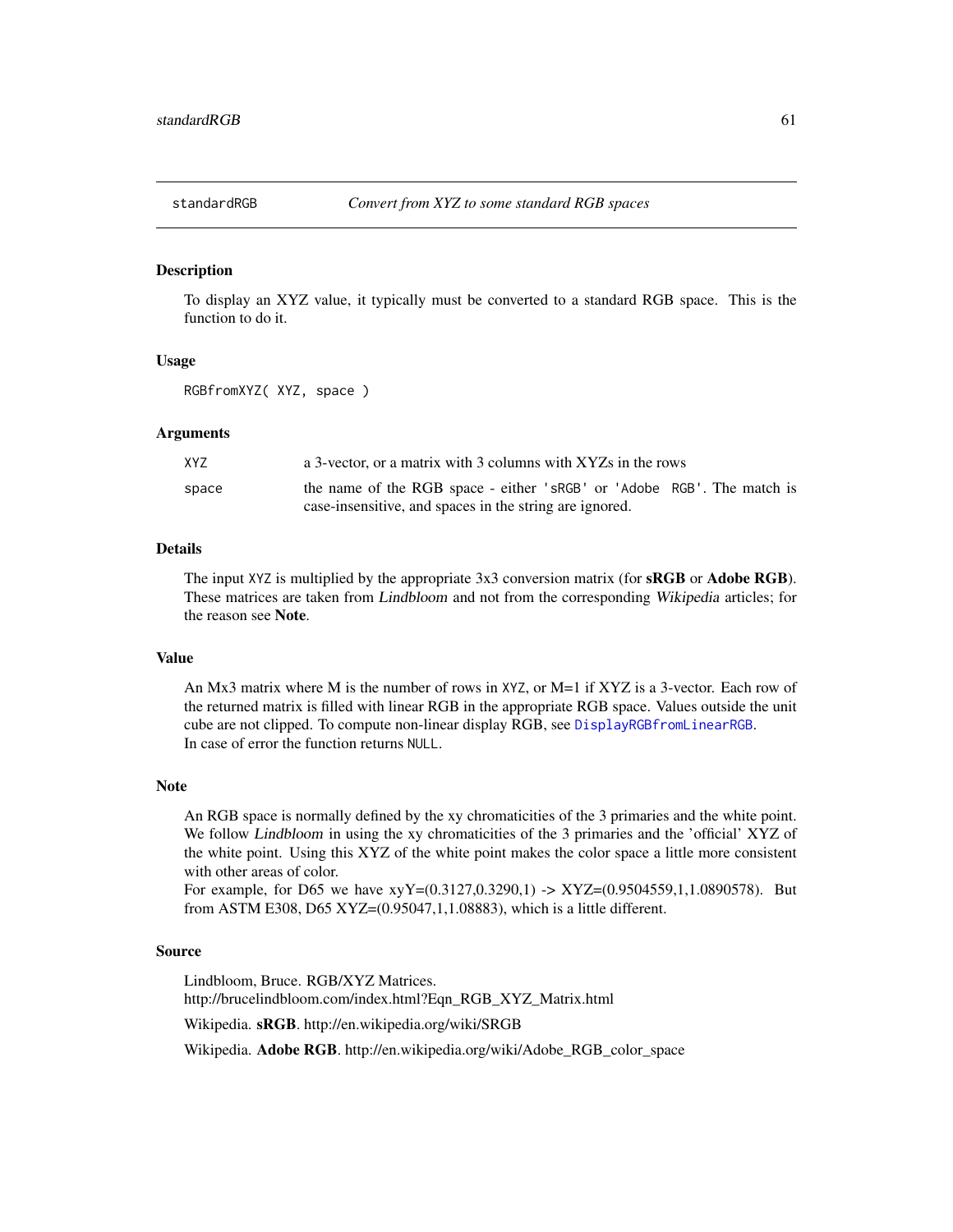<span id="page-61-0"></span>62 subset and the subset of  $\sim$  subset of  $\sim$  subset of  $\sim$  subset of  $\sim$  subset of  $\sim$  subset of  $\sim$  subset of  $\sim$  subset of  $\sim$  subset of  $\sim$  subset of  $\sim$  subset of  $\sim$  subset of  $\sim$  subset of  $\sim$  subset of

# See Also

[D65](#page-19-1), [officialXYZ](#page-36-1), [DisplayRGBfromLinearRGB](#page-21-1)

# Examples

```
RGBfromXYZ( officialXYZ('D65'), 'sRGB' )
# R G B
# [1, ] 1 1 1  # not really 1s, but difference < 1.e-7RGBfromXYZ( c(.3127,0.3290,0.3583)/0.3290, 'sRGB' )
# R G B
# [1,] 0.9998409 1.000023 1.00024 difference > 1.e-5
```
<span id="page-61-1"></span>subset *extract a subset of a colorSpec Object*

#### Description

extract a subset of the spectra in a colorSpec object. The subset can be specified by indexes, by a logical vector, or by a regular expression matching the [specnames](#page-59-1)

# Usage

```
## S3 method for class 'colorSpec'
subset( x, subset, ... )
```
# Arguments

|         | a colorSpec object                                           |
|---------|--------------------------------------------------------------|
| subset  | an integer vector, a logical vector, or a regular expression |
| $\cdot$ | additional arguments ignored                                 |

#### Details

If subset is an integer vector, each integer must be between 1 and M, where M the number of spectra in x. No duplicates are allowed. The number of spectra returned is equal to length(subset). It is OK for the length to be 0, in which case the function returns the empty subset.

If subset is a logical vector, its length must be equal to M. The number of spectra returned is equal to the number of TRUEs in subset.

If subset is a regular expression, the number of spectra returned is equal to the number of specnames $(x)$ matched by the expression.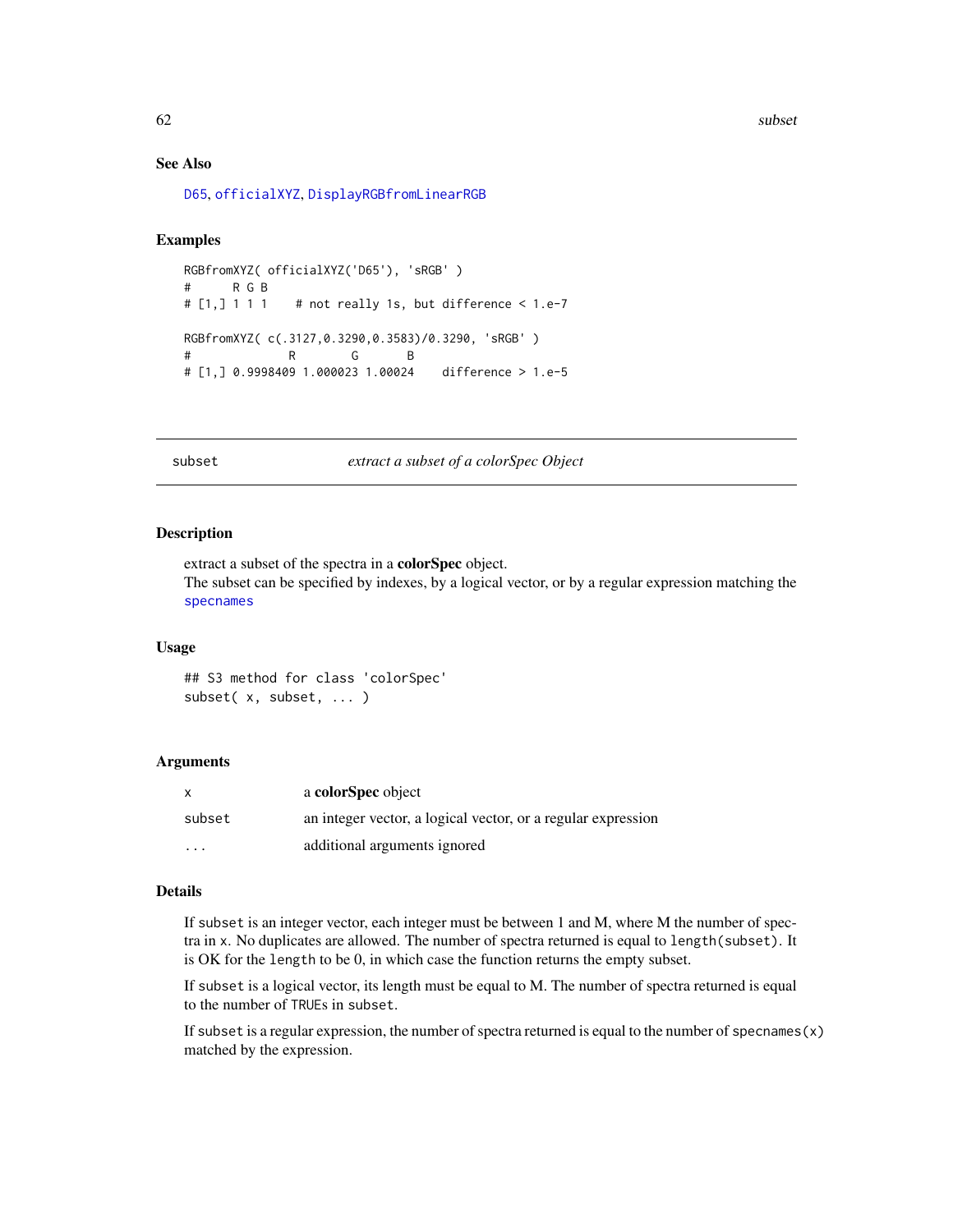# <span id="page-62-0"></span>theoreticalRGB 63

# Value

subset(x) returns a **colorSpec** object with the same [organization](#page-37-1) as x. Exception: if the organization of  $x$  is 'vector' and the subset is empty, then the returned object is a matrix with  $0$ columns.

#### **Note**

subset can also be used for re-ordering the spectra; just set argument subset to the desired permutation vector.

#### See Also

[organization](#page-37-1)

# Examples

tritanope = subset( lms2000.1nm, 1:2 ) # keep long and medium cone fundamentals, but drop the short

```
sml2000.1nm = subset( lms2000.1nm, 3:1 ) # reorder from short to long
```
theoreticalRGB *Theoretical RGB Cameras - BT.709.RGB and Adobe.RGB*

# **Description**

- BT.709.RGB a theoretical RGB responder to light. The 3 responsivity spectra are constructed so that the RGBs from this theoretical camera, when displayed on an sRGB display after correct EOCF adjustment, would emit light with the same XYZs as the captured scene (up to a constant multiple).
- Adobe.RGB a theoretical RGB responder to light. The 3 responsivity spectra are constructed so that the RGBs from this theoretical camera, when displayed on an Adobe RGB display after correct EOCF adjustment, would emit light with the same XYZs as the captured scene (up to a constant multiple).

#### Format

Both are **colorSpec** objects with [quantity](#page-51-1) equal to 'power->electrical' and 3 spectra: r, g, and b. The wavelengths are 360 to 830 nm at 1 nm intervals.

# Details

All responsitivity spectra are linear combinations of the spectra in [xyz1931.1nm](#page-64-1). These 2 theoretical cameras satisfy the *Maxwell-Ives criterion* by construction. The responsivities are scaled so the response to  $D65$ . 1nm is RGB= $(1,1,1)$ . All spectra have negative lobes.

The BT.709 primaries and white point are the same as those of sRGB (though the EOCF functions are different).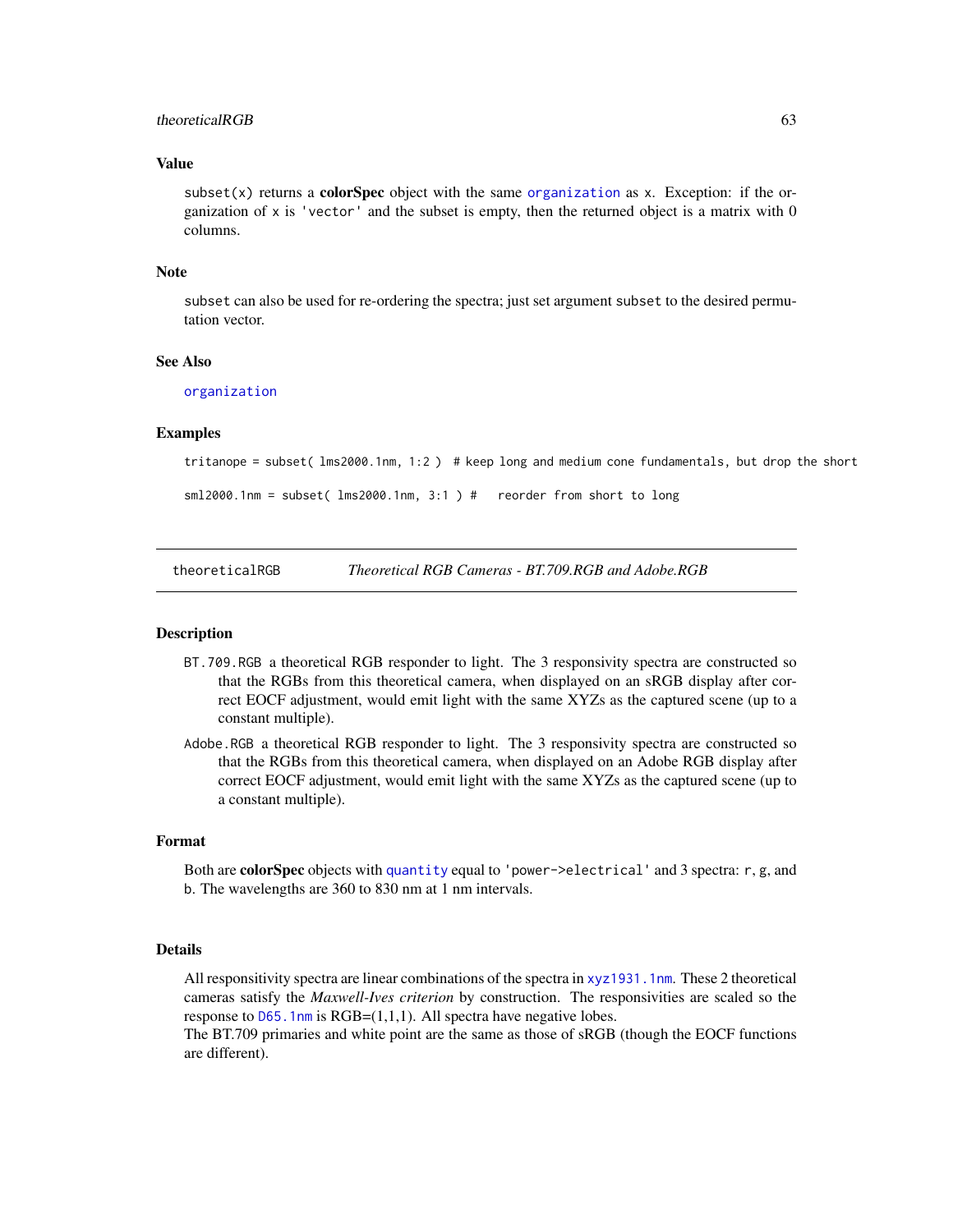<span id="page-63-0"></span>Adobe RGB and sRGB share the same Red, Blue, and White chromaticities, and only differ in the Green. This implies that for both cameras the Green output is 0 at Red and Blue, and 1 at White. This in turn implies that the Green output is identical for both cameras for all input spectra, and so the Green responsivity spectra are identical for both cameras.

#### References

Poynton, Charles. Digital Video and HD - Algorithms and Interfaces. Morgan Kaufmann. Second Edition. 2012. Figure 26.5 on page 302.

# See Also

[quantity](#page-51-1), [D65.1nm](#page-19-2), [xyz1931.1nm](#page-64-1), vignette blueflame

<span id="page-63-1"></span>

wavelength *wavelength vector of a colorSpec object*

#### <span id="page-63-2"></span>Description

Retrieve or set the wavelengths of a colorSpec object. Retrieve the number of wavelengths, and whether the wavelength sequence is regular.

#### Usage

```
## S3 method for class 'colorSpec'
wavelength(x)
wavelength(x) <- value
## S3 method for class 'colorSpec'
numWavelengths(x)
## S3 method for class 'colorSpec'
is.regular(x)
step.wl(x)
```
#### Arguments

x a colorSpec R object value a numeric vector with length equal to the number of wavelengths in x. The wavelengths must be increasing. The unit must be nanometers.

# Details

If the organization of  $x$  is 'df.col', then  $x$  is a data. frame and the wavelength vector is stored in the first column of x.

Otherwise, the wavelength vector is stored as  $attr(x, 'wavelength').$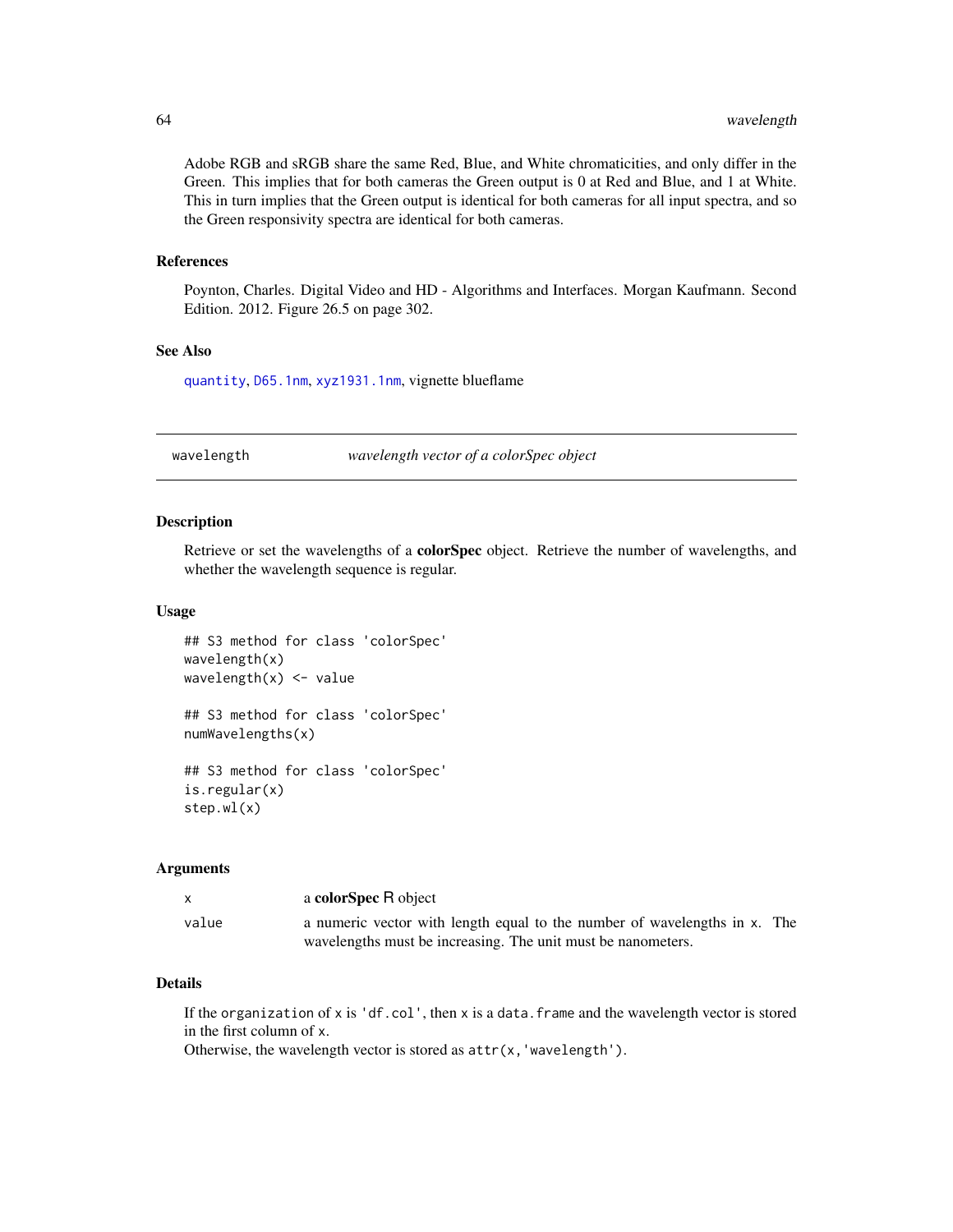#### <span id="page-64-0"></span> $xyz1931$  65

# Value

wavelength returns a numeric vector with the wavelength of the spectra, in nanometers.

numWavelengths(x) is the same as length(wavelength(x)) but much more efficient.

is.regular returns TRUE or FALSE, depending on whether the step between consecutive wavelengths is a constant. A truncation error of 1.e-6 nm is tolerated here. For example, the X-Rite ColorMunki spectrometer in hi-res mode has a step of 3.33333nm, and it is considered regular.

step.wl returns the *mean* step in nm, whether the wavelengths are regular or not.

### See Also

[colorSpec](#page-8-1)

<span id="page-64-2"></span>xyz1931 *CIE Color Matching Functions - 2-degree (1931)*

# <span id="page-64-1"></span>Description

| xyz1931.1nm | the 1931 $2^{\circ}$ functions from 360 to 830 nm, at 1nm intervals             |
|-------------|---------------------------------------------------------------------------------|
|             | xyz1931.5nm the 1931 $2^{\circ}$ functions from 380 to 780 nm, at 5nm intervals |

# Format

Each is a colorSpec object organized as a matrix with 3 variables.

- x the x-bar responsivity function
- y the y-bar responsivity function
- z the z-bar responsivity function

#### Source

http://www.cvrl.org

# References

Günther Wyszecki and W.S. Stiles. Color Science : Concepts and Methods, Quantitative Data and Formulae. Second Edition. Wiley-Interscience. 1982. Table I(3.3.1). pp. 723-735.

ASTM E 308 - 01. Standard Practice for Computing the Colors of Objects by Using the CIE System. Table 1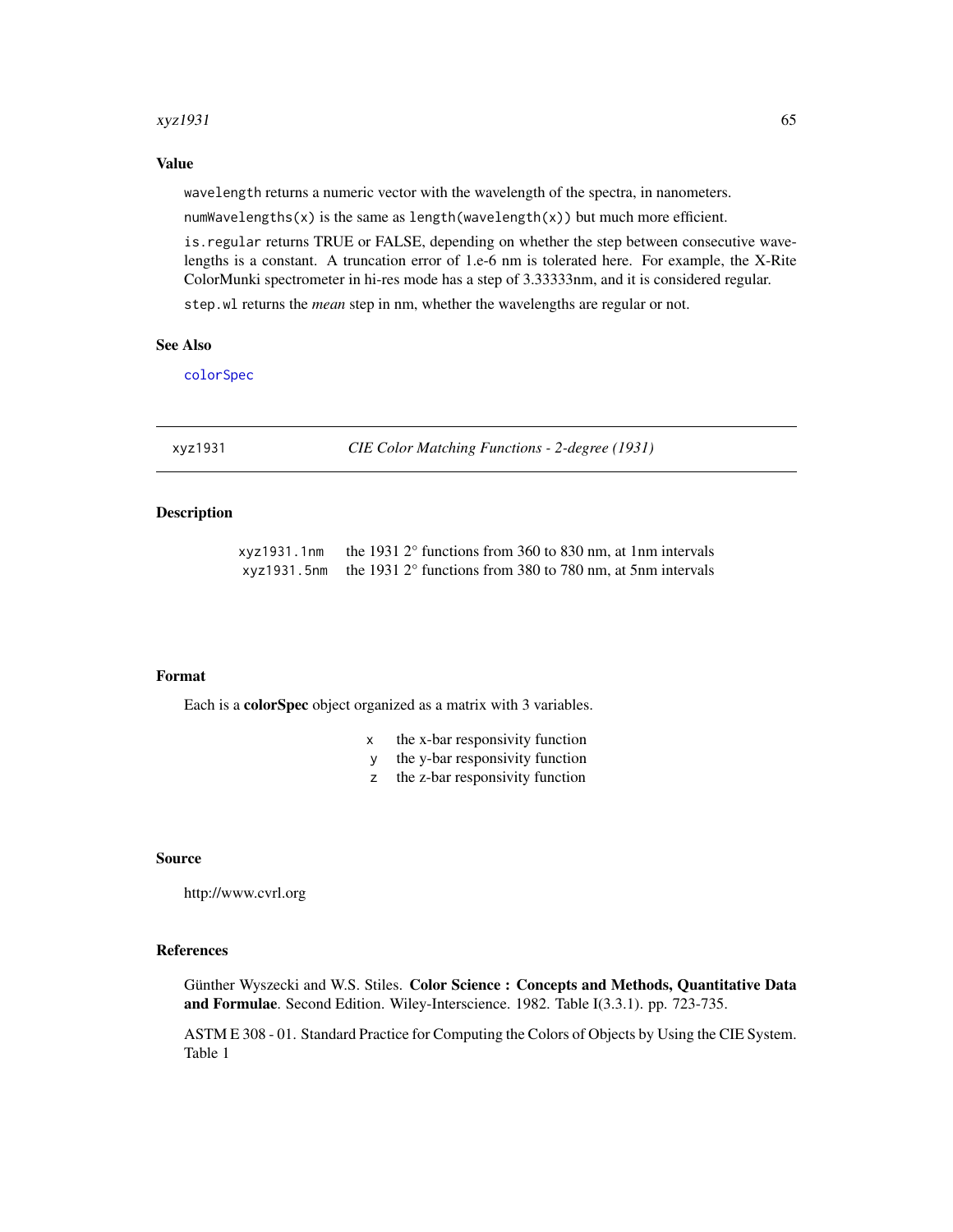# See Also

[xyz1964](#page-65-1)

#### Examples

```
summary(xyz1931.1nm)
white.point = product( D65.1nm, xyz1931.1nm, wave='auto' )
```
<span id="page-65-1"></span>xyz1964 *CIE Color Matching Functions - 10-degree (1964)*

# Description

xyz1964.1nm the 10° 1964 functions from 360 to 830 nm, at 1nm intervals xyz1964.5nm the 10° 1964 functions from 380 to 780 nm, at 5nm intervals

#### Format

Each is a colorSpec object organized as a matrix with 3 columns.

- x the x-bar responsivity function
- y the y-bar responsivity function
- z the z-bar responsivity function

#### Source

http://www.cvrl.org

# References

Günther Wyszecki and W.S. Stiles. Color Science : Concepts and Methods, Quantitative Data and Formulae. Second Edition. Wiley-Interscience. 1982. Table I(3.3.1). pp. 723-735.

ASTM E 308 - 01. Standard Practice for Computing the Colors of Objects by Using the CIE System. Table 1

#### See Also

[xyz1931](#page-64-2)

# Examples

```
summary(xyz1964.1nm)
white.point = product( D65.1nm, xyz1964.1nm, wave='auto')
```
<span id="page-65-0"></span>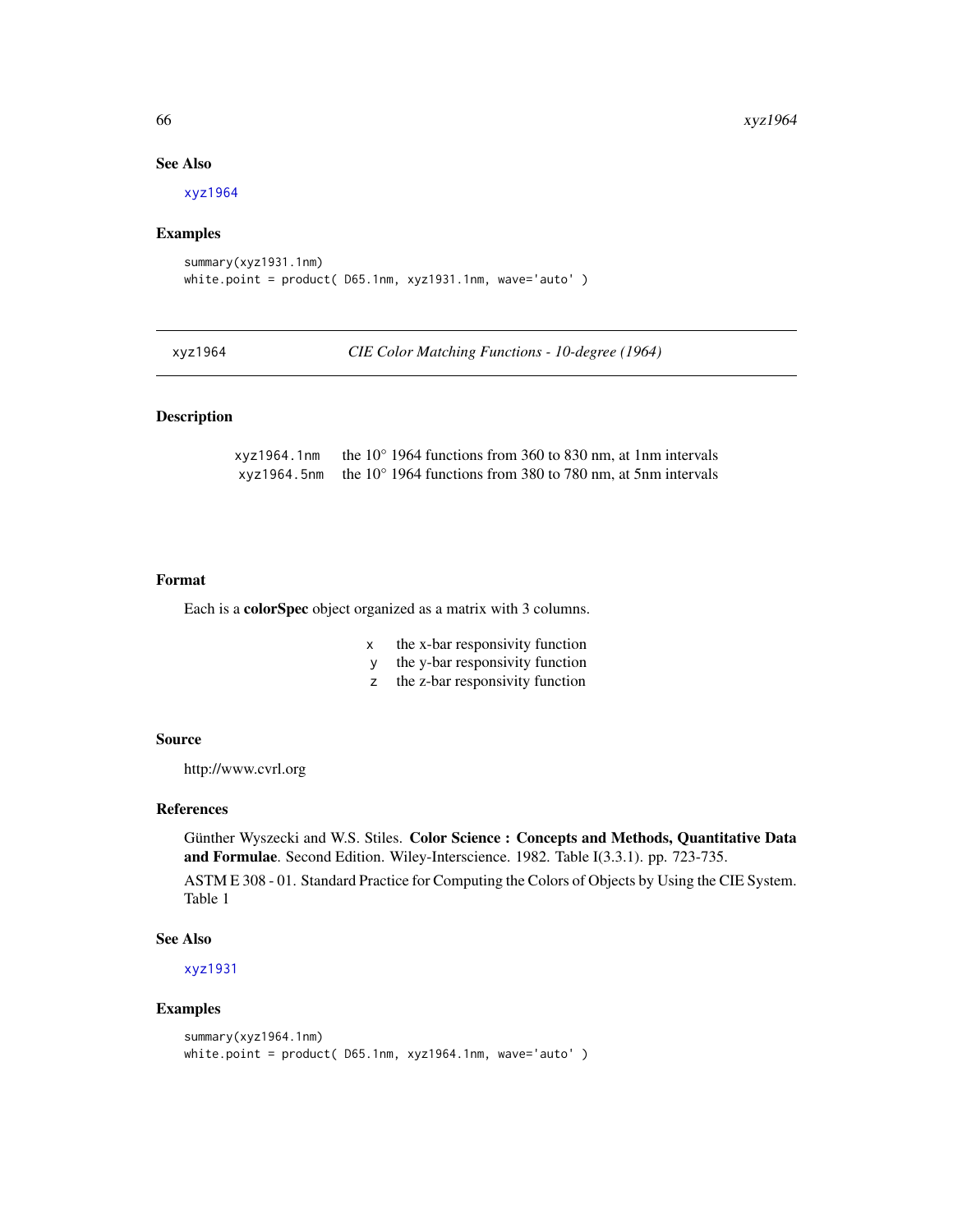# <span id="page-66-0"></span>Index

∗Topic RGB DisplayRGB, [22](#page-21-0) plotPatchesRGB , [44](#page-43-0) standardRGB , [61](#page-60-0) ∗Topic cameras Flea2.RGB , [24](#page-23-0) ∗Topic colorSpec applyspec, [5](#page-4-0) bind , [6](#page-5-0) calibrate , [6](#page-5-0) chop , [8](#page-7-0) colorSpec , [9](#page-8-0) computeADL , [11](#page-10-0) convolvewith , [15](#page-14-0) coredata , [16](#page-15-0) extradata , [23](#page-22-0) linearize , [30](#page-29-0) mean , [34](#page-33-0) metadata, [35](#page-34-0) multiply, [36](#page-35-0) organization , [38](#page-37-0) plot , [40](#page-39-0) plotOptimals , [42](#page-41-0) print , [45](#page-44-0) probeOptimalColors , [46](#page-45-0) product , [48](#page-47-0) quantity , [52](#page-51-0) readSpectra , [54](#page-53-0) resample , [57](#page-56-0) specnames , [60](#page-59-0) subset , [62](#page-61-0) wavelength , [64](#page-63-0) ∗Topic datasets ABC , [4](#page-3-0) D50 , [19](#page-18-0) D65, [20](#page-19-0) daylight , [21](#page-20-0) F96T12 , [24](#page-23-0) Flea2.RGB , [24](#page-23-0)

Fluorescents , [25](#page-24-0) HigherPasserines , [26](#page-25-0) Hoya , [27](#page-26-0) lms1971 , [31](#page-30-0) lms2000 , [31](#page-30-0) scanner, [58](#page-57-0) solar.irradiance , [59](#page-58-0) theoreticalRGB , [63](#page-62-0) xyz1931 , [65](#page-64-0) xyz1964 , [66](#page-65-0) ∗Topic eyes HigherPasserines , [26](#page-25-0) lms1971 , [31](#page-30-0) lms2000 , [31](#page-30-0) officialXYZ , [37](#page-36-0) xyz1931 , [65](#page-64-0) xyz1964 , [66](#page-65-0) ∗Topic light ABC , [4](#page-3-0) computeCCT , [13](#page-12-0) computeCRI , [14](#page-13-0) D50 , [19](#page-18-0) D65, [20](#page-19-0) daylight , [21](#page-20-0) F96T12 , [24](#page-23-0) lightResponsivitySpectra , [27](#page-26-0) LightSpectra, 2<mark>8</mark> photometric , [39](#page-38-0) radiometric , [53](#page-52-0) ∗Topic logging logging , [32](#page-31-0) ∗Topic materials Hoya , [27](#page-26-0) materialSpectra, [33](#page-32-0) ∗Topic options cs.options , [17](#page-16-0) ∗Topic package colorSpec-package , [3](#page-2-0)

A.1nm *(*ABC *)* , [4](#page-3-0)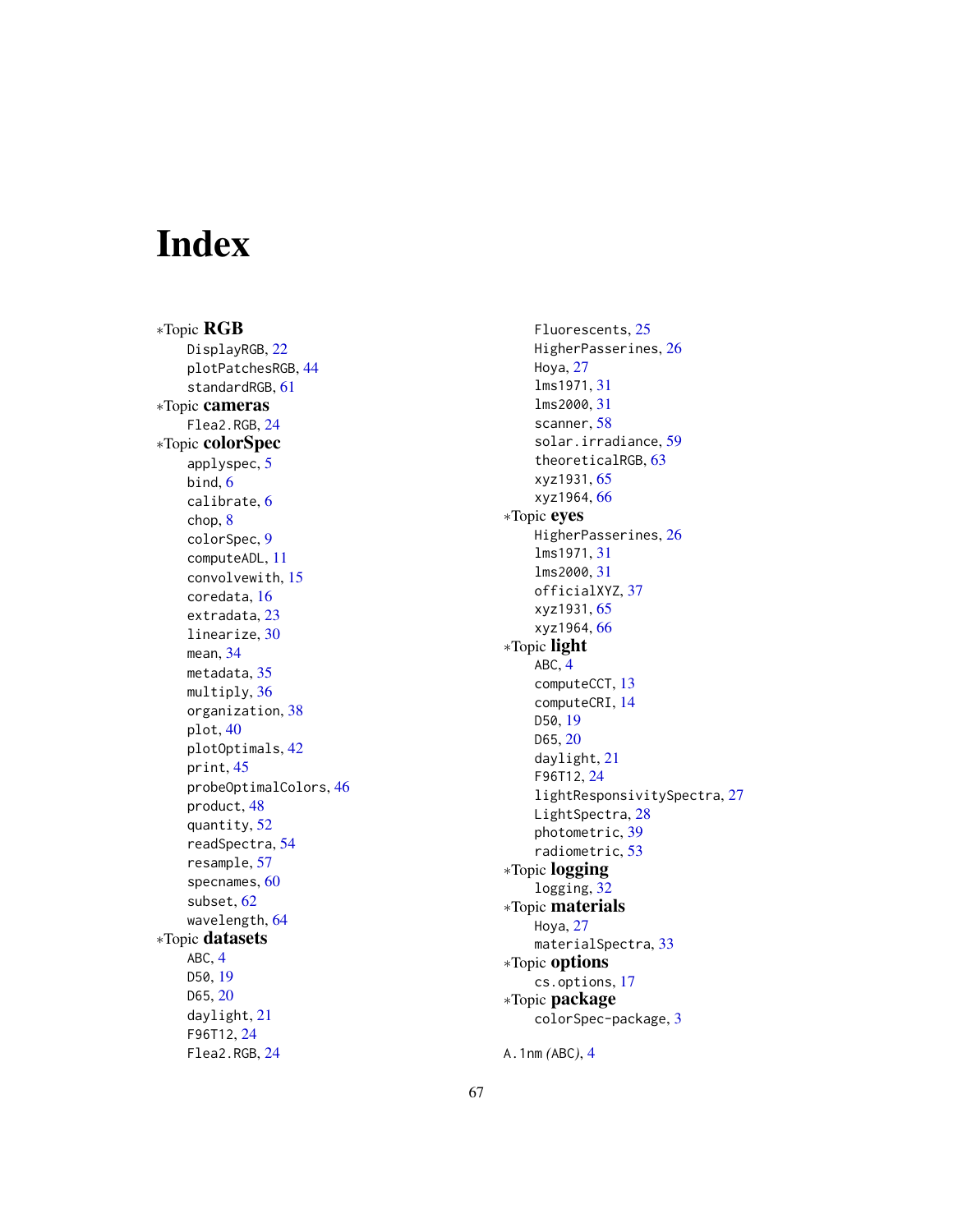# 68 INDEX

ABC, [4,](#page-3-0) *[20,](#page-19-0) [21](#page-20-0)*, *[24](#page-23-0)*, *[26](#page-25-0)*, *[38](#page-37-0)* actinometric *(*radiometric*)*, [53](#page-52-0) Adobe.RGB *(*theoreticalRGB*)*, [63](#page-62-0) apply, *[5](#page-4-0)* applyspec, [5,](#page-4-0) *[16](#page-15-0)* approx, *[57,](#page-56-0) [58](#page-57-0)* as.matrix.colorSpec *(*coredata*)*, [16](#page-15-0) atmosphere2003 *(*solar.irradiance*)*, [59](#page-58-0)

B.5nm *(*ABC*)*, [4](#page-3-0) bind, [6,](#page-5-0) *[56](#page-55-0)* BT.709.RGB *(*theoreticalRGB*)*, [63](#page-62-0)

C.5nm *(*ABC*)*, [4](#page-3-0) calibrate, [6,](#page-5-0) *[10](#page-9-0)*, *[50,](#page-49-0) [51](#page-50-0)*, *[58](#page-57-0)* CCTfromXYZ *(*computeCCT*)*, [13](#page-12-0) chop, [8](#page-7-0) colnames, *[60](#page-59-0)* colorRampPalette, *[41](#page-40-0)* colorSpec, *[4](#page-3-0)*, *[8](#page-7-0)*, [9,](#page-8-0) *[24](#page-23-0)*, *[35–](#page-34-0)[37](#page-36-0)*, *[39](#page-38-0)*, *[53](#page-52-0)*, *[65](#page-64-0)* colorSpec-package, [3](#page-2-0) computeADL, *[3](#page-2-0)*, [11](#page-10-0) computeCCT, [13,](#page-12-0) *[15](#page-14-0)*, *[41](#page-40-0)* computeCRI, [14](#page-13-0) convolvewith, [15](#page-14-0) coredata, *[10](#page-9-0)*, [16](#page-15-0) cs.getOptions *(*cs.options*)*, [17](#page-16-0) cs.options, [17,](#page-16-0) *[33](#page-32-0)* cs.setOptions *(*cs.options*)*, [17](#page-16-0)

D50, *[4](#page-3-0)*, [19,](#page-18-0) *[21,](#page-20-0) [22](#page-21-0)*, *[26](#page-25-0)*, *[38](#page-37-0)*, *[60](#page-59-0)* D65, *[4](#page-3-0)*, *[20](#page-19-0)*, [20,](#page-19-0) *[22](#page-21-0)*, *[24](#page-23-0)*, *[26](#page-25-0)*, *[38](#page-37-0)*, *[60](#page-59-0)*, *[62](#page-61-0)* D65.1nm, *[63,](#page-62-0) [64](#page-63-0)* daylight, *[21](#page-20-0)*, [21,](#page-20-0) *[28](#page-27-0)*, *[30](#page-29-0)* daylight1964, *[29](#page-28-0)* daylight1964 *(*daylight*)*, [21](#page-20-0) daylight2013, *[29](#page-28-0)* daylight2013 *(*daylight*)*, [21](#page-20-0) daylightSpectra, *[19](#page-18-0)[–22](#page-21-0)*, *[24](#page-23-0)*, *[60](#page-59-0)* daylightSpectra *(*LightSpectra*)*, [28](#page-27-0) DisplayRGB, [22](#page-21-0) DisplayRGBfromLinearRGB, *[44,](#page-43-0) [45](#page-44-0)*, *[61,](#page-60-0) [62](#page-61-0)* DisplayRGBfromLinearRGB *(*DisplayRGB*)*, [22](#page-21-0)

erythemalSpectrum *(*lightResponsivitySpectra*)*, [27](#page-26-0) extradata, *[6](#page-5-0)*, [23,](#page-22-0) *[35](#page-34-0)*, *[39](#page-38-0)*, *[45](#page-44-0)*, *[50](#page-49-0)* extradata<- *(*extradata*)*, [23](#page-22-0)

F96T12, [24,](#page-23-0) *[54](#page-53-0)*

Flea2 *(*Flea2.RGB*)*, [24](#page-23-0) Flea2.RGB, [24](#page-23-0) Fluorescents, [25,](#page-24-0) *[38](#page-37-0)* Fs.5nm *(*Fluorescents*)*, [25](#page-24-0)

HigherPasserines, [26](#page-25-0) Hoya, [27](#page-26-0)

illuminantE, *[7,](#page-6-0) [8](#page-7-0)*, *[38](#page-37-0)* illuminantE *(*LightSpectra*)*, [28](#page-27-0) is.colorSpec *(*colorSpec*)*, [9](#page-8-0) is.regular, *[8](#page-7-0)*, *[10](#page-9-0)*, *[58](#page-57-0)* is.regular *(*wavelength*)*, [64](#page-63-0)

legend, *[41](#page-40-0)* lensAbsorbance *(*materialSpectra*)*, [33](#page-32-0) lightResponsivitySpectra, [27](#page-26-0) LightSpectra, [28](#page-27-0) lightSpectra, *[28](#page-27-0)*, *[34](#page-33-0)* lightSpectra *(*LightSpectra*)*, [28](#page-27-0) linearize, *[5](#page-4-0)*, *[16](#page-15-0)*, [30,](#page-29-0) *[53](#page-52-0)* lines, *[41](#page-40-0)* lms1971, [31,](#page-30-0) *[32](#page-31-0)* lms2000, *[26](#page-25-0)*, *[31](#page-30-0)*, [31](#page-30-0) loess, *[57,](#page-56-0) [58](#page-57-0)* logging, *[19](#page-18-0)*, [32](#page-31-0)

materialSpectra, *[28](#page-27-0)*, *[30](#page-29-0)*, [33](#page-32-0) mean, [34](#page-33-0) merge, *[6](#page-5-0)* metadata, *[6](#page-5-0)*, *[10](#page-9-0)*, [35,](#page-34-0) *[56](#page-55-0)* metadata<- *(*metadata*)*, [35](#page-34-0) multiply, [36](#page-35-0)

neutralMaterial, *[7,](#page-6-0) [8](#page-7-0)* neutralMaterial *(*materialSpectra*)*, [33](#page-32-0) normalize *(*multiply*)*, [36](#page-35-0) NROW, *[10](#page-9-0)* numSpectra *(*specnames*)*, [60](#page-59-0) numWavelengths *(*wavelength*)*, [64](#page-63-0)

officialXYZ, [37,](#page-36-0) *[62](#page-61-0)* organization, *[5,](#page-4-0) [6](#page-5-0)*, *[9,](#page-8-0) [10](#page-9-0)*, *[16,](#page-15-0) [17](#page-16-0)*, *[23,](#page-22-0) [24](#page-23-0)*, *[29,](#page-28-0) [30](#page-29-0)*, [38,](#page-37-0) *[50](#page-49-0)*, *[56](#page-55-0)[–58](#page-57-0)*, *[63](#page-62-0)* organization<- *(*organization*)*, [38](#page-37-0)

photometric, [39](#page-38-0) planckSpectra *(*LightSpectra*)*, [28](#page-27-0) plot, [40](#page-39-0) plot.default, *[41](#page-40-0)*